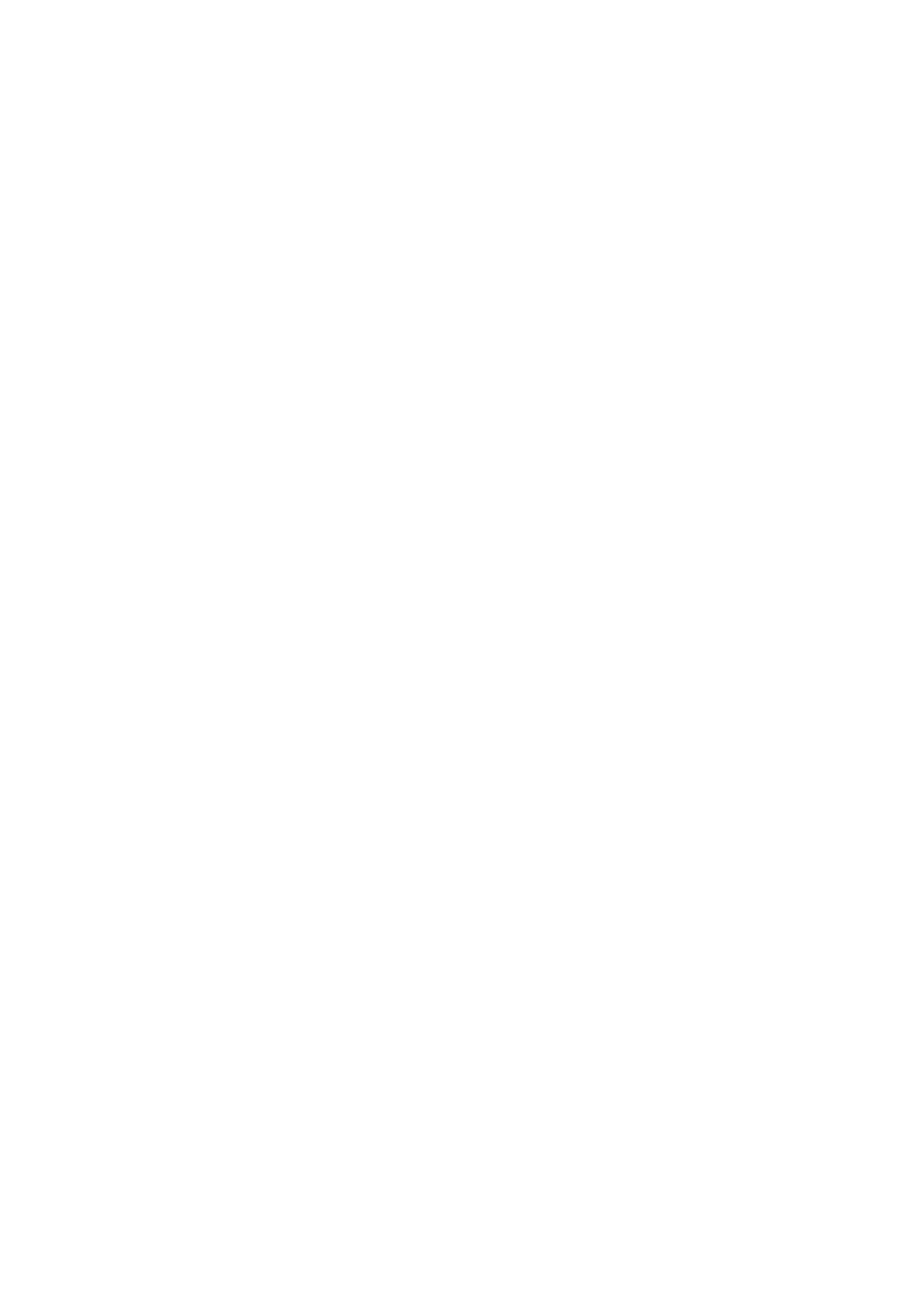| English                                               | Japanese Translation            |
|-------------------------------------------------------|---------------------------------|
| LIST OF CLASSES, WITH EXPLANATORY                     |                                 |
| <b>NOTES</b>                                          |                                 |
| <b>GOODS</b>                                          |                                 |
| CLASS <sub>1</sub>                                    |                                 |
| Chemicals for use in industry, science and            | 工業用、科学用、写真用、農業用、園芸用及び林          |
| photography, as well as in agriculture, horticulture  | 業用の化学品;                         |
| and forestry;                                         |                                 |
| unprocessed artificial resins, unprocessed            | 未加工人造樹脂、未加工プラスチック;              |
| plastics;                                             |                                 |
| fire extinguishing and fire prevention                | 消火剤及び防火剤;                       |
| compositions;                                         |                                 |
| tempering and soldering preparations;                 | 焼戻し剤及びはんだ付け剤;                   |
| substances for tanning animal skins and hides;        | 獣皮用なめし剤;                        |
| adhesives for use in industry;                        | 工業用接着剤;                         |
| putties and other paste fillers;                      | パテ及びその他のペースト状充填剤;               |
| compost, manures, fertilizers;                        | 堆肥、肥料;                          |
| biological preparations for use in industry and       | 工業用及び科学用の生物学的製剤.                |
| science.                                              |                                 |
| <b>Explanatory Note</b>                               |                                 |
| Class 1 includes mainly chemical products for use     | 第1類には、主として、工業用、科学用及び農業          |
| in industry, science and agriculture, including those | 用の化学品(他の類に属する商品の製造に用いら          |
| which go to the making of products belonging to       | れるものを含む。)を含む。                   |
| other classes.                                        |                                 |
| This Class includes, in particular:                   |                                 |
| - sensitized paper;                                   | 感光紙;                            |
| - tyre repairing compositions;                        | タイヤ修理用合成物;                      |
| - salt for preserving, other than for foodstuffs;     | 保存用塩(食品の保存に用いられるものを除            |
|                                                       | $\langle \zeta$ <sub>o</sub> ); |
| - certain additives for use in the food industry,     | 特定の食品工業用添加物、例えば、ペクチン、           |
| for example, pectin, lecithin, enzymes and chemical   | レシチン、酵素、化学保存剤;                  |
| preservatives;                                        |                                 |
| - certain ingredients for use in the manufacture      | 化粧品製造用及び医薬品製造用の特定の成             |
| of cosmetics and pharmaceuticals, for example,        | 分、例えば、ビタミン、保存剤、酸化防止剤;           |
| vitamins, preservatives and antioxidants;             |                                 |
| - certain filtering materials, for example,           | 特定のろ過用剤、例えば、鉱物性物質から成る           |
|                                                       |                                 |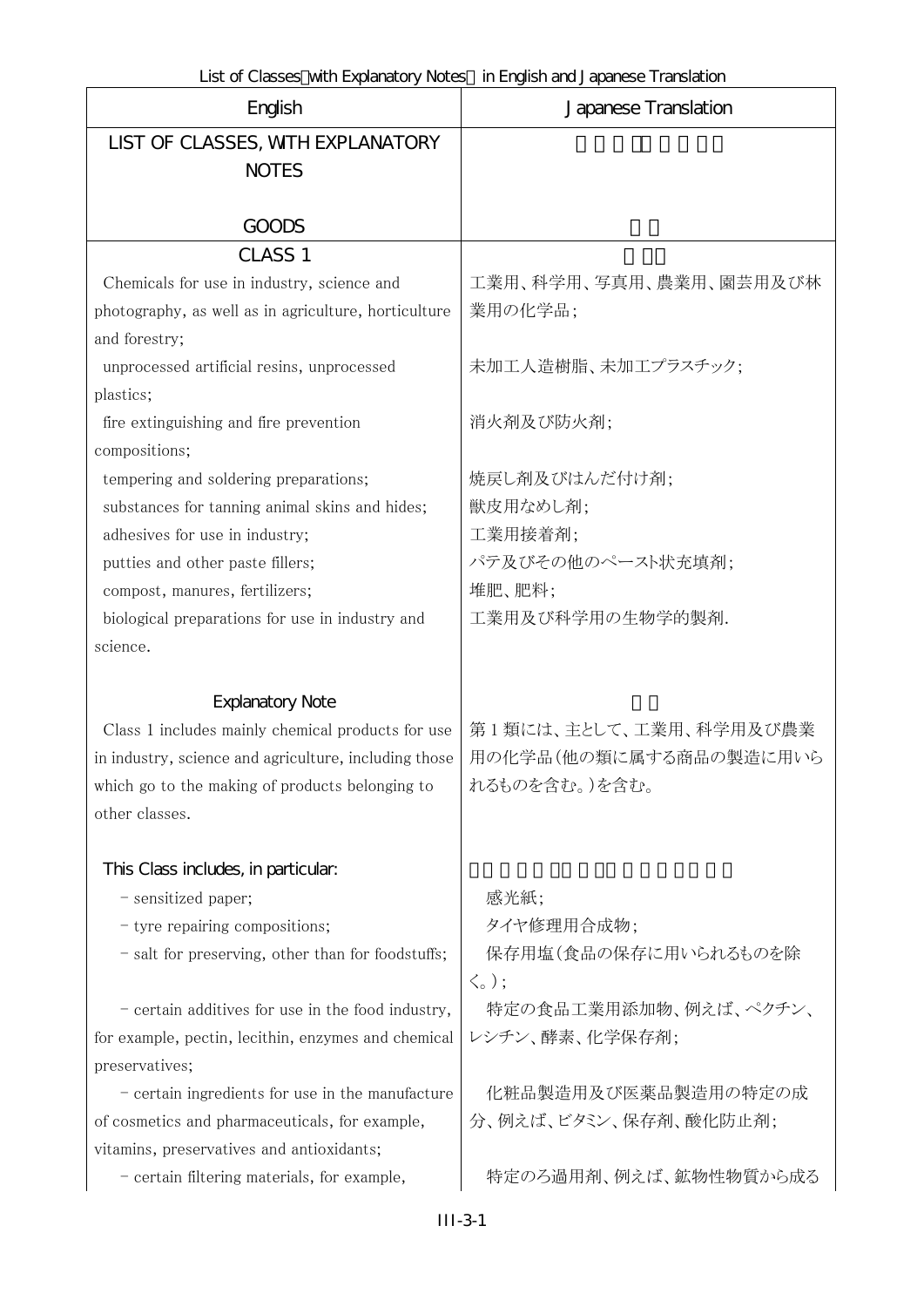| English                                             | Japanese Translation            |
|-----------------------------------------------------|---------------------------------|
| mineral substances, vegetable substances and        | ろ過用剤、植物性物質から成るろ過用剤及び粒状          |
| ceramic materials in particulate form.              | セラミック製ろ過用剤.                     |
|                                                     |                                 |
| This Class does not include, in particular:         |                                 |
| - raw natural resins (Cl. 2), semi-processed        | 未加工天然樹脂(第2類)、半加工樹脂(第17          |
| resins (Cl. 17);                                    | 類);                             |
| - chemical preparations for medical or              | 医療用及び獣医科用の化学剤(第5類);             |
| veterinary purposes $(Cl. 5)$ ;                     |                                 |
| - fungicides, herbicides and preparations for       | 殺菌剤、除草剤及び有害動物駆除剤(第5類);          |
| destroying vermin (Cl. 5);                          |                                 |
| - adhesives for stationery or household             | 文房具としての又は家庭用の接着剤(第16類);         |
| purposes (Cl. 16);                                  |                                 |
| $-$ salt for preserving foodstuffs (Cl. 30);        | 食品保存用の塩(第30類);<br>根覆い用わら(第31類). |
| $-$ straw mulch (Cl. 31).                           |                                 |
| <b>CLASS 2</b>                                      |                                 |
| Paints, varnishes, lacquers;                        | ペイント、ワニス、ラッカー;                  |
| preservatives against rust and against              | 防錆剤・防錆油・防錆グリース及び木材保存剤;          |
| deterioration of wood;                              |                                 |
| colorants, dyes;                                    | 着色剤、染料;                         |
| inks for printing, marking and engraving;           | 印刷用、マーキング用、版用インキ;               |
| raw natural resins;                                 | 天然樹脂(未加工のもの);                   |
| metals in foil and powder form for use in painting, | 塗装用、装飾用、印刷用及び美術用の金属箔及           |
| decorating, printing and art.                       | び金属粉.                           |
| <b>Explanatory Note</b>                             |                                 |
| Class 2 includes mainly paints, colorants and       | 第2類には、主として、ペイント、着色剤及び腐蝕         |
| preparations used for protection against corrosion. | 防止剤を含む。                         |
|                                                     |                                 |
| This Class includes, in particular.                 |                                 |
| - paints, varnishes and lacquers for industry,      | 工業用、手工業用及び美術用のペイント、ワニ           |
| handicrafts and arts;                               | ス及びラッカー;                        |
| - thinners, thickeners, fixatives and siccatives    | ペイント用のシンナー、増粘剤、定着剤及びドラ          |
| for paints, varnishes and lacquers;                 | イヤー、ワニス及びラッカー;                  |
| - mordants for wood and leather;                    | 木材用及び皮革用媒染剤;                    |
| - anti-rust oils and oils for the preservation of   | 防錆油及び木材防腐油;                     |
| wood;                                               |                                 |
| - dyestuffs for clothing;                           | 被服用染料;                          |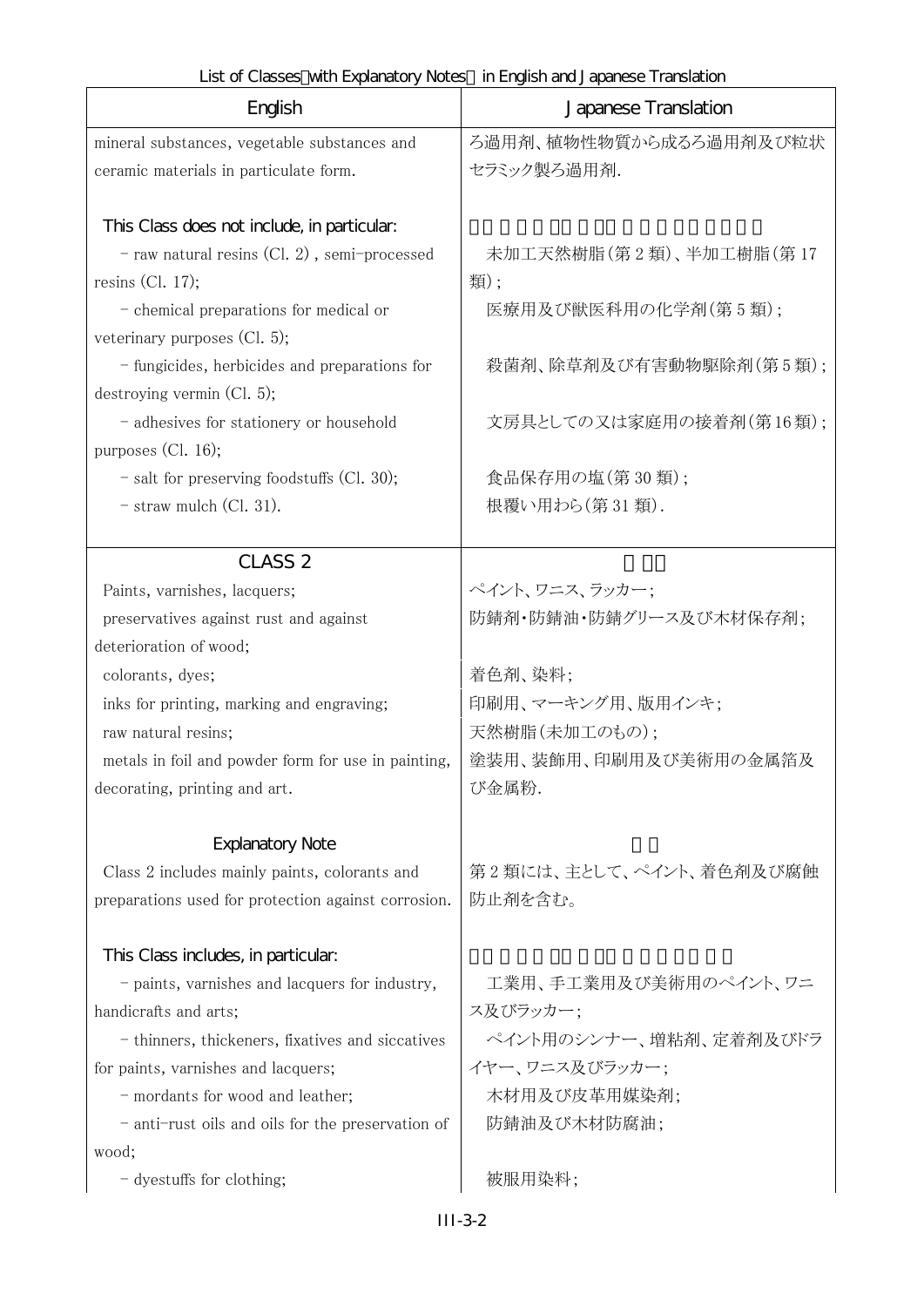| English                                              | Japanese Translation      |
|------------------------------------------------------|---------------------------|
| - colorants for foodstuffs and beverages.            | 食品用及び飲料用の着色料.             |
|                                                      |                           |
| This Class does not include, in particular:          |                           |
| $-$ unprocessed artificial resins $(Cl. 1)$ ,        | 未加工人造樹脂(第1類)、半加工樹脂(第17    |
| semi-processed resins (Cl. 17);                      | 類);                       |
| $-$ mordants for metals (Cl. 1);                     | 金属用媒染剤(第1類);              |
| $-$ laundry blueing (Cl. 3);                         | 洗濯用青み付け剤(第3類);            |
| $-$ cosmetic dyes (Cl. 3);                           | 化粧用染料(第3類);               |
| - paint boxes (articles for use in school) (Cl. 16); | 絵の具箱(学用品)(第16類);          |
| $-$ inks for stationery purposes (Cl. 16);           | 文房具としてのインキ(第16類);         |
| $-$ insulating paints and varnishes (Cl. 17).        | 絶縁用のペイント及びワニス(第17類).      |
| <b>CLASS 3</b>                                       |                           |
| Non-medicated cosmetics and toiletry                 | 化粧品、せっけん類及び歯磨き(医療用のものを    |
| preparations;                                        | 除く。);                     |
| non-medicated dentifrices;                           | 歯磨き(医療用のものを除く。);          |
| perfumery, essential oils;                           | 香料、薫料及び香水類、精油;            |
| bleaching preparations and other substances for      | 洗濯用漂白剤その他の洗濯用剤;           |
| laundry use;                                         |                           |
| cleaning, polishing, scouring and abrasive           | 洗浄剤(煙突用化学洗浄剤を除く。)、つや出し    |
| preparations.                                        | 剤、擦り磨き剤及び研磨剤.             |
|                                                      |                           |
| <b>Explanatory Note</b>                              |                           |
| Class 3 includes mainly non-medicated toiletry       | 第3類には、主として、化粧品(医療用のものを除   |
| preparations, as well as cleaning preparations for   | く。)、せっけん類(医療用のものを除く。)及び歯磨 |
| use in the home and other environments.              | き(医療用のものを除く。)並びに家庭用及び他の   |
|                                                      | 環境で使用される洗浄剤を含む。           |
| This Class includes, in particular.                  |                           |
| - sanitary preparations being toiletries;            | 化粧品である衛生剤;                |
| - tissues impregnated with cosmetic lotions;         | ティッシュに浸み込ませた化粧水;          |
| - deodorants for human beings or for animals;        | 人用又は動物用の防臭剤;              |
| - room fragrancing preparations;                     | 室内用芳香剤;                   |
| - nail art stickers;                                 | ネイルアート用ステッカー;             |
| - polishing wax;                                     | つや出しワックス;                 |
| - sandpaper.                                         | 紙やすり.                     |
|                                                      |                           |
| This Class does not include, in particular:          |                           |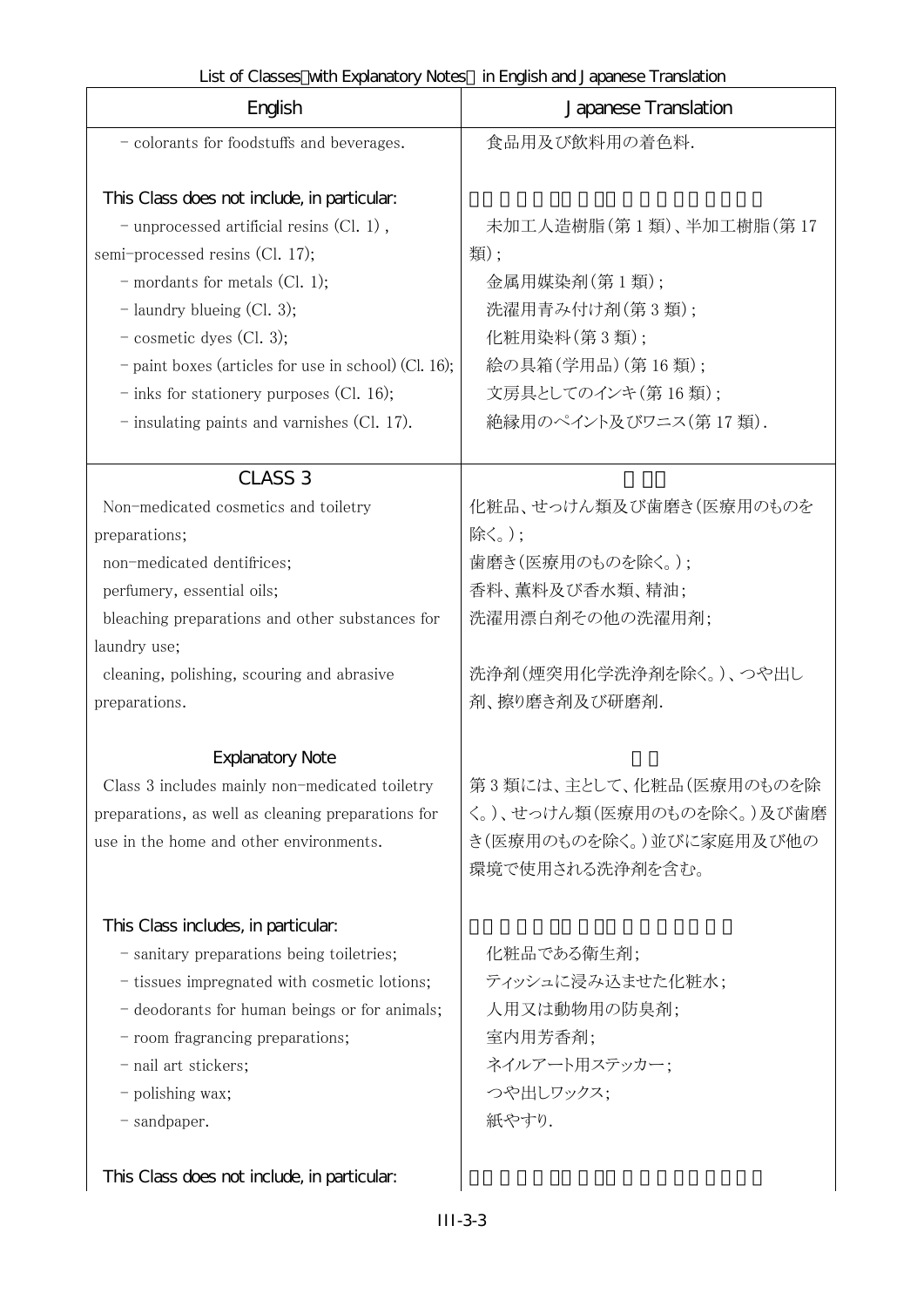| English                                                                     | Japanese Translation                    |
|-----------------------------------------------------------------------------|-----------------------------------------|
| $-$ ingredients for use in the manufacture of                               | 化粧品製造用成分、例えば、ビタミン、保存剤及                  |
| cosmetics, for example, vitamins, preservatives and                         | び酸化防止剤(第1類);                            |
| antioxidants $(Cl. 1);$                                                     |                                         |
| - degreasing preparations for use in                                        | 製造工程用の脱脂剤(第1類);                         |
| manufacturing processes $(Cl. 1);$                                          |                                         |
| - chemical chimney cleaners $(Cl. 1);$                                      | 煙突用化学洗浄剤(第1類);                          |
| - deodorants, other than for human beings or                                | 防臭剤(人用及び動物用のものを除く。)(第5                  |
| for animals $(Cl. 5)$ ;                                                     | 類);                                     |
| - medicated shampoos, soaps, lotions and                                    | 医療用シャンプー、医療用せっけん、医療用ロ                   |
| dentifrices $(Cl. 5)$ ;                                                     | ーション及び医療用歯磨き(第5類);                      |
| - emery boards, emery files, sharpening stones                              | エメリーボード、つめやすり、手研ぎ用砥石及び                  |
| and grindstones (hand tools) (Cl. 8);                                       | 回転砥石(手持ち工具)(第8類);                       |
| - cosmetic and cleaning instruments, for                                    | 化粧用具及び清浄用具、例えば、化粧用ブラシ                   |
| example, make-up brushes (Cl. 21), cloths, pads                             | (第21類)、雑巾及び清浄用パッド(第21類).                |
| and rags for cleaning $(Cl. 21)$ .                                          |                                         |
|                                                                             |                                         |
| <b>CLASS 4</b>                                                              |                                         |
| Industrial oils and greases, wax;                                           | 工業用の油及びグリース、ワックス;                       |
| lubricants;                                                                 | 潤滑剤、潤滑油及び潤滑グリース;<br>塵埃吸収剤、塵埃湿潤剤及び塵埃吸着剤; |
| dust absorbing, wetting and binding compositions;<br>fuels and illuminants; | 燃料及びイルミナント;                             |
| candles and wicks for lighting.                                             | 照明用のろうそく及び灯芯.                           |
|                                                                             |                                         |
| <b>Explanatory Note</b>                                                     |                                         |
| Class 4 includes mainly industrial oils and greases,                        | 第4類には、主として、工業用の油及び油脂、燃料                 |
| fuels and illuminants.                                                      | 並びにイルミナントを含む。                           |
|                                                                             |                                         |
| This Class includes, in particular.                                         |                                         |
| - oils for the preservation of masonry or of                                | 石造物又は革の保存用油;                            |
| leather;                                                                    |                                         |
| - raw wax, industrial wax;                                                  | ろう、工業用ワックス;                             |
| - electrical energy;                                                        | 電気エネルギー;                                |
| - motor fuels, biofuels;                                                    | 内燃機関用燃料、バイオ燃料;                          |
| - non-chemical additives for fuels;                                         | 燃料用添加剤(化学品を除く。);                        |
| - wood for use as fuel.                                                     | 燃料用木材.                                  |
| This Class does not include, in particular.                                 |                                         |
| - certain special industrial oils and greases, for                          | 工業用の特殊な油及び油脂、例えば、なめし用                   |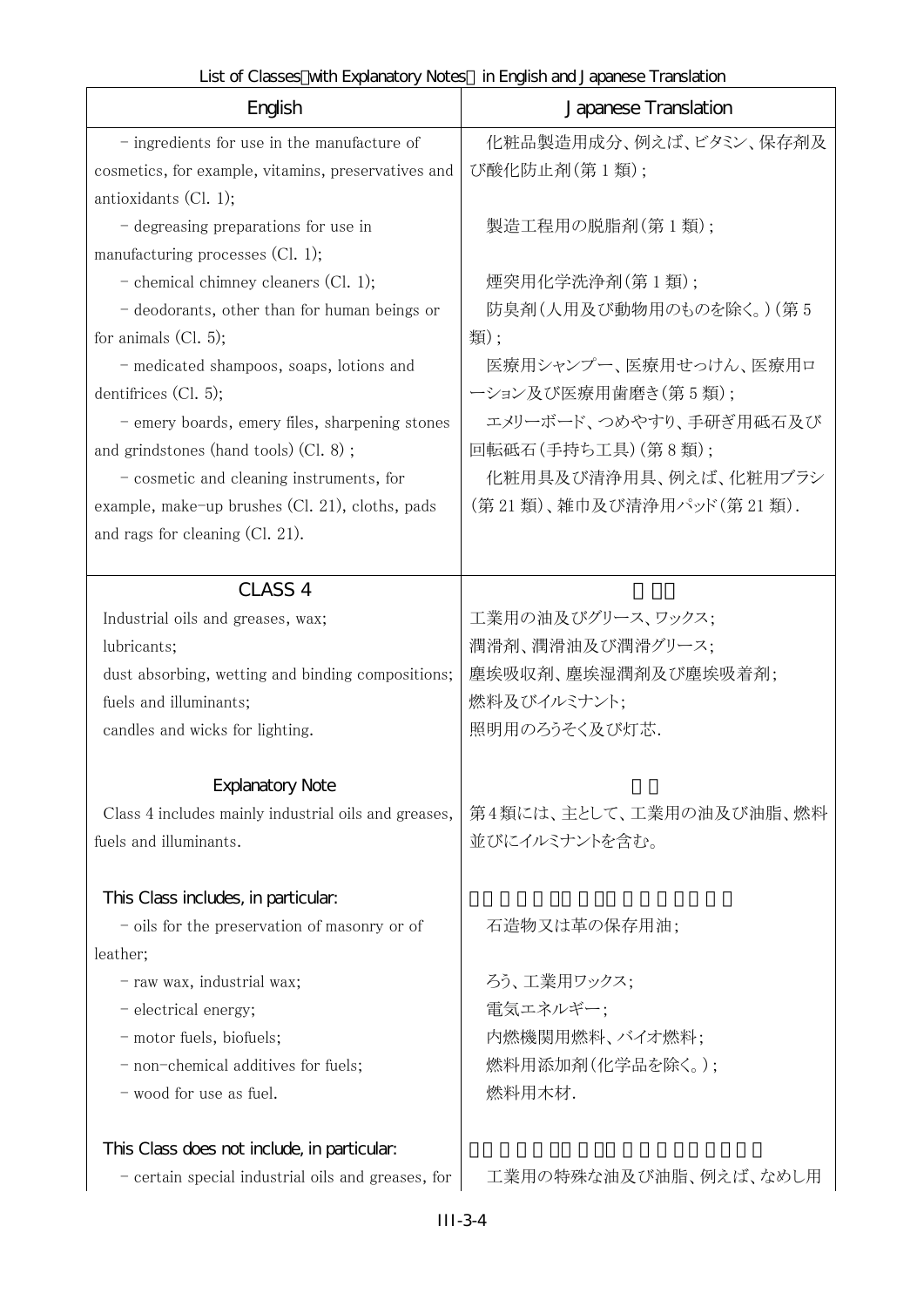| $\frac{1}{2}$ or $\frac{1}{2}$ . The state is the state of $\frac{1}{2}$ . The state is the state of $\frac{1}{2}$<br>English | En lignon and or apartoso Than lord and T<br>Japanese Translation |
|-------------------------------------------------------------------------------------------------------------------------------|-------------------------------------------------------------------|
| example, oils for tanning leather $(Cl. 1)$ , oils for the                                                                    | 油(第1類)、木材防腐油、防錆油及び防錆グリー                                           |
| preservation of wood, anti-rust oils and greases                                                                              | ス(第2類)、精油(第3類);                                                   |
| $(Cl. 2)$ , essential oils $(Cl. 3)$ ;                                                                                        |                                                                   |
| - massage candles for cosmetic purposes (Cl. 3)                                                                               | ろうそくタイプの美容用マッサージオイル(第3                                            |
| and medicated massage candles $(Cl. 5)$ ;                                                                                     | 類)及びろうそくタイプの医療用マッサージオイル                                           |
|                                                                                                                               | (第5類);                                                            |
| - certain special waxes, for example, grafting                                                                                | 特殊なワックス、例えば、接ぎ木用ろう(第1類)、                                          |
| wax for trees (Cl. 1), tailors' wax, polishing wax,                                                                           | 裁縫用ワックス、つや出しワックス、脱毛用ワックス                                          |
| depilatory wax $(Cl. 3)$ , dental wax $(Cl. 5)$ , sealing                                                                     | (第3類)、歯科用ワックス(第5類)、封ろう(第16                                        |
| $\text{wax}$ (Cl. 16);                                                                                                        | 類);                                                               |
| - wicks adapted for oil stoves (Cl. 11) and for                                                                               | 石油ストーブ芯(第11類)及び紙巻きたばこ用ラ                                           |
| cigarette lighters (Cl. 34).                                                                                                  | イター専用の芯(第34類).                                                    |
|                                                                                                                               |                                                                   |
| <b>CLASS 5</b>                                                                                                                |                                                                   |
| Pharmaceuticals, medical and veterinary                                                                                       | 医療用薬剤、医療用剤及び獣医科用剤;                                                |
| preparations;                                                                                                                 |                                                                   |
| sanitary preparations for medical purposes;                                                                                   | 医療用の衛生剤;                                                          |
| dietetic food and substances adapted for medical                                                                              | 食餌療法用食品・飲料・薬剤(獣医科用のものを含                                           |
| or veterinary use, food for babies;                                                                                           | む。)、乳児用食品;                                                        |
| dietary supplements for human beings and                                                                                      | 人用栄養補助食品・動物用の栄養補助用飼料添                                             |
| animals;                                                                                                                      | 加物(薬剤に属するものを除く。);                                                 |
| plasters, materials for dressings;                                                                                            | 膏薬、包帯類;                                                           |
| material for stopping teeth, dental wax;                                                                                      | 歯科用充てん材料、歯科用ワックス;                                                 |
| disinfectants;                                                                                                                | 消毒剤;                                                              |
| preparations for destroying vermin;                                                                                           | 有害動物駆除剤;                                                          |
| fungicides, herbicides.                                                                                                       | 殺菌剤、除草剤.                                                          |
|                                                                                                                               |                                                                   |
| <b>Explanatory Note</b>                                                                                                       |                                                                   |
| Class 5 includes mainly pharmaceuticals and other                                                                             | 第5類には、主として、薬剤及び他の医療用剤又                                            |
| preparations for medical or veterinary purposes.                                                                              | は獣医科用剤を含む。                                                        |
| This Class includes, in particular.                                                                                           |                                                                   |
| - sanitary preparations for personal hygiene,                                                                                 | 身体衛生用剤(化粧品を除く。);                                                  |
| other than toiletries;                                                                                                        |                                                                   |
| - diapers for babies and for incontinence;                                                                                    | 乳児用及び失禁用おむつ;                                                      |
| - deodorants, other than for human beings or                                                                                  | 防臭剤(人用及び動物用のものを除く。);                                              |
| for animals;                                                                                                                  |                                                                   |
| - medicated shampoos, soaps, lotions and                                                                                      | 医療用シャンプー、医療用せっけん、医療用ロ                                             |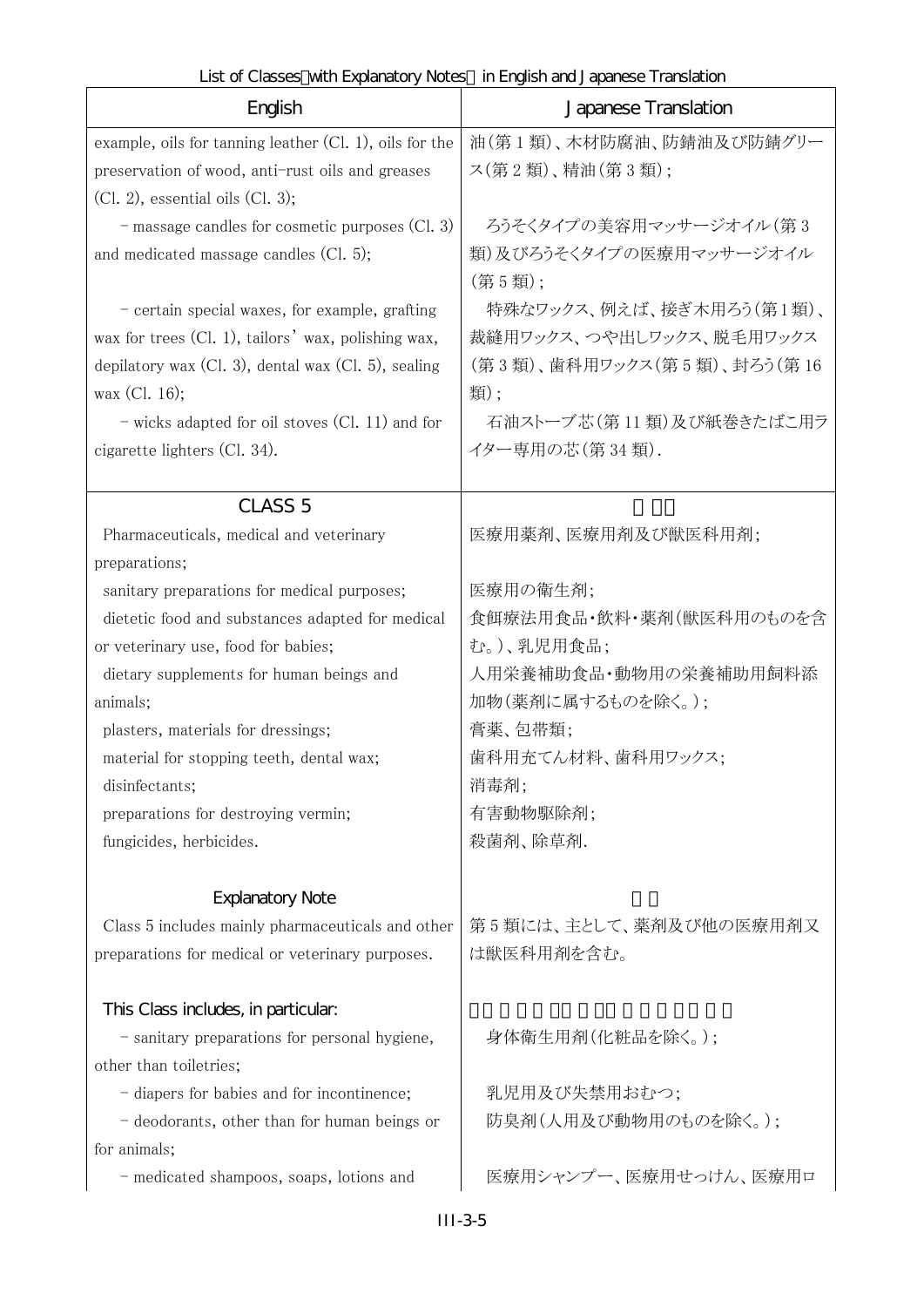| English                                                                 | Japanese Translation      |
|-------------------------------------------------------------------------|---------------------------|
| dentifrices;                                                            | ーション及び医療用歯磨き;             |
| - dietary supplements intended to supplement a                          | 通常の食事を補うため又は健康に益するための     |
| normal diet or to have health benefits;                                 | 栄養補助食品;                   |
| - meal replacements and dietetic food and                               | 医療用又は獣医科用の食事の代替品並びに食      |
| beverages adapted for medical or veterinary use.                        | 餌療法用食品及び飲料(獣医科用のものを含      |
|                                                                         | む。).                      |
| This Class does not include, in particular:                             |                           |
| $-$ ingredients for use in the manufacture of                           | 医薬品製造用成分、例えば、ビタミン、保存剤及    |
| pharmaceuticals, for example, vitamins,                                 | び酸化防止剤(第1類);              |
| preservatives and antioxidants (Cl. 1);                                 |                           |
| - sanitary preparations being non-medicated                             | 化粧品(医療用のものを除く。)、せっけん類(医   |
| toiletries $(Cl. 3);$                                                   | 療用のものを除く。)及び歯磨き(医療用のものを   |
|                                                                         | 除く。)としての衛生剤(第3類);         |
| - deodorants for human beings or for animals                            | 人用又は動物用の防臭剤(第3類);         |
| (Cl. 3);                                                                |                           |
| - support bandages, orthopaedic bandages (Cl.                           | 支持包带、整形外科用包带(第10類);       |
| 10);                                                                    |                           |
| - meal replacements and dietetic food and                               | 食事の代替品並びに食餌用食品及び飲料(医      |
| beverages not specified as being for medical or                         | 療用又は獣医科用のものを除く。)であって適当な   |
| veterinary use, which should be classified in the                       | 食品又は飲料の類に分類されるもの、例えば、低    |
| appropriate food or beverage classes, for example,                      | 脂肪のポテトチップス(第29類)、高タンパク質シリ |
| low-fat potato crisps (Cl. 29), high-protein cereal                     | アルバー(第30類)、アイソトニック飲料(第32  |
| bars (Cl. 30), isotonic beverages (Cl. 32).                             | 類).                       |
| CLASS <sub>6</sub>                                                      |                           |
| Common metals and their alloys, ores;                                   | 金属及びその合金、鉱石;              |
| metal materials for building and construction;                          | 建築用及び構築用の金属製専用材料;         |
| transportable buildings of metal;                                       | 金属製可搬式建造物組立てセット;          |
| non-electric cables and wires of common metal;                          | 金属製のケーブル及びワイヤ(電気用のものを除    |
|                                                                         | $\langle \zeta$ );        |
| small items of metal hardware;                                          | 小型金属製品;                   |
| metal containers for storage or transport;                              | 貯蔵用又は輸送用金属製コンテナ;          |
| safes.                                                                  | 金庫.                       |
|                                                                         |                           |
| <b>Explanatory Note</b><br>Class 6 includes mainly unwrought and partly | 第6類には、主として、未加工及び半加工の金属    |
| wrought common metals, including ores, as well as                       | (鉱石を含む。)並びに特定の金属製の商品を含    |
|                                                                         |                           |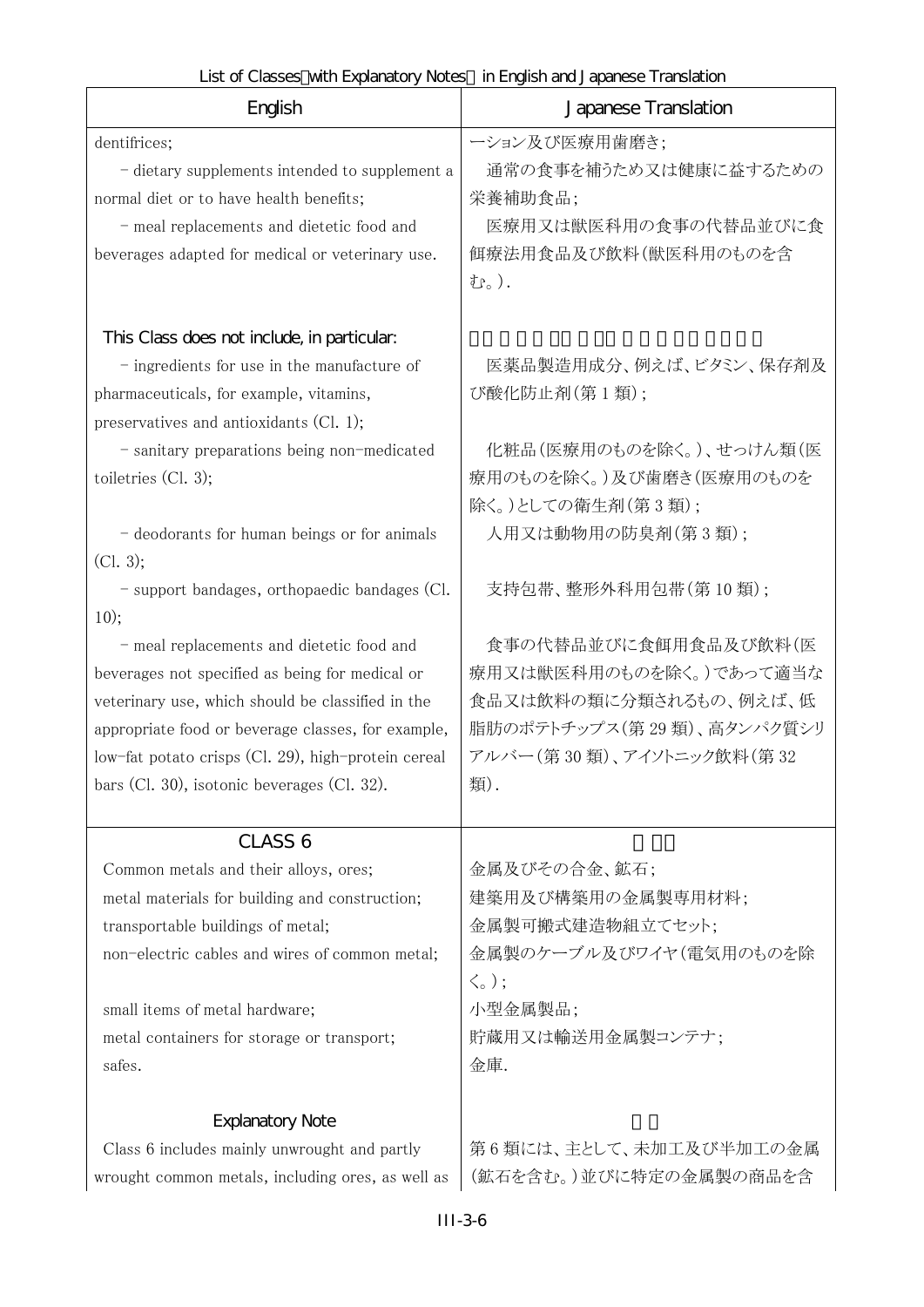h

 $\mathsf{r}$ 

| English                                                                                                          | Japanese Translation                                |
|------------------------------------------------------------------------------------------------------------------|-----------------------------------------------------|
| certain goods made of common metals.                                                                             | む。                                                  |
|                                                                                                                  |                                                     |
| This Class includes, in particular.                                                                              |                                                     |
| - metals in foil or powder form for further                                                                      | 例えば、3Dプリンター用のように、さらなる処理                             |
| processing, for example, for 3D printers;                                                                        | に用いられる金属粉又は金属箔;                                     |
| - metal building materials, for example,                                                                         | 金属製建築材料、例えば、鉄道線路用金属材                                |
| materials of metal for railway tracks, pipes and                                                                 | 料、金属製管;                                             |
| tubes of metal;                                                                                                  |                                                     |
| - small items of metal hardware, for example,                                                                    | 小型金属製品、例えば、ボルト、ねじ、くぎ、家具                             |
| bolts, screws, nails, furniture casters, window                                                                  | 用キャスター、窓用締め具;                                       |
| fasteners;                                                                                                       |                                                     |
| - transportable buildings or structures of metal,                                                                | 金属製可搬式建造物組立セット、例えば、プレ                               |
| for example, prefabricated houses, swimming pools,                                                               | ハブ住宅組立セット、水泳用プール組立セット、野                             |
| cages for wild animals, skating rinks;                                                                           | 生動物用おり及びかご、スケートリンク組立セット;                            |
| - certain goods made of common metals not                                                                        | 機能又は用途によって他に分類されない特定の                               |
| otherwise classified by function or purpose, for                                                                 | 金属製の商品、例えば、多目的の金属製包装用                               |
| example, all-purpose boxes of common metal,                                                                      | 容器、金属製の像、金属製の胸像、及び金属製造                              |
| statues, busts and works of art of common metal.                                                                 | 形品.                                                 |
|                                                                                                                  |                                                     |
| This Class does not include, in particular:                                                                      |                                                     |
| - metals and ores used as chemicals in industry                                                                  | 化学的特性に関する産業・科学研究における化                               |
| or scientific research for their chemical properties,                                                            | 学物質として用いられる金属及び鉱石、例えば、ボ                             |
| for example, bauxite, mercury, antimony, alkaline                                                                | ーキサイト、水銀、アンチモン、アルカリ類及びアル                            |
| and alkaline-earth metals $(Cl. 1);$                                                                             | カリ土類金属(第1類);                                        |
| - metals in foil and powder form for use in                                                                      | 塗装用、装飾用、印刷用及び美術用の金属箔                                |
| painting, decorating, printing and art $(Cl. 2)$ ;                                                               | 及び金属粉(第2類);                                         |
| $\overline{\phantom{a}}$ electric cables (Cl. 9) and non-electric cables<br>and ropes, not of metal $(Cl. 22)$ ; | 電気ケーブル(第9類)及びケーブル及びロー<br>プ(電気用及び金属製のものを除く。) (第22類); |
|                                                                                                                  | 衛生設備の部品としての管(第11類)、フレキシ                             |
| $-$ pipes being parts of sanitary installations (Cl.                                                             | ブル管、フレキシブルチューブ、フレキシブルホー                             |
| 11), flexible pipes, tubes and hoses, not of metal                                                               | ス(金属製のものを除く。)(第17類)、硬質管(金                           |
| (Cl. 17) and rigid pipes, not of metal (Cl. 19);                                                                 | 属製のものを除く。) (第19類);                                  |
| - cages for household pets (Cl. 21);                                                                             | ペット用ケージ(第21類):                                      |
| - certain goods made of common metals that                                                                       | その機能又は用途によって分類される特定の金                               |
| are classified according to their function or                                                                    | 属製の商品、例えば、手持工具(手動式のもの)                              |
| purpose, for example, hand tools, hand-operated                                                                  | (第8類)、クリップ (第16類)、家具(第20類)、台                        |
| $(Cl. 8)$ , paper clips $(Cl. 16)$ , furniture $(Cl. 20)$ ,                                                      | 所用器具(第21類)、家庭用容器(第21類).                             |
| kitchen utensils (Cl. 21), household containers (Cl.                                                             |                                                     |

III-3-7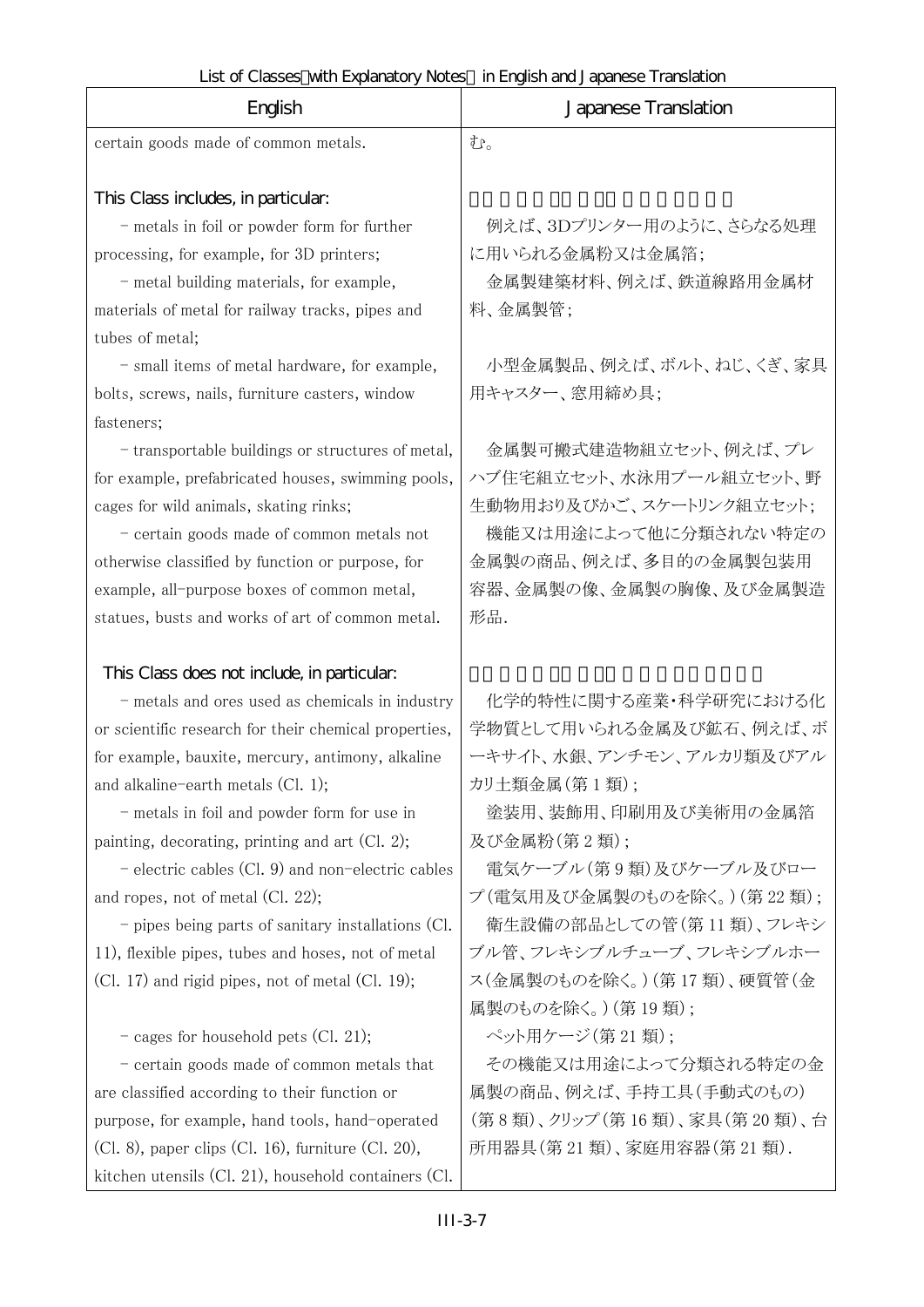| English                                                                                                                                                                                                                                                                                                                                                                                                                                                                                                                                                                                                                                                     | Japanese Translation                                                                                                                                                                                                     |
|-------------------------------------------------------------------------------------------------------------------------------------------------------------------------------------------------------------------------------------------------------------------------------------------------------------------------------------------------------------------------------------------------------------------------------------------------------------------------------------------------------------------------------------------------------------------------------------------------------------------------------------------------------------|--------------------------------------------------------------------------------------------------------------------------------------------------------------------------------------------------------------------------|
| 21).                                                                                                                                                                                                                                                                                                                                                                                                                                                                                                                                                                                                                                                        |                                                                                                                                                                                                                          |
| CLASS <sub>7</sub>                                                                                                                                                                                                                                                                                                                                                                                                                                                                                                                                                                                                                                          |                                                                                                                                                                                                                          |
| Machines, machine tools, power-operated tools;<br>motors and engines, except for land vehicles;<br>machine coupling and transmission components,<br>except for land vehicles;<br>agricultural implements, other than hand-operated<br>hand tools;<br>incubators for eggs;<br>automatic vending machines.                                                                                                                                                                                                                                                                                                                                                    | 機械、工作機械及び動力付き手持工具;<br>原動機(陸上の乗物用のものを除く。);<br>機械用の継手及び伝導装置の構成部品(陸上の<br>乗物用のものを除く。);<br>農業用器具(手動式の手持工具を除く。);<br>ふ卵器;<br>自動販売機.                                                                                             |
| <b>Explanatory Note</b><br>Class 7 includes mainly machines and machine                                                                                                                                                                                                                                                                                                                                                                                                                                                                                                                                                                                     | 第7類には、主として、機械、工作機械、原動機を                                                                                                                                                                                                  |
| tools, motors and engines.<br>This Class includes, in particular.<br>- parts of motors and engines of all kinds, for<br>example, starters, mufflers and cylinders for motors<br>and engines of any type;<br>- electric cleaning and polishing apparatus, for<br>example, electric shoe polishers, electric machines<br>and apparatus for carpet shampooing and vacuum<br>cleaners;<br>- 3D printers;<br>- industrial robots;<br>- certain special vehicles not for transportation<br>purposes, for example, road sweeping machines,<br>road making machines, bulldozers, snow ploughs,<br>as well as rubber tracks as parts of those vehicles'<br>crawlers. | 含む。<br>すべての種類の原動機の部品、例えば、すべて<br>の種類の原動機用のスターター、消音器及びシリ<br>ンダー;<br>電気式清浄装置及び電気式研磨装置、例え<br>ば、電気式靴磨き機、電気式じゅうたん洗浄機及<br>び電気掃除機;<br>3Dプリンター:<br>工業用ロボット:<br>輸送用でない特殊な乗物、例えば、道路清掃用<br>機械、道路建設用機械、ブルドーザー、除雪機及<br>びこれらの乗物用ゴムクローラ. |
| This Class does not include, in particular.<br>- hand tools and implements, hand-operated<br>(Cl. 8);<br>- humanoid robots with artificial intelligence,<br>laboratory robots, teaching robots, security<br>surveillance robots (Cl. 9), surgical robots (Cl. 10),                                                                                                                                                                                                                                                                                                                                                                                          | 手持ちの工具及び器具(手動式のもの)(第8<br>類);<br>人工知能搭載のヒューマノイドのロボット、実験<br>用ロボット、教育支援用ロボット(産業用・医療用・<br>遊戯用のものを除く。)、防犯用監視ロボット(第9                                                                                                           |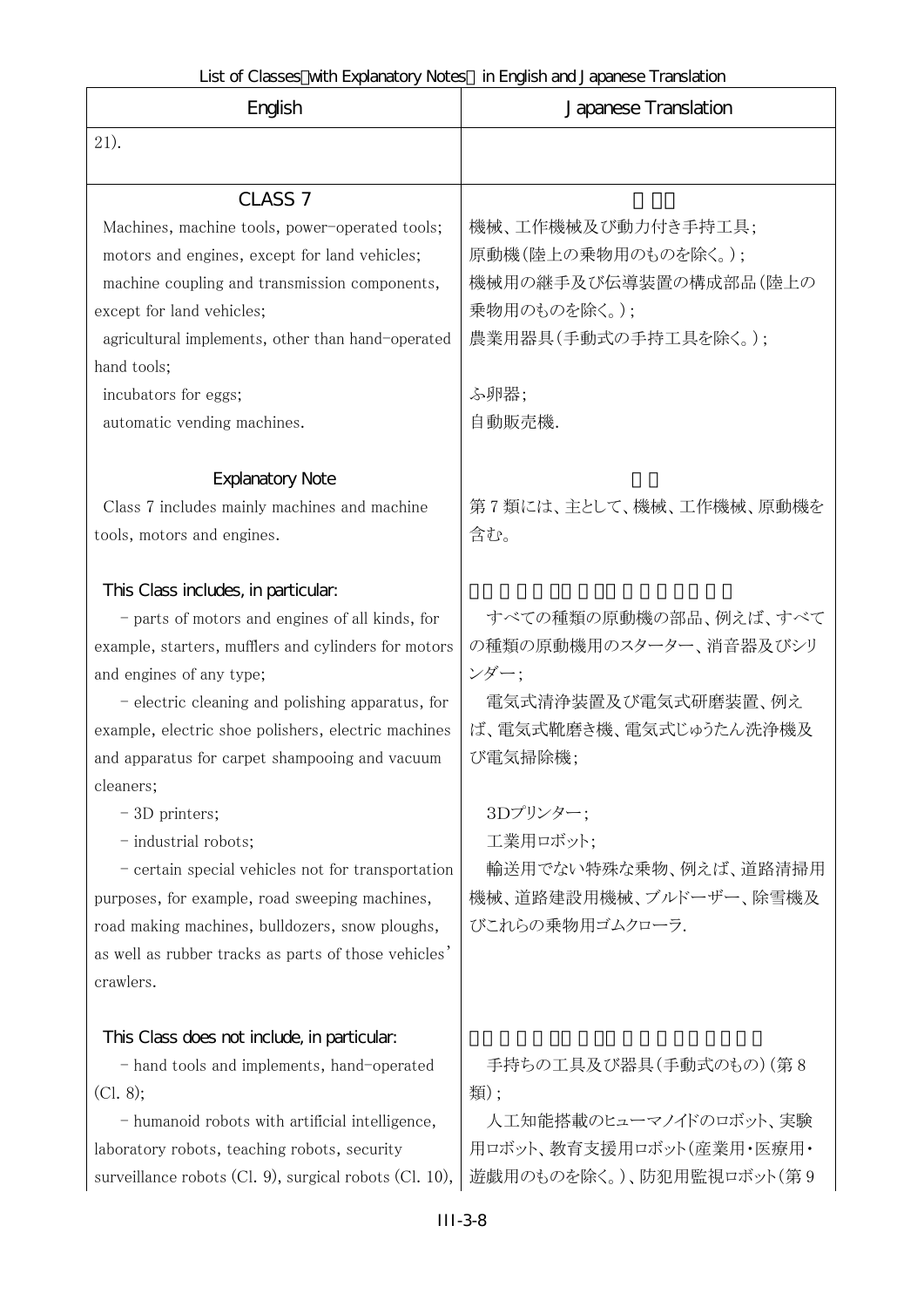| English                                                                                                                                       | Japanese Translation                                                      |
|-----------------------------------------------------------------------------------------------------------------------------------------------|---------------------------------------------------------------------------|
| robotic cars (Cl. 12), robotic drums (Cl. 15), toy<br>robots $(Cl. 28);$                                                                      | 類)、外科手術用ロボット(第10類)、自律走行式<br>自動車(第12類)、自動演奏式ドラム(第15類)、<br>おもちゃのロボット(第28類); |
| $-$ motors and engines for land vehicles (Cl. 12);<br>- treads for vehicles, as well as tyres for all<br>kinds of vehicle wheels $(Cl. 12)$ ; | 陸上の乗物用の原動機(第12類);<br>乗物用無限軌道、及びすべての乗物用タイヤ<br>(第12類);                      |
| - certain special machines, for example,<br>automated teller machines (Cl. 9), respirators for                                                | 特殊な機械、例えば、現金自動預払機(第9<br>類)、人工呼吸装置(第10類)、冷却用機器(第11                         |
| artificial respiration (Cl. 10), refrigerating<br>apparatus and machines (Cl. 11).                                                            | 類).                                                                       |
| <b>CLASS 8</b>                                                                                                                                |                                                                           |
| Hand tools and implements, hand-operated;<br>cutlery;                                                                                         | 手持ちの工具及び器具(手動式のもの);<br>刃物類;                                               |
| side arms, except firearms;<br>razors.                                                                                                        | 携帯用武器(火器を除く。);<br>かみそり(電動式のものを含む。).                                       |
| <b>Explanatory Note</b>                                                                                                                       |                                                                           |
| Class 8 includes mainly hand-operated tools and                                                                                               | 第8類には、主として、掘削、形削り、切削及び穴                                                   |
| implements for performing tasks, such as drilling,<br>shaping, cutting and piercing.                                                          | あけのような作業を行うための手動式の手持工具<br>及び器具を含む。                                        |
| This Class includes, in particular.                                                                                                           |                                                                           |
| - hand-operated agricultural, gardening and<br>landscaping tools;                                                                             | 農業用、園芸用及び造園用の手持工具;                                                        |
| - hand-operated tools for carpenters, artists<br>and other craftspersons, for example, hammers,<br>chisels and gravers;                       | 大工、芸術家、その他職人に使用される手動式<br>の手持工具、例えば、ハンマー、のみ及び彫刻用<br>工具;                    |
| - handles for hand-operated hand tools, such as<br>knives and scythes;                                                                        | 手動式の手持工具の柄、例えば、ナイフ、大が<br>ま用のもの;                                           |
| - electric and non-electric hand implements for<br>personal grooming and body art, for example,                                               | 電気式及び非電気式の身繕い用及び身体のア<br>ート用の手持器具、例えば、かみそり、頭髪カール                           |
| razors, implements for hair curling, tattooing, and<br>for manicure and pedicure;                                                             | 器、入れ墨用器具並びにマニキュア用及びペディ<br>キュア用器具;                                         |
| - hand-operated pumps;                                                                                                                        | 手動式ポンプ;<br>食卓用刃物類、例えば、洋食ナイフ、フォーク及                                         |
| - table cutlery, such as knives, forks and<br>spoons, including those made of precious metals.                                                | びスプーン(貴金属製のものを含む。).                                                       |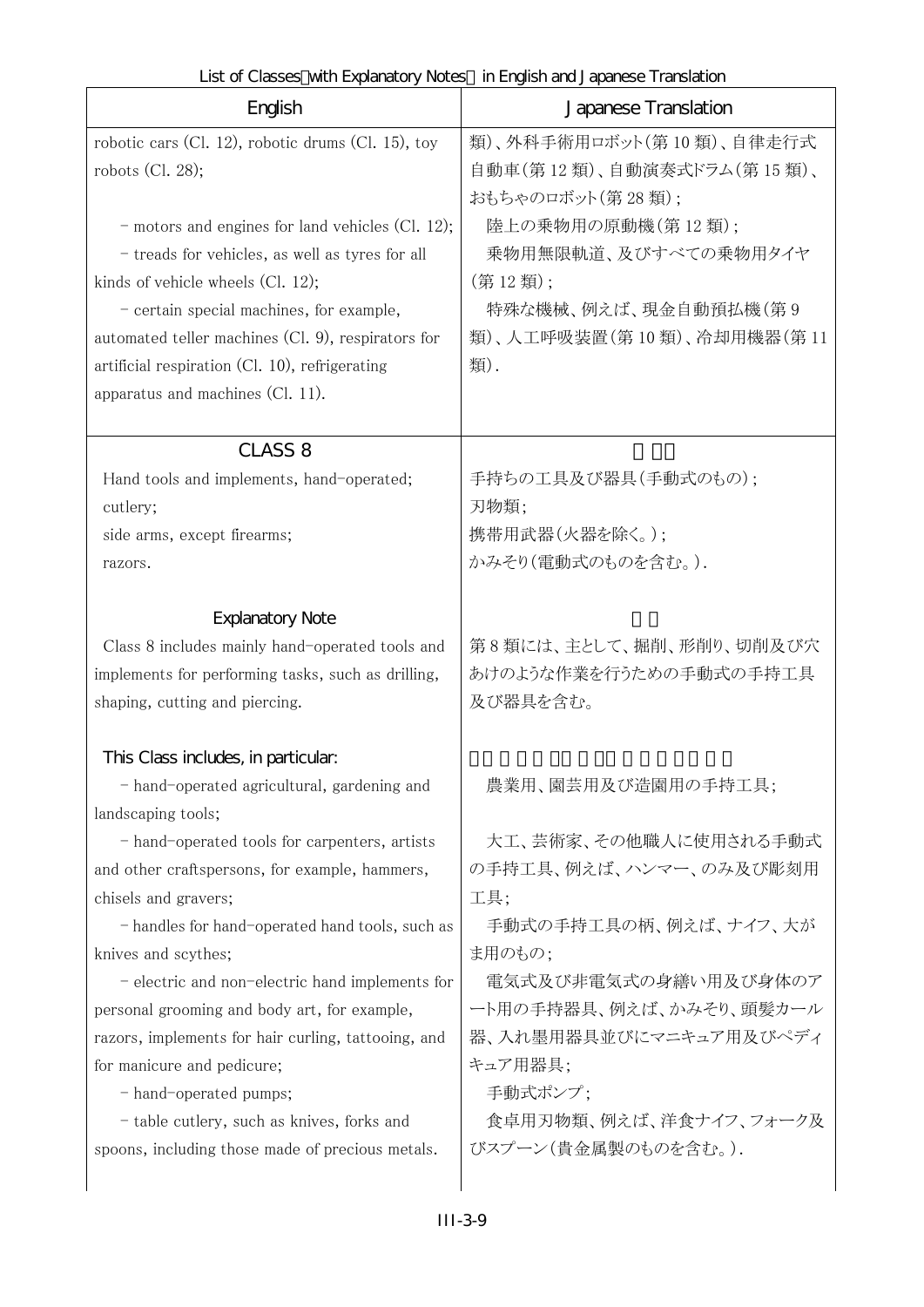List of Classes with Explanatory Notes in English and Japanese Translation

| English                                                | Japanese Translation     |
|--------------------------------------------------------|--------------------------|
| This Class does not include, in particular:            |                          |
| - machine tools and implements driven by a             | 工作機械及び原動機によって駆動する器具(第    |
| motor $(Cl. 7);$                                       | 7類);                     |
| $-$ surgical cutlery (Cl. 10);                         | 外科用刃物類(第10類);            |
| $-$ pumps for bicycle tyres (Cl. 12), pumps            | 自転車のタイヤ用空気ポンプ(第12類)、ゲーム  |
| specially adapted for use with balls for games (Cl.    | 用ボール専用のポンプ(第28類);        |
| 28);                                                   |                          |
| $-$ side arms being firearms (Cl. 13);                 | 携帯武器(火器)(第13類);          |
| - paper knives and paper shredders for office          | ペーパーナイフ及び文書用シュレッダー(事務    |
| use $(Cl. 16);$                                        | 用のもの) (第16類);            |
| - handles for objects that are classified in           | その機能又は用途によって各類に分類されるも    |
| various classes according to their function or         | のの柄、例えば、つえの柄、傘用柄(第18類)、ほ |
| purpose, for example, walking stick handles,           | うき用柄(第 21 類);            |
| umbrella handles (Cl. 18), broom handles (Cl. 21);     |                          |
| - serving utensils, for example, sugar tongs, ice      | 給仕用具、例えば、角砂糖挟み、アイストング    |
| tongs, pie servers and serving ladles, and kitchen     | (氷ばさみ)、パイ取分け用へら及び給仕用レード  |
| utensils, for example, mixing spoons, pestles and      | ル、並びに台所用器具、例えば、バースプーン、   |
| mortars, nutcrackers and spatulas (Cl. 21);            | すりこぎ、すりばち、くるみ割り器及びへら(第21 |
|                                                        | 類);                      |
| - fencing weapons (Cl. 28)                             | フェンシング用武具(第28類).         |
| CLASS <sub>9</sub>                                     |                          |
| Scientific, research, navigation, surveying,           | 科学用、研究用、ナビゲーション用、測量用、写真  |
| photographic, cinematographic, audiovisual,            | 用、映画用、視聴覚用、光学用、計量用、測定用、  |
| optical, weighing, measuring, signalling, detecting,   | 信号用、検知用、試験用、検査用、救命用及び教   |
| testing, inspecting, life-saving and teaching          | 育用の機械器具;                 |
| apparatus and instruments;                             |                          |
| apparatus and instruments for conducting,              | 電気の供給又は使用における伝導用、開閉用、変   |
| switching, transforming, accumulating, regulating      | 圧用、蓄電用、調整用又は制御用の機械器具;    |
| or controlling the distribution or use of electricity; |                          |
| apparatus and instruments for recording,               | 音響・映像又はデータの記録用、送信用、再生    |
| transmitting, reproducing or processing sound,         | 用、又は処理用の機械器具;            |
| images or data;                                        |                          |
| recorded and downloadable media, computer              | 記録された及びダウンロード可能な記録媒体、コン  |
| software, blank digital or analogue recording and      | ピュータソフトウェア、未記録のデジタル式又はア  |
| storage media;                                         | ナログ式の記録用及び保存用媒体;         |
| mechanisms for coin-operated apparatus;                | 硬貨作動式機械用の始動装置;           |
| cash registers, calculating devices;                   | 金銭登録機、計算用装置;             |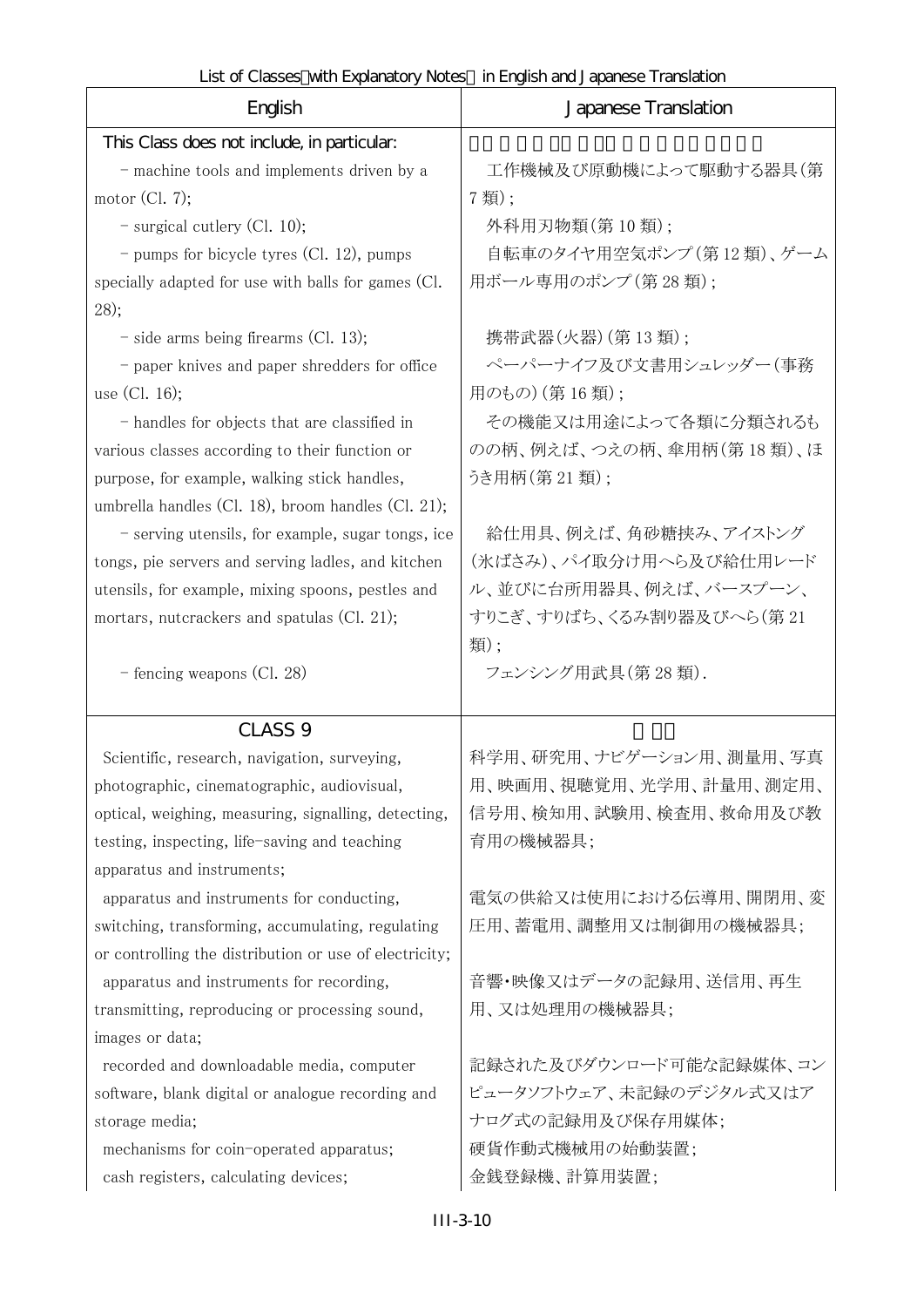| List of Classes with Explanatory Notes in English and Japanese Translation |  |
|----------------------------------------------------------------------------|--|
|----------------------------------------------------------------------------|--|

| English                                              | Japanese Translation     |
|------------------------------------------------------|--------------------------|
| computers and computer peripheral devices;           | コンピュータ及びコンピュータ周辺機器;      |
| diving suits, divers' masks, ear plugs for divers,   | 潜水服、水中マスク、潜水用耳栓、潜水用及び水   |
| nose clips for divers and swimmers, gloves for       | 泳用鼻クリップ、潜水用手袋、潜水用呼吸装置;   |
| divers, breathing apparatus for underwater           |                          |
| swimming;                                            |                          |
| fire-extinguishing apparatus.                        | 消火器.                     |
| <b>Explanatory Note</b>                              |                          |
| Class 9 includes mainly apparatus and instruments    | 第9類には、主として、科学用又は研究用機械器   |
| for scientific or research purposes, audiovisual and | 具、視聴覚用及び情報技術用装置、並びに安全    |
| information technology equipment, as well as safety  | 及び救命用具を含む。               |
| and life-saving equipment.                           |                          |
| This Class includes, in particular.                  |                          |
| - apparatus and instruments for scientific           | 実験室用科学研究機器;              |
| research in laboratories;                            |                          |
| - training apparatus and simulators, for             | 訓練用の器具及びシミュレーター、例えば、蘇    |
| example, resuscitation mannequins, simulators for    | 生訓練用マネキン人形、乗物運転技能訓練用シミ   |
| the steering and control of vehicles;                | ュレーター:                   |
| - apparatus and instruments for controlling and      | 航空機、船舶及び無人の乗物の制御及び監視     |
| monitoring aircraft, watercraft and unmanned         | 用機器、例えば、ナビゲーション装置、送信装置、  |
| vehicles, for example, navigational instruments,     | 測定用コンパス、全地球測位装置(GPS)、乗物用 |
| transmitters, compasses for measuring, GPS           | 自動操縦装置;                  |
| apparatus, automatic steering apparatus for          |                          |
| vehicles;                                            |                          |
| - safety and security apparatus and                  | 安全用機器、例えば、救命網、信号灯、交通信    |
| instruments, for example, safety nets, signalling    | 号機、消防車、音響式警報器、セキュリティートー  |
| lights, traffic-light apparatus, fire engines, sound | クン(暗号化装置);               |
| alarms, security tokens being encryption devices;    |                          |
| - clothing that protects against serious or          | 重大な又は生命を脅かす怪我に対する身体防     |
| life-threatening injuries, for example, clothing for | 護用衣服、例えば、事故・放射線又は火熱に対す   |
| protection against accidents, irradiation and fire,  | る身体防護用衣服、防弾服、保護ヘルメット、運動  |
| bullet-proof clothing, protective helmets, head      | 用ヘッドガード、運動用マウスガード、飛行士用保  |
| guards for sports, mouth guards for sports,          | 護服、作業用ひざ当て;              |
| protective suits for aviators, knee-pads for         |                          |
| workers;                                             |                          |
| - optical apparatus and instruments, for             | 光学用機器、例えば、眼鏡、コンタクトレンズ、拡  |
| example, eyeglasses, contact lenses, magnifying      | 大鏡、検査作業用鏡、のぞき穴;          |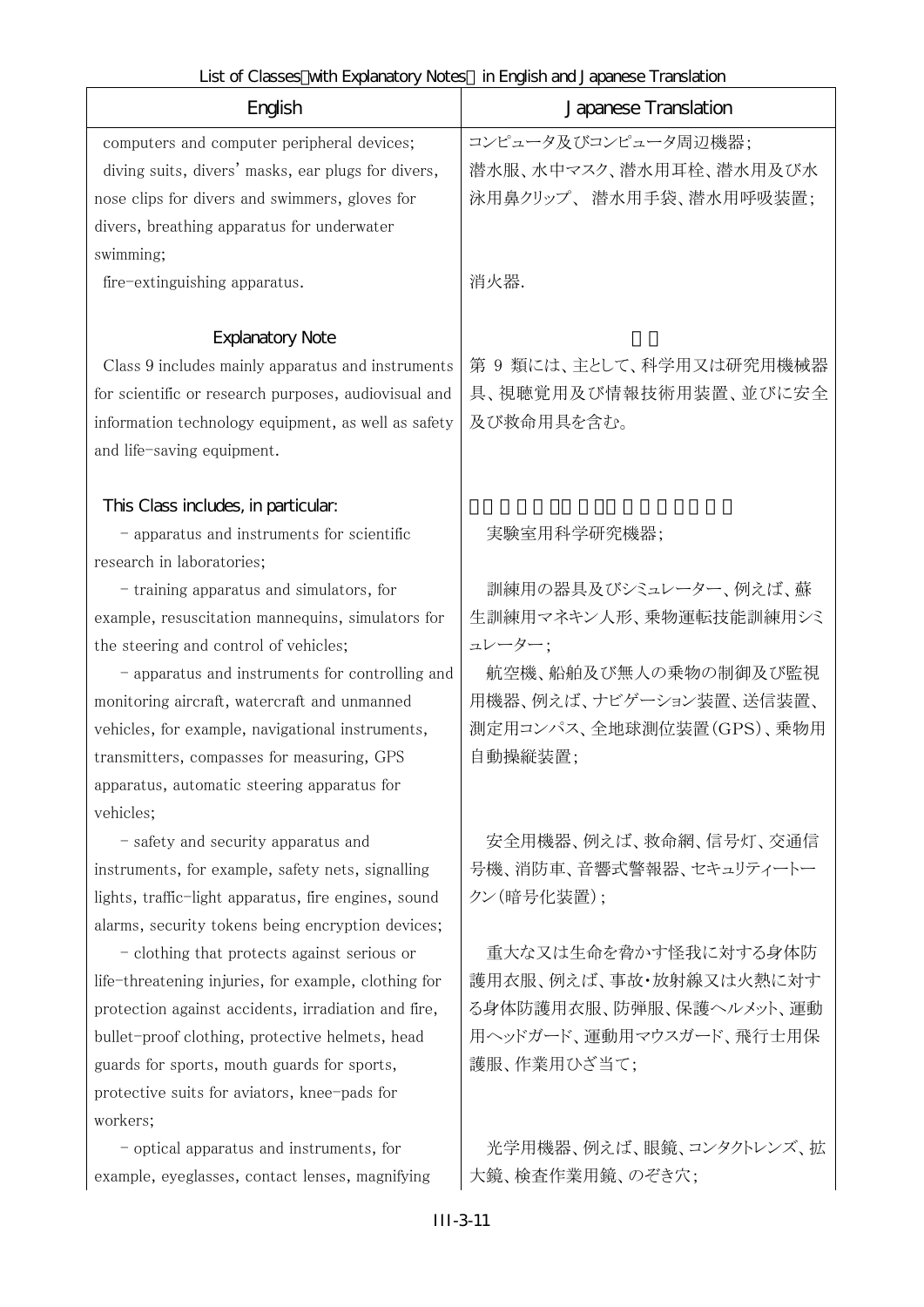| English                                              | LISCOI CIQSSES VIII LAUGIRICU Y IVOLES III LIUUISIT GIIU JAUGIESE TTAI ISIQUOTI<br>Japanese Translation |
|------------------------------------------------------|---------------------------------------------------------------------------------------------------------|
| glasses, mirrors for inspecting work, peepholes;     |                                                                                                         |
| - magnets;                                           | 永久磁石;                                                                                                   |
| - smartwatches, wearable activity trackers;          | 腕時計型携帯情報端末、着用可能なアクティビ                                                                                   |
|                                                      | ティトラッカー:                                                                                                |
| - joysticks for use with computers, other than       | コンピュータ用ジョイスティック(テレビゲーム用を                                                                                |
| for video games, virtual reality headsets,           | 除く。)、バーチャルリアリティ用ヘッドセット、眼鏡                                                                               |
| smartglasses;                                        | 型携帯情報端末;                                                                                                |
| - eyeglass cases, cases for smartphones, cases       | 眼鏡用容器、スマートフォン用ケース、写真用機                                                                                  |
| especially made for photographic apparatus and       | 器専用ケース;                                                                                                 |
| instruments;                                         |                                                                                                         |
| - automated teller machines, invoicing               | 現金自動預払機、インボイス作成機、材料試験                                                                                   |
| machines, material testing instruments and           | 用の器具及び機械;                                                                                               |
| machines;                                            |                                                                                                         |
| - batteries and chargers for electronic              | 電子たばこ用バッテリー及び充電器;                                                                                       |
| cigarettes;                                          |                                                                                                         |
| - electric and electronic effects units for          | 楽器用エフェクター;                                                                                              |
| musical instruments;                                 |                                                                                                         |
| - laboratory robots, teaching robots, security       | 実験用ロボット、教育支援用ロボット、防犯用監                                                                                  |
| surveillance robots, humanoid robots with artificial | 視ロボット、科学実験用の人工知能搭載のヒューマ                                                                                 |
| intelligence for use in scientific research.         | ノイドロボット.                                                                                                |
| This Class does not include, in particular.          |                                                                                                         |
| - joysticks being parts of machines, other than      | ジョイスティック(機械部品)(ゲーム機用のものを                                                                                |
| for game machines (Cl. 7), vehicle joysticks         | 除く。)(第7類)、乗物用ジョイスティック(第12                                                                               |
| (Cl. 12), joysticks for video games, controllers for | 類)、テレビゲーム機用ジョイスティック、おもちゃ用                                                                               |
| toys and game consoles (Cl. 28);                     | 及びゲーム機用コントローラー (第28類);                                                                                  |
| - coin-operated apparatus that are classified in     | その機能又は用途によって各類に分類される硬                                                                                   |
| various classes according to their function or       | 貨作動式装置、例えば、硬貨作動式洗濯機(第7                                                                                  |
| purpose, for example, coin-operated washing          | 類)、硬貨作動式ビリヤード台(第28類);                                                                                   |
| machines (Cl. 7), coin-operated billiard tables (Cl. |                                                                                                         |
| 28);                                                 |                                                                                                         |
| $-$ industrial robots (Cl. 7), surgical robots       | 工業用ロボット(第7類)、外科手術用ロボット(第                                                                                |
| $(Cl. 10)$ , toy robots $(Cl. 28)$ ;                 | 10類)、おもちゃのロボット(第28類);                                                                                   |
| - pulse meters, heart rate monitoring                | 脈拍計、心拍数測定用機器、体組成計(第10                                                                                   |
| apparatus, body composition monitors $(Cl. 10);$     | 類);                                                                                                     |
| - laboratory lamps, laboratory burners (Cl. 11);     | 実験室用ランプ、実験室バーナー(第11類);                                                                                  |
| $-$ diving lights (Cl. 11);                          | ダイビング用ライト(第11類);                                                                                        |
| - explosive fog signals, signal rocket flares        | 爆発性霧中信号、信号用ロケット照明弾(第13                                                                                  |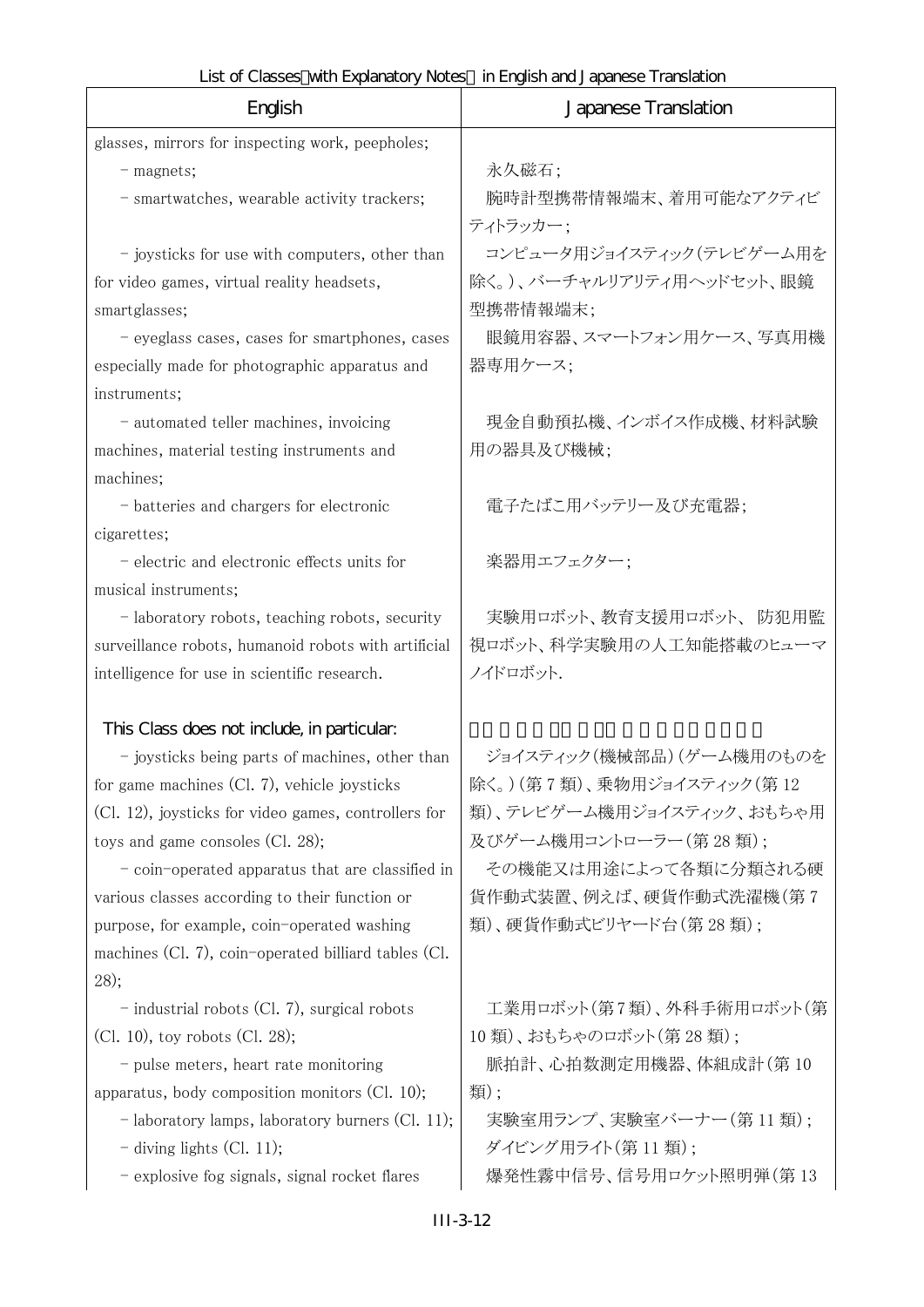| English                                              | Japanese Translation     |
|------------------------------------------------------|--------------------------|
| (Cl. 13);                                            | 類);                      |
| - histological sections for teaching purposes,       | 生物組織の顕微鏡用切片(教育用のものに限     |
| biological samples for use in microscopy as teaching | る。)、顕微鏡観察に用いる生物の教材用標本(第  |
| materials $(Cl. 16)$ ;                               | 16類);                    |
| - clothing and equipment worn for the practice       | 特定のスポーツをするときに着用される被服及    |
| of certain sports, for example, protective paddings  | び器具、例えば、保護用パッド(運動用被服の部   |
| being parts of sports suits, fencing masks, boxing   | 分品)、フェンシング用マスク、ボクシング用グロー |
| gloves $(Cl. 28)$ .                                  | ブ(第28類).                 |
|                                                      |                          |
| CLASS 10                                             |                          |
| Surgical, medical, dental and veterinary apparatus   | 外科用、内科用、歯科用及び獣医科用の機器;    |
| and instruments;                                     |                          |
| artificial limbs, eyes and teeth;                    | 義肢、義眼及び義歯;               |
| orthopaedic articles;                                | 整形外科用品;                  |
| suture materials;                                    | 縫合用材料;                   |
| therapeutic and assistive devices adapted for        | 障害者用の治療及び補助装置;           |
| persons with disabilities;                           |                          |
| massage apparatus;                                   | マッサージ機器:                 |
| apparatus, devices and articles for nursing infants; | 乳幼児のほ乳用機器及び器具;           |
| sexual activity apparatus, devices and articles.     | 性的活動用機器及び器具.             |
|                                                      |                          |
| <b>Explanatory Note</b>                              |                          |
| Class 10 includes mainly surgical, medical, dental   | 第10類には、主として、外科用、内科用、歯科用  |
| and veterinary apparatus, instruments and articles   | 及び獣医科用の機器及び器具であって、概して人   |
| generally used for the diagnosis, treatment or       | 及び動物の機能又は状態の診断、治療又は改善    |
| improvement of function or condition of persons      | のために使用される商品を含む。          |
| and animals.                                         |                          |
| This Class includes, in particular.                  |                          |
| - support bandages, orthopaedic bandages;            | 支持包帯、整形外科用包帯;            |
| - special clothing for medical purposes, for         | 医療用特殊被服、例えば、医療用圧迫衣服、静    |
| example, compression garments, stockings for         | 脈瘤用ストッキング、拘束服、整形外科用履物;   |
| varices, strait jackets, orthopaedic footwear;       |                          |
| - articles, instruments and devices for              | 月経用、避妊用、分娩用の商品、機器及び装     |
| menstruation, contraception and childbirth, for      | 置、例えば、月経用カップ、ペッサリー、コンドー  |
| example, menstrual cups, pessaries, condoms,         | ム、分娩用マットレス、鉗子;           |
| childbirth mattresses, forceps;                      |                          |
| - therapeutic and prosthetic articles and            | 人工又は合成材料から成る移植のための治療     |
|                                                      |                          |
|                                                      | $III-3-13$               |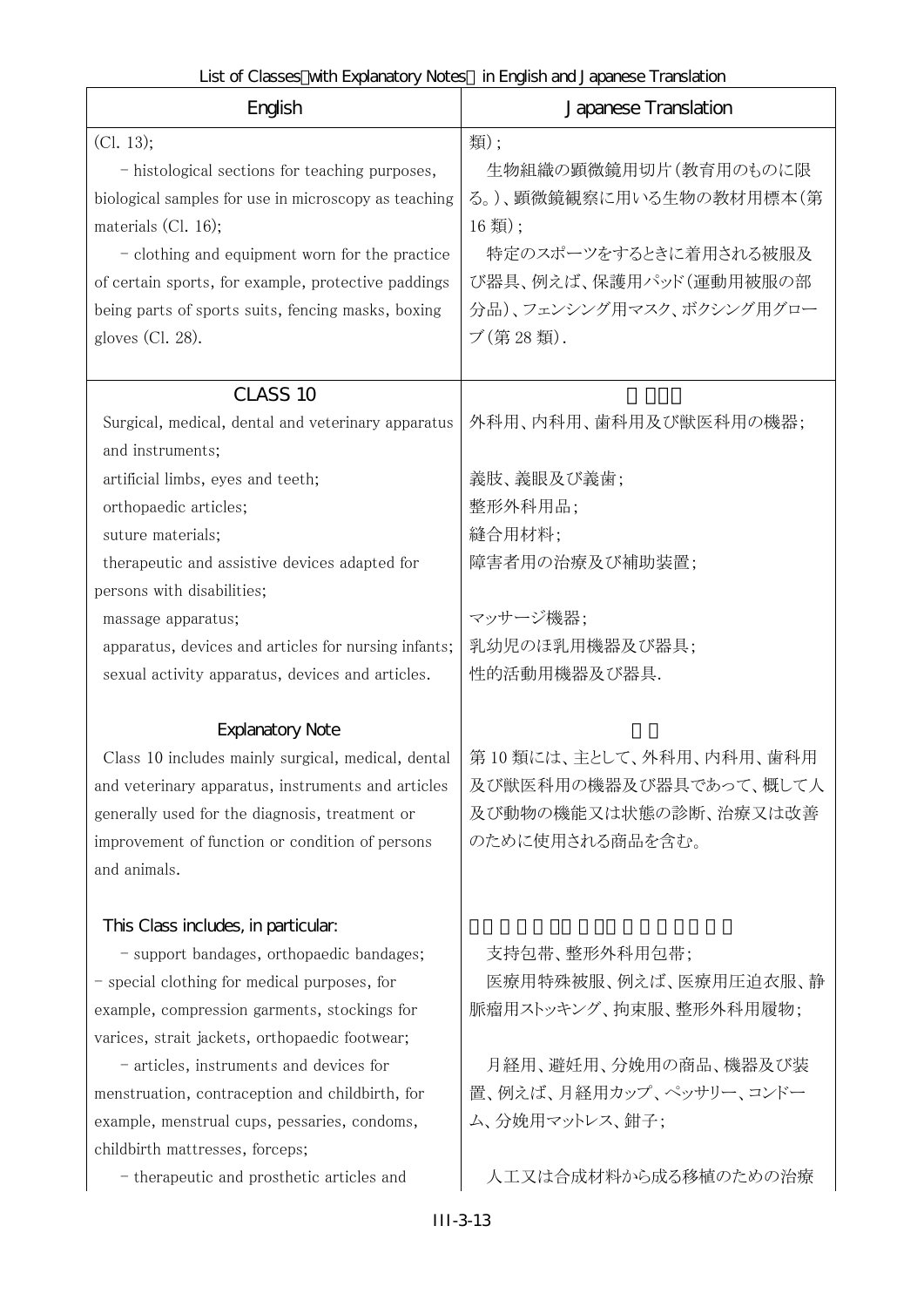| English                                                | Japanese Translation     |
|--------------------------------------------------------|--------------------------|
| devices for implantation made of artificial or         | 用及び補綴用品及び装置、例えば、人工材料から   |
| synthetic materials, for example, surgical implants    | 成る外科用インプラント、人工胸部、脳ペースメー  |
| comprised of artificial materials, artificial breasts, | カー、生分解性骨固定用インプラント;       |
| brain pacemakers, biodegradable bone fixation          |                          |
| implants;                                              |                          |
| - furniture especially made for medical                | 調剤台、その他の医療用特殊調度品、例えば、    |
| purposes, for example, armchairs for medical or        | 医療用又は歯科用の肘掛いす、医療用エアマット   |
| dental purposes, air mattresses for medical            | レス、手術台.                  |
| purposes, operating tables.                            |                          |
| This Class does not include, in particular.            |                          |
| - medical dressings and absorbent sanitary             | 医療用包帯及び吸収性衛生用品、例えば、ば     |
| articles, for example, plasters, bandages and gauze    | んそうこう、包帯、包帯用ガーゼ、胸当てパッド、乳 |
| for dressings, breast-nursing pads, diapers for        | 児用おむつ、失禁用おむつ、タンポン(第5類);  |
| babies and for incontinence, tampons (Cl. 5);          |                          |
| - surgical implants comprised of living tissue         | 生組織から成る外科用インプラント(第5類);   |
| (Cl. 5);                                               |                          |
| - tobacco-free cigarettes for medical purposes         | 医療用巻たばこ(たばこの葉を用いていないもの   |
| (Cl. 5) and electronic cigarettes (Cl. 34);            | に限る。)(第5類)及び電子たばこ(第34類); |
| - wheelchairs and mobility scooters (Cl. 12);          | 車椅子及びモビリティスクーター(第 12 類); |
| - massage tables and hospital beds (Cl. 20).           | マッサージ台及び病院用ベッド(第20類).    |
|                                                        |                          |
| CLASS <sub>11</sub>                                    |                          |
| Apparatus and installations for lighting, heating,     | 照明用、暖房用、冷却用、蒸気発生用、調理用、   |
| cooling, steam generating, cooking, drying,            | 乾燥用、換気用、給水用及び衛生用の器具及び    |
| ventilating, water supply and sanitary purposes.       | 装置.                      |
| <b>Explanatory Note</b>                                |                          |
| Class 11 includes mainly environmental control         | 第11 類には、主として、環境制御器具及び装置、 |
| apparatus and installations, in particular, for the    | 特に、照明用、調理用、冷却用及び消毒用のもの   |
| purposes of lighting, cooking, cooling and             | を含む。                     |
| sanitizing.                                            |                          |
| This Class includes, in particular.                    |                          |
| - air-conditioning apparatus and installations;        | 空気調和装置及び設備;              |
| - ovens, other than for laboratory use, for            | 炉(実験室用のものを除く。)、例えば、歯科用   |
| example, dental ovens, microwave ovens, bakers'        | 炉、電子レンジ、製パン用オーブン;        |
| ovens;                                                 |                          |
|                                                        |                          |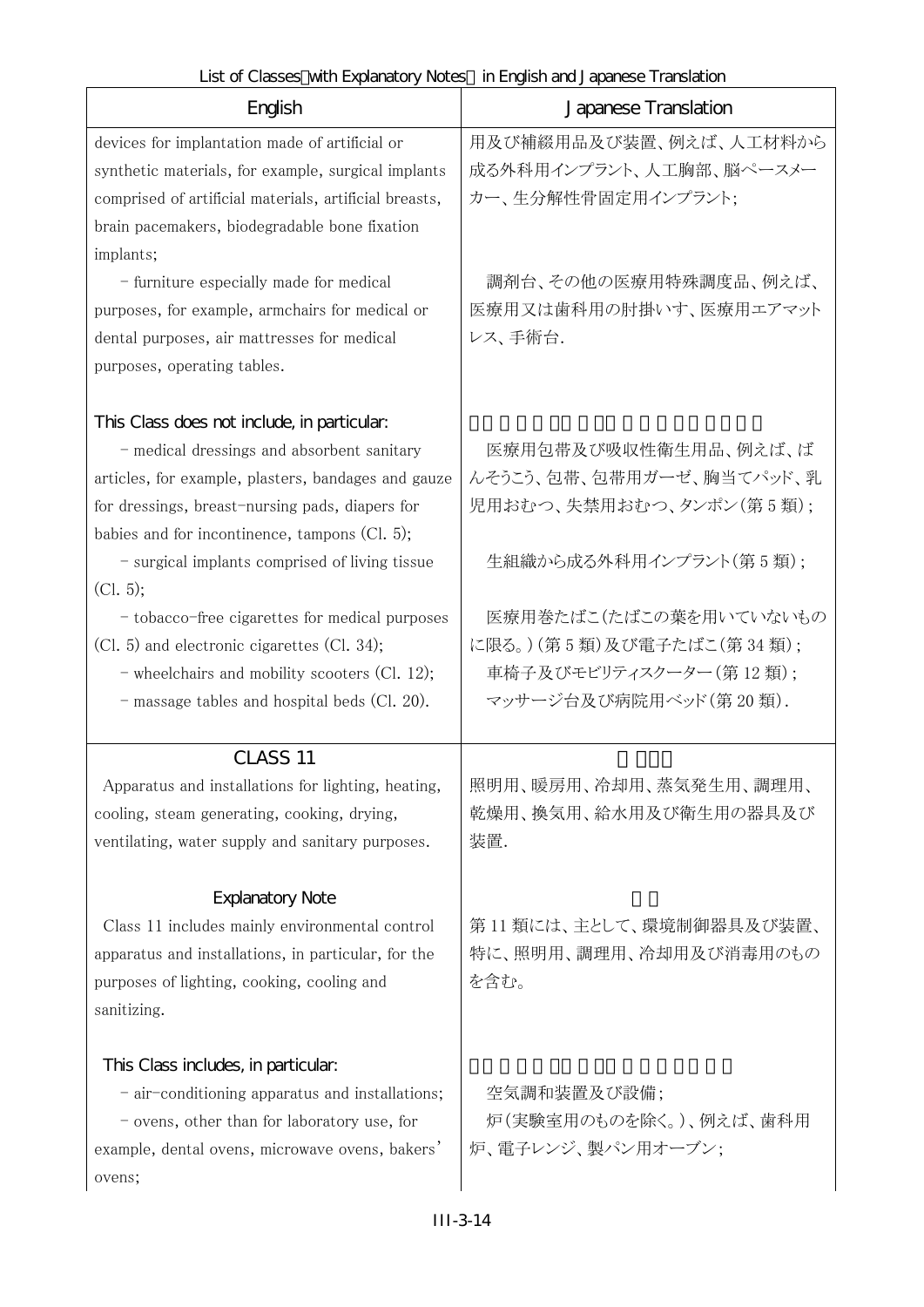| English                                             | Japanese Translation    |
|-----------------------------------------------------|-------------------------|
| - stoves being heating apparatus;                   | ストーブ (暖房装置);            |
| - solar thermal collectors;                         | 太陽集熱器;                  |
| - chimney flues, chimney blowers, hearths,          | 煙突用煙道、煙突用送風機、炉床、家庭用暖    |
| domestic fireplaces;                                | 炉;                      |
| - sterilizers, incinerators;                        | 滅菌装置、焼却炉;               |
| - lighting apparatus and installations, for         | 照明用器具及び装置、例えば、照明用発光管、   |
| example, luminous tubes for lighting, searchlights, | 探照灯、発光式家屋番号札、乗物用反射器、乗物  |
| luminous house numbers, vehicle reflectors, lights  | 用ライト;                   |
| for vehicles;                                       |                         |
| - lamps, for example, electric lamps, gas lamps,    | ランプ、例えば、電球、ガス灯、実験室用ラン   |
| laboratory lamps, oil lamps, street lamps, safety   | プ、石油ランプ、街灯、安全灯;         |
| lamps;                                              |                         |
| - tanning beds;                                     | 日焼け用器具;                 |
| - bath installations, bath fittings, bath plumbing  | 浴室用装置、浴槽類、浴室用配管固定具;     |
| fixtures;                                           |                         |
| - toilets, urinals;                                 | 便所、小便器;                 |
| - fountains, chocolate fountains;                   | 噴水用機械器具、チョコレートファウンテン;   |
| - electrically heated pads, cushions and            | 電熱式パッド、クッション及び電気毛布(医療用  |
| blankets, not for medical purposes;                 | のものを除く。);               |
| - hot water bottles;                                | 湯たんぽ;                   |
| - electrically heated clothing;                     | 電熱式の被服;                 |
| - electric appliances for making yogurt,            | 電気式ヨーグルト製造器、製パン機、コーヒー用  |
| bread-making machines, coffee machines,             | 機械器具、アイスクリーム製造機;        |
| ice-cream making machines;                          |                         |
| - ice machines and apparatus.                       | 製氷用装置.                  |
|                                                     |                         |
| This Class does not include, in particular.         |                         |
| - steam producing apparatus being parts of          | 蒸気発生装置(機械部品)(第7類);      |
| machines $(Cl. 7);$                                 |                         |
| $-$ air condensers (Cl. 7);                         | 空気冷却器(第7類);             |
| - current generators, generators of electricity     | 発電機(第7類);               |
| (Cl. 7);                                            |                         |
| - soldering lamps (Cl. 7), optical lamps,           | はんだ付け用小型発炎装置(第7類)、映写機   |
| darkroom lamps (Cl. 9), lamps for medical purposes  | 用光源ランプ、写真用暗室ランプ(第9類)、医療 |
| (Cl. 10);                                           | 用ランプ (第10類);            |
| $\sim$ ovens for laboratory use (Cl. 9);            | 実験室用炉(第9類);             |
| - photovoltaic cells $(Cl. 9)$ ;                    | 光電池(第9類);               |
| $-$ signalling lights (Cl. 9);                      | 信号灯(第9類);               |

# III-3-15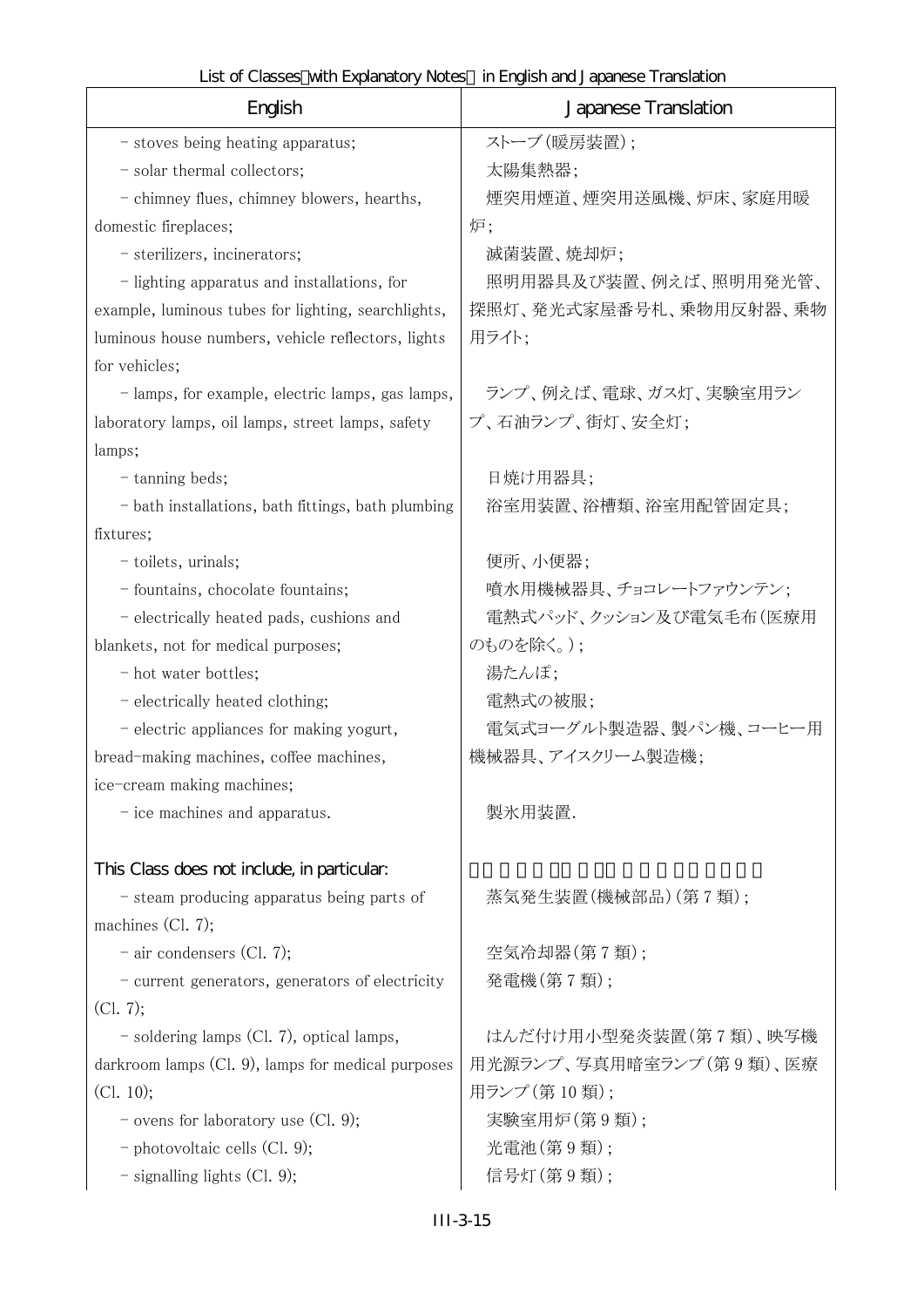| English                                              | Japanese Translation      |
|------------------------------------------------------|---------------------------|
| - electrically heated pads, cushions and             | 医療用電熱式パッド、クッション及び電気毛布     |
| blankets, for medical purposes (Cl. 10);             | (第10類);                   |
| - portable baby baths (Cl. 21);                      | ベビーバス(持ち運びできるもの)(第21類);   |
| - non-electric portable coolers (Cl. 21);            | 携帯用クーラーボックス(電気式のものを除く。)   |
|                                                      | (第21類);                   |
| - cooking utensils that do not have an               | 統合された熱源を持たない調理器具、例えば、     |
| integrated heat source, for example, non-electric    | 調理用鉄板及び網焼き器(電気式のものを除      |
| griddles and grills, non-electric waffle irons,      | く。)、ワッフル焼き型(電気式のものを除く。)、調 |
| non-electric pressure cookers (Cl. 21);              | 理用圧力鍋(電気式のものを除く。)(第21類);  |
| - footmuffs, not electrically heated (Cl. 25).       | 足部保温用マフ(電熱式のものを除く。)(第25   |
|                                                      | 類).                       |
|                                                      |                           |
| CLASS <sub>12</sub>                                  |                           |
| Vehicles;                                            | 乗物;                       |
| apparatus for locomotion by land, air or water.      | 陸上、空中又は水上の移動用の装置.         |
| <b>Explanatory Note</b>                              |                           |
| Class 12 includes mainly vehicles and apparatus      | 第12類には、主として、陸上、空中又は水上の人   |
| for the transport of people or goods by land, air or | 又は商品を輸送するための乗物及び装置を含む。    |
| water.                                               |                           |
| This Class includes, in particular.                  |                           |
| - motors and engines for land vehicles;              | 陸上の乗物用の原動機;               |
| - couplings and transmission components for          | 陸上の乗物用の継手及び伝導装置の構成部       |
| land vehicles;                                       | 品;                        |
| - air cushion vehicles;                              | エアクッション艇;                 |
| - remote control vehicles, other than toys;          | 遠隔操作式乗物(おもちゃを除く。);        |
| - parts of vehicles, for example, bumpers,           | 乗物の部品、例えば、バンパー、風防ガラス、ス    |
| windscreens, steering wheels;                        | テアリングホイール:                |
| - treads for vehicles, as well as tyres for all      | 乗物用無限軌道、及びすべての乗物用タイヤ.     |
| kinds of vehicle wheels.                             |                           |
| This Class does not include, in particular.          |                           |
| - railway material of metal $(Cl. 6)$ ;              | 鉄道用金属材料(第6類);             |
| - motors, engines, couplings and transmission        | 原動機、継手及び伝導装置の構成部品(陸上      |
| components, other than for land vehicles (Cl. 7);    | の乗物用のものを除く。)(第7類);        |
| - parts of all kinds of motors and engines, for      | すべての種類の原動機の部品、例えば、原動機     |
| example, starters, mufflers and cylinders for motors | 用のスターター、消音器及びシリンダー;       |
| and engines $(Cl. 7)$ ;                              |                           |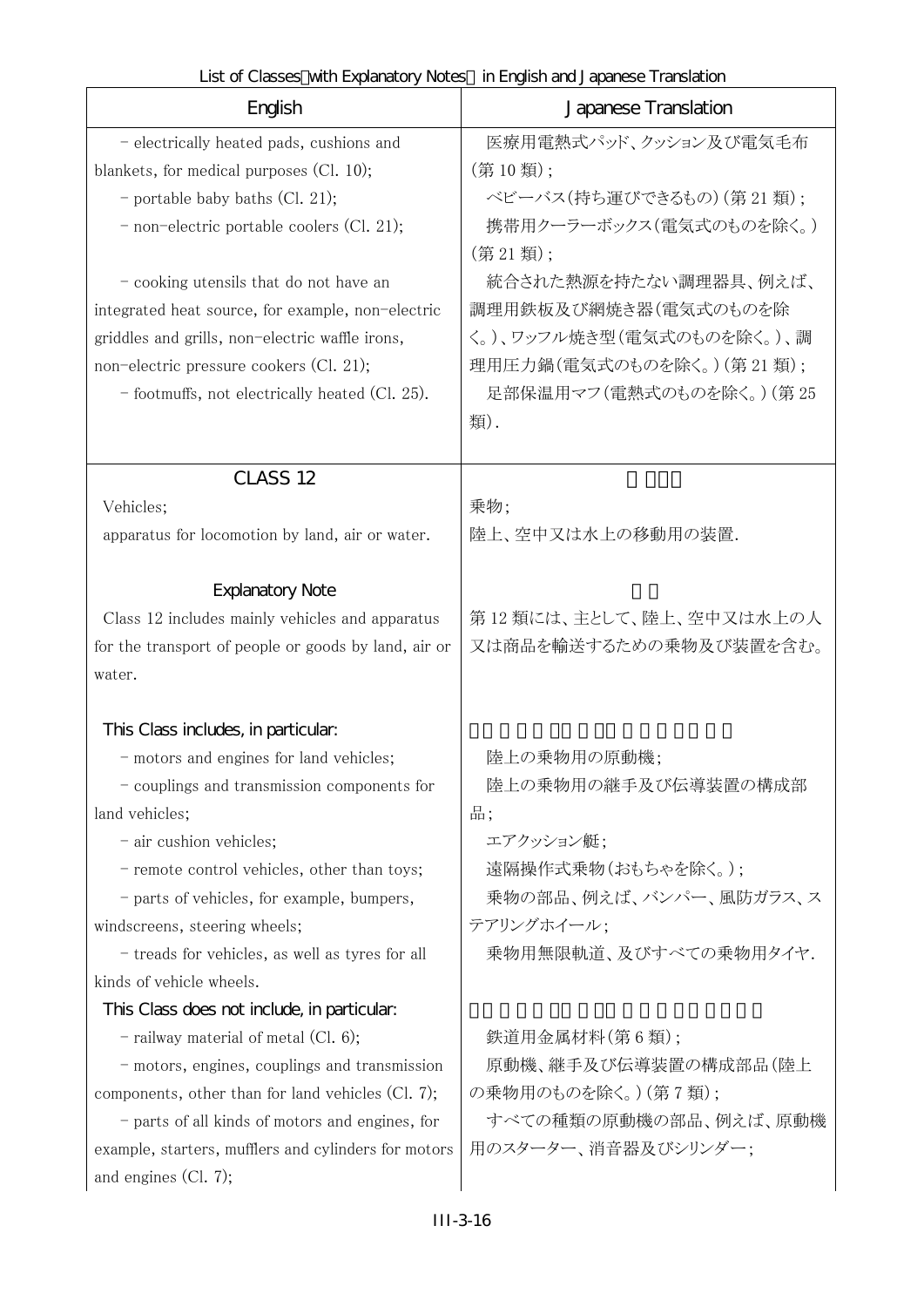| List of Classes with Explanatory Notes in English and Japanese Translation |
|----------------------------------------------------------------------------|
|----------------------------------------------------------------------------|

| English                                                | Japanese Translation      |
|--------------------------------------------------------|---------------------------|
| - rubber tracks being parts of crawlers on             | 土木機械用、鉱山機械用、農業機械用、及びそ     |
| construction, mining, agricultural and other           | の他の過酷な使用に耐える機械用のゴムクローラ    |
| heavy-duty machines $(Cl. 7)$ ;                        | (第7類);                    |
| - tricycles for infants and scooters, being toys       | 幼児用三輪車(おもちゃ)及び子供用片足スク     |
| (Cl. 28);                                              | ーター(おもちゃ) (第28類);         |
| - certain special vehicles or wheeled apparatus        | 輸送用でない特殊な乗物又は車輪付き装置、      |
| not for transportation purposes, for example,          | 例えば、道路清掃用機械(自走式のもの)(第7    |
| self-propelled road sweeping machines (Cl. 7), fire    | 類)、消防車(第9類)、ティーワゴン(第20類); |
| engines (Cl. 9), tea carts (Cl. 20);                   |                           |
| - certain parts of vehicles, for example, electric     | 乗物の特定の部品、例えば、乗物用蓄電池、乗     |
| batteries, mileage recorders and radios for vehicles   | 物用走行距離記録計及び乗物用ラジオ受信機      |
| (Cl. 9), lights for automobiles and bicycles (Cl. 11), | (第9類)、自動車用及び自転車用ライト(第11   |
| automobile carpets (Cl. 27).                           | 類)、自動車用カーペット(第27類).       |
|                                                        |                           |
| CLASS <sub>13</sub>                                    |                           |
| Firearms;                                              | 火器;                       |
| ammunition and projectiles;                            | 銃砲弾及び発射体;                 |
| explosives;<br>fireworks.                              | 火薬類;<br>花火.               |
|                                                        |                           |
| <b>Explanatory Note</b>                                |                           |
| Class 13 includes mainly firearms and                  | 第13類には、主として、火器及び火工品を含む。   |
| pyrotechnical products.                                |                           |
| This Class includes, in particular:                    |                           |
| - rescue flares, explosive or pyrotechnic;             | 救助用の照明弾(火薬類又は火工品に属するも     |
|                                                        | のに限る。);                   |
| - flare pistols;                                       | ピストル型照明弾発射器;              |
| - sprays for personal defence purposes;                | 護身用スプレー;                  |
| - explosive fog signals, signal rocket flares;         | 爆発性霧中信号、信号用ロケット照明弾;       |
| - air pistols being weapons;                           | 空気銃(武器);                  |
| - bandoliers for weapons;                              | 弾薬帯;                      |
| - sporting firearms, hunting firearms.                 | 運動用小火器、猟銃.                |
| This Class does not include, in particular:            |                           |
| - grease for weapons (Cl. 4);                          | 兵器用グリース(第4類);             |
| - blades being weapons (Cl. 8);                        | ナイフ(武器)(第8類);             |
| $-$ side arms, other than firearms (Cl. 8);            | 携帯武器(火器を除く。) (第8類);       |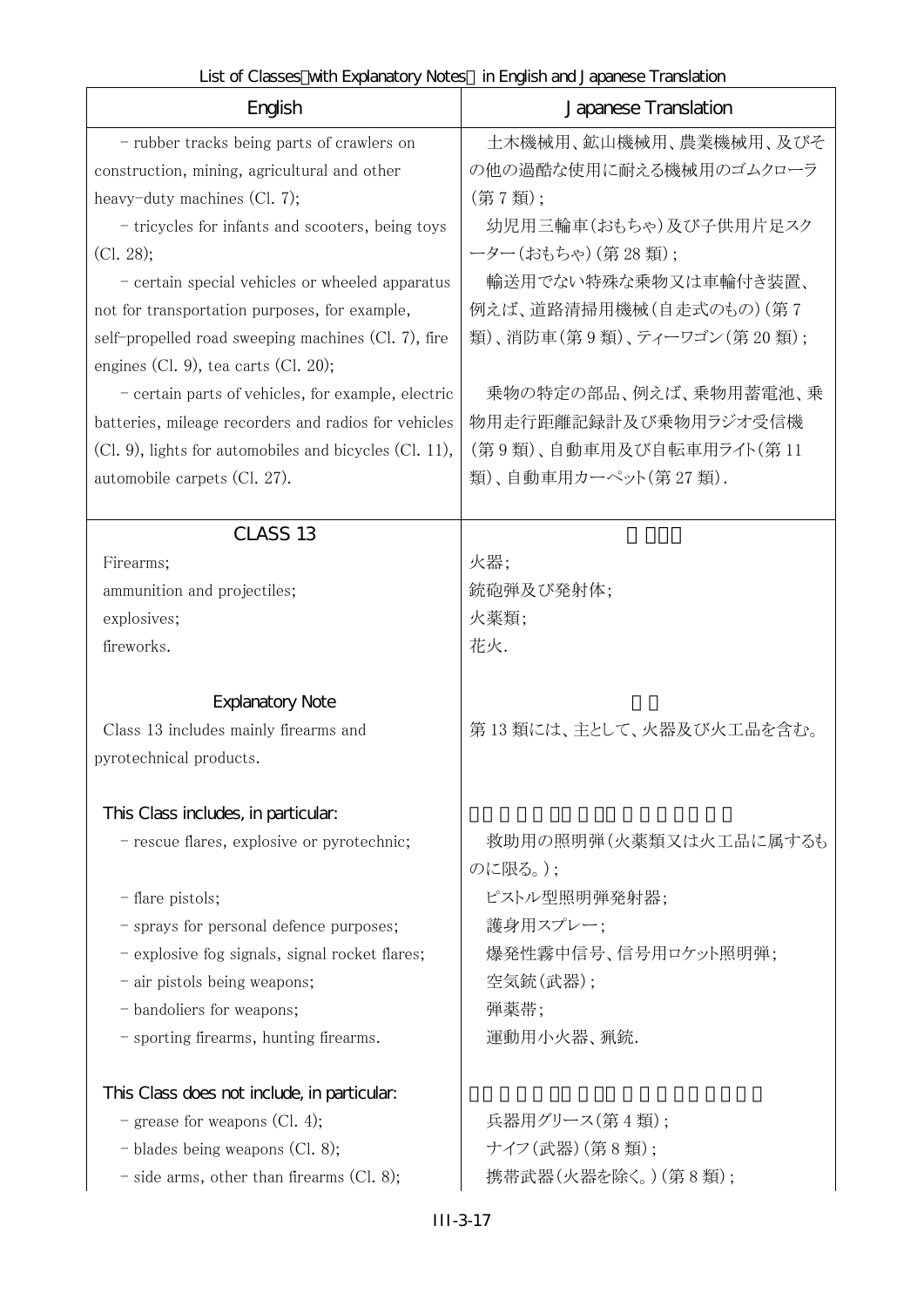| English                                                                                                                                                                                                                                                                                                                                                                                                                                            | Japanese Translation                                                                                                                                                     |
|----------------------------------------------------------------------------------------------------------------------------------------------------------------------------------------------------------------------------------------------------------------------------------------------------------------------------------------------------------------------------------------------------------------------------------------------------|--------------------------------------------------------------------------------------------------------------------------------------------------------------------------|
| - non-explosive fog signals, rescue laser<br>signalling flares $(Cl. 9)$ ;<br>$-$ telescopic sights for firearms (Cl. 9);<br>$-$ flaming torches (Cl. 11);<br>- Christmas crackers (Cl. 28);<br>- percussion caps being toys (Cl. 28);<br>$-$ toy air pistols (Cl. 28);<br>$-$ matches (Cl. 34).                                                                                                                                                   | 霧中信号(爆発性のものを除く。)、救助用レー<br>ザー信号灯(第9類):<br>火器用望遠照準器(第9類);<br>燃焼式トーチ(第11類);<br>クリスマス用クラッカー(第28類):<br>雷管(おもちゃ) (第28類);<br>おもちゃの空気銃;<br>マッチ (第34類).                           |
| CLASS <sub>14</sub><br>Precious metals and their alloys;<br>jewellery, precious and semi-precious stones;<br>horological and chronometric instruments.                                                                                                                                                                                                                                                                                             | 貴金属及びその合金;<br>宝飾品、宝玉、宝玉の原石及び半貴石;<br>計時用具.                                                                                                                                |
| <b>Explanatory Note</b><br>Class 14 includes mainly precious metals and<br>certain goods made of precious metals or coated<br>therewith, as well as jewellery, clocks and watches,<br>and component parts therefor.                                                                                                                                                                                                                                | 第14類には、主として、貴金属、及び特定の貴金<br>属製の商品又は貴金属を被覆した商品並びに宝<br>飾品、時計及びその構成部品を含む。                                                                                                    |
| This Class includes, in particular.<br>- jewellery, including imitation jewellery, for<br>example, paste jewellery;<br>- cuff links, tie pins, tie clips;<br>- key rings, key chains and charms therefor;<br>- jewellery charms;<br>- jewellery boxes;<br>- component parts for jewellery, clocks and<br>watches, for example, clasps and beads for<br>jewellery, movements for clocks and watches, clock<br>hands, watch springs, watch crystals. | 模造宝飾品を含む宝飾品、例えば、人造宝飾<br>品;<br>カフスボタン、ネクタイピン、ネクタイ止め;<br>キーホルダー及びキーホルダー用チャーム;<br>宝飾品用チャーム;<br>宝石箱;<br>宝飾品及び時計用構成部品、例えば、宝飾品<br>用留め具及びビーズ、時計用ムーブメント、時計の<br>針、時計のゼンマイ、時計のガラス. |
| This Class does not include, in particular:<br>$-$ smartwatches (Cl. 9);<br>- charms, other than for jewellery, key rings or<br>key chains $(Cl. 26)$ ;<br>- objects of art not made of precious metals or<br>coated therewith that are classified according to                                                                                                                                                                                    | 腕時計型携帯情報端末(第9類);<br>チャーム(宝飾品及びキーホルダー用のものを<br>除く。)(第26類);<br>その材料に従って分類される貴金属製又は貴<br>金属を被覆したものではない美術品、例えば、金                                                               |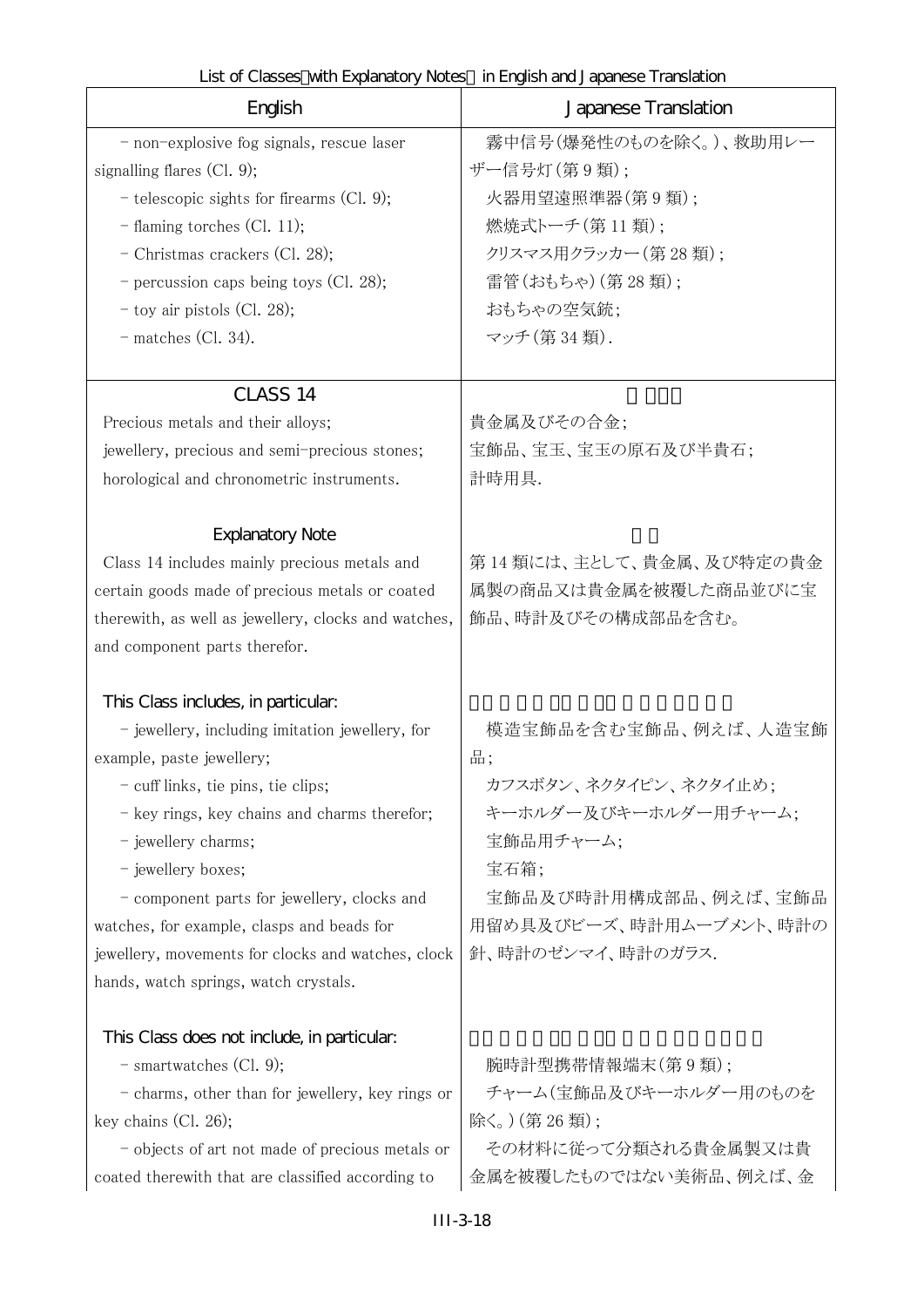| English                                                                             | English and capaneous manufacture<br>Japanese Translation |
|-------------------------------------------------------------------------------------|-----------------------------------------------------------|
| the material of which they are made, for example,                                   | 属製造形品(貴金属製のものを除く。)(第6類)、                                  |
| works of art of metal (Cl. 6), of stone, concrete or                                | 石製・コンクリート製又は大理石製の造形品(第19                                  |
| marble (Cl. 19), of wood, wax, plaster or plastic (Cl.                              | 類)、木製・ろう製・石膏製又はプラスチック製の造                                  |
| 20), of porcelain, ceramic, earthenware,                                            | 形品(第20類)、磁器製・陶器製・土器製・テラコッ                                 |
| terra-cotta or glass (Cl. 21);                                                      | 夕製又はガラス製の造形品(第21類);                                       |
| - certain goods made of precious metals or                                          | その機能又は用途によって分類される貴金属製                                     |
| coated therewith that are classified according to                                   | 又は貴金属を被覆した特定の商品、例えば、塗装                                    |
| their function or purpose, for example, metals in foil                              | 用、装飾用、印刷用及び美術用の金属箔及び金                                     |
| and powder form for use in painting, decorating,                                    | 属粉(第2類)、歯科用金アマルガム(第5類)、刃                                  |
| printing and art (Cl. 2), dental amalgams of gold                                   | 物類(第8類)、電気接点(第9類)、金製ペン先                                   |
| $(Cl. 5)$ , cutlery $(Cl. 8)$ , electric contacts $(Cl. 9)$ ,                       | (第16類)、ティーポット(第21類)、金・銀糸を用い                               |
| pen nibs of gold (Cl. 16), teapots (Cl. 21), gold and                               | た刺しゅう布(第26類)、葉巻たばこ用箱(第34                                  |
| silver embroidery (Cl. 26), cigar boxes (Cl. 34).                                   | 類).                                                       |
| CLASS <sub>15</sub>                                                                 |                                                           |
| Musical instruments;                                                                | 楽器;                                                       |
| music stands and stands for musical instruments;                                    | 楽譜台及び楽器用スタンド;                                             |
| conductors' batons.                                                                 | 指揮棒.                                                      |
|                                                                                     |                                                           |
| <b>Explanatory Note</b>                                                             | 第15類には、主として、楽器並びにそれらの部品                                   |
| Class 15 includes mainly musical instruments,<br>their parts and their accessories. | 及び付属品を含む。                                                 |
|                                                                                     |                                                           |
| This Class includes, in particular.                                                 |                                                           |
| - mechanical musical instruments and their                                          | 機械式の楽器及びその付属品、例えば手回し                                      |
| accessories, for example, barrel organs, mechanical                                 | 風琴、機械式ピアノ、音の強度調整器(機械式ピア                                   |
| pianos, intensity regulators for mechanical pianos,                                 | ノ用のもの)、自動演奏式ドラム;                                          |
| robotic drums;                                                                      |                                                           |
| - musical boxes;                                                                    | オルゴール;                                                    |
| - electrical and electronic musical instruments;                                    | 電気式及び電子式の楽器;                                              |
| - strings, reeds, pegs and pedals for musical                                       | 楽器用の弦、リード、糸巻及びペダル;                                        |
| instruments;                                                                        |                                                           |
| - tuning forks, tuning hammers;                                                     | 音さ、調律用ハンマー型レンチ;<br>弦楽器用松やに.                               |
| - colophony (rosin) for stringed musical<br>instruments.                            |                                                           |
|                                                                                     |                                                           |
| This Class does not include, in particular:                                         |                                                           |
| - apparatus for the recording, transmission,                                        | 音響の記録用、送信用、増幅用及び再生用の                                      |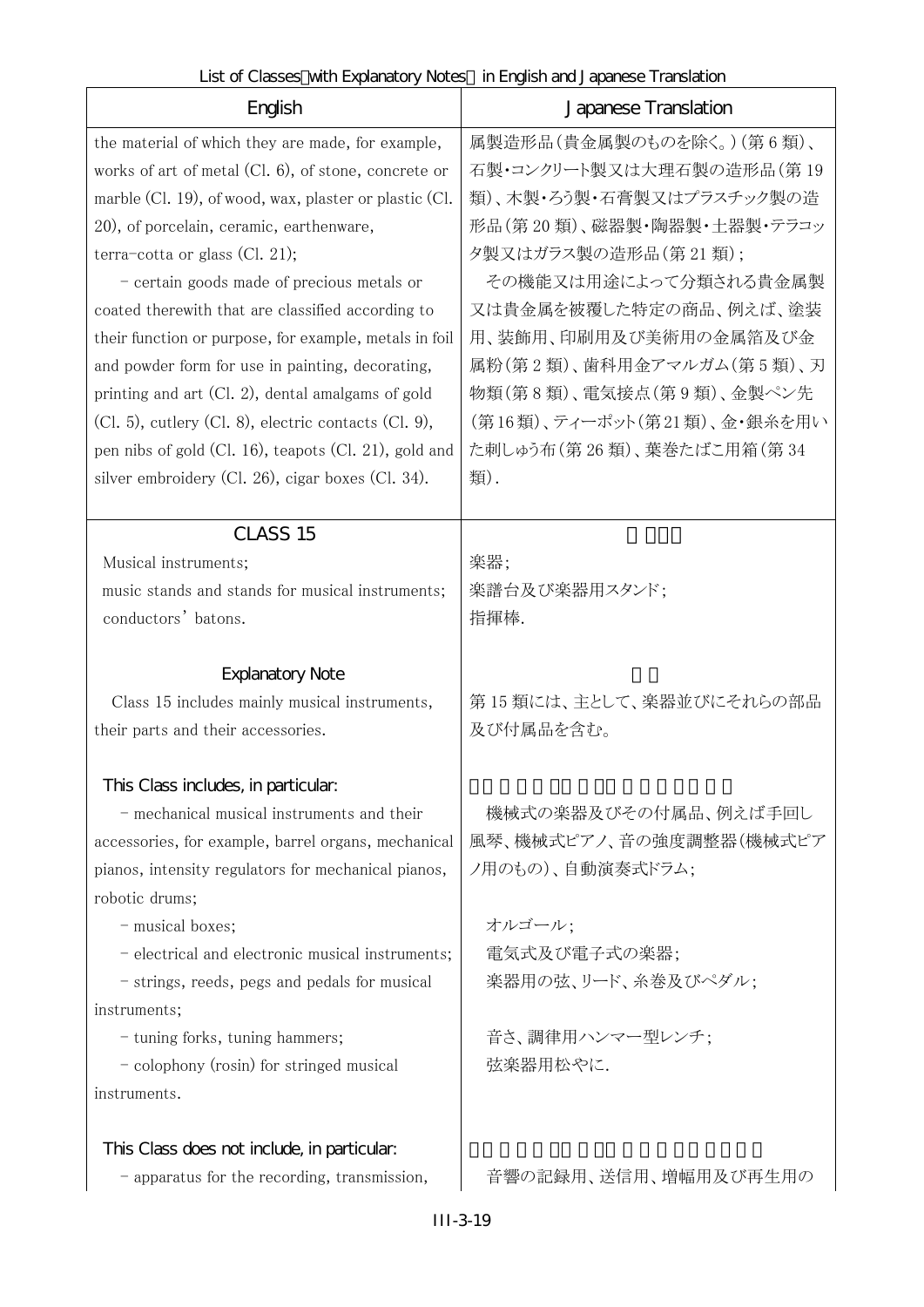| List of Classes with Explanatory Notes in English and Japanese Translation |  |
|----------------------------------------------------------------------------|--|
|----------------------------------------------------------------------------|--|

| English                                             | Japanese Translation      |
|-----------------------------------------------------|---------------------------|
| amplification and reproduction of sound, for        | 装置、例えば楽器用エフェクター、ワウワウペダ    |
| example, electric and electronic effects units for  | ル、オーディオインターフェース、オーディオミキサ  |
| musical instruments, wah-wah pedals, audio          | ー(音響機器)、イコライザー、サブウーファー(第9 |
| interfaces, audio mixers, equalisers being audio    | 類);                       |
| apparatus, subwoofers $(Cl. 9)$ ;                   |                           |
| $-$ downloadable music files (Cl. 9);               | インターネットを利用して受信し及び保存するこ    |
|                                                     | とができる音楽ファイル (第9類):        |
| $-$ downloadable electronic sheet music (Cl. 9),    | ダウンロード可能な電子楽譜(第9類)、印刷さ    |
| printed sheet music $(Cl. 16)$ ;                    | れた楽譜(第16類);               |
| - juke boxes, musical $(Cl. 9)$ ;                   | ジュークボックス(「電気通信機械器具」に属する   |
|                                                     | もの)(第9類):                 |
| $-$ metronomes (Cl. 9);                             | メトロノーム(第9類);              |
| - musical greeting cards (Cl. 16).                  | メロディー付きグリーティングカード(第16類).  |
| CLASS <sub>16</sub>                                 |                           |
| Paper and cardboard;                                | 紙及び厚紙;                    |
| printed matter;                                     | 印刷物;                      |
| bookbinding material;                               | 製本用材料;                    |
| photographs;                                        | 写真:                       |
| stationery and office requisites, except furniture; | 文房具及び事務用品(家具を除く。);        |
| adhesives for stationery or household purposes;     | 文房具としての又は家庭用の接着剤;         |
| drawing materials and materials for artists;        | 製図・デッサン用具及び美術用材料;         |
| paintbrushes;                                       | 絵筆及び塗装用ブラシ;               |
| instructional and teaching materials;               | 教材;                       |
| plastic sheets, films and bags for wrapping and     | 包装用プラスチック製のシート、フィルム及び袋;   |
| packaging;                                          |                           |
| printers' type, printing blocks.                    | 活字、印刷用ブロック.               |
| <b>Explanatory Note</b>                             |                           |
| Class 16 includes mainly paper, cardboard and       | 第16類には、主として、紙、厚紙及びこれらを材料  |
| certain goods made of those materials, as well as   | とする特定の商品及び事務用品を含む。        |
| office requisites.                                  |                           |
| This Class includes, in particular.                 |                           |
| - paper knives and paper cutters;                   | ペーパーナイフ及びペーパーカッター;        |
| - cases, covers and devices for holding or          | 紙の保管又は固定用のケース、カバー及び装      |
| securing paper, for example, document files, money  | 置、例えば、文書ファイル、紙幣用クリップ、小切手  |
| clips, holders for cheque books, paper-clips,       | 帳ホルダー、クリップ、パスポートホルダー、スクラッ |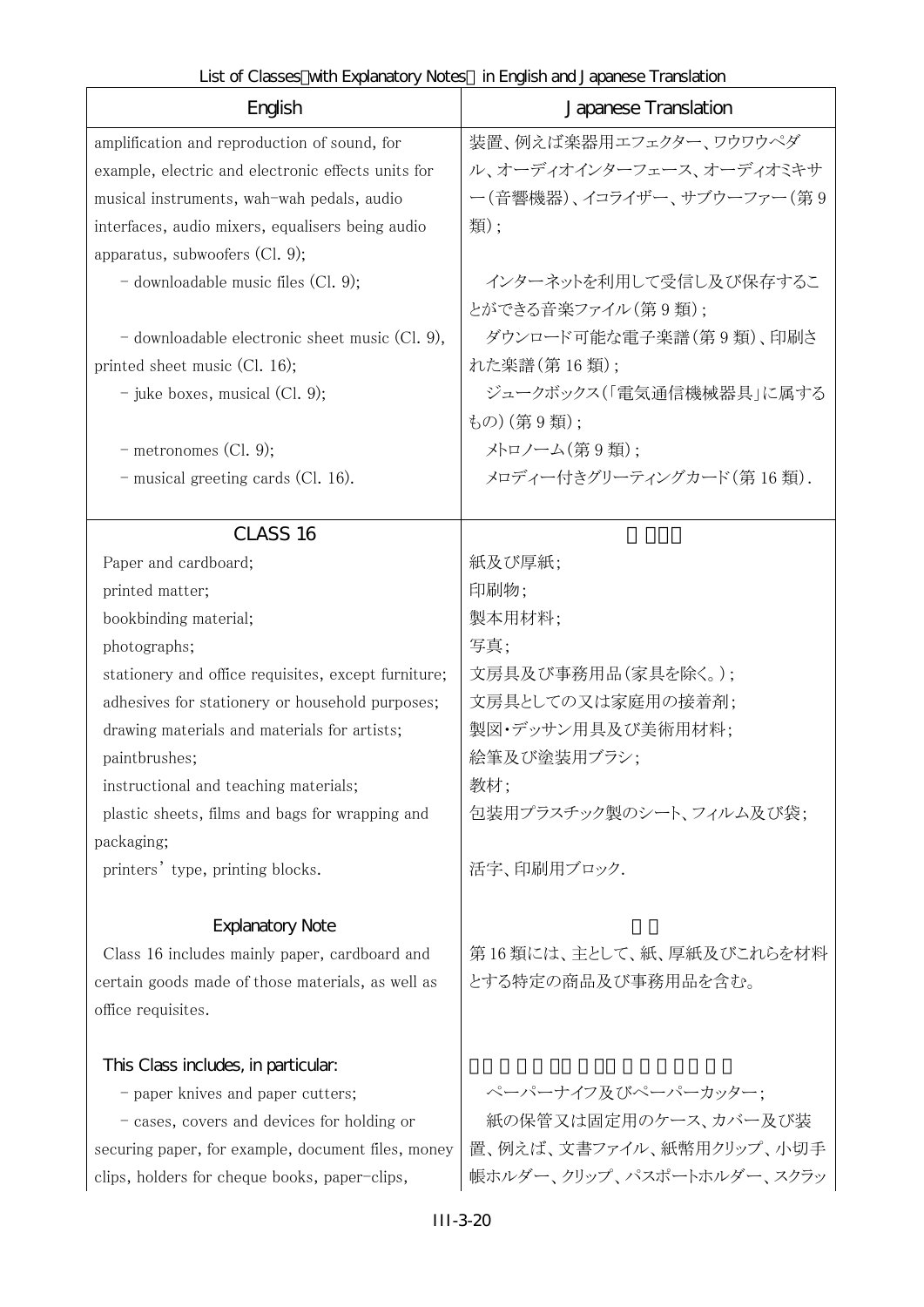| English                                                                                                                                                                                                                                                                                                                                                                                                                                                                                                                                                                                                                                            | Japanese Translation                                                                                                                                                                                                                                                                                       |
|----------------------------------------------------------------------------------------------------------------------------------------------------------------------------------------------------------------------------------------------------------------------------------------------------------------------------------------------------------------------------------------------------------------------------------------------------------------------------------------------------------------------------------------------------------------------------------------------------------------------------------------------------|------------------------------------------------------------------------------------------------------------------------------------------------------------------------------------------------------------------------------------------------------------------------------------------------------------|
| passport holders, scrapbooks;                                                                                                                                                                                                                                                                                                                                                                                                                                                                                                                                                                                                                      | プブック;                                                                                                                                                                                                                                                                                                      |
| - certain office machines, for example,                                                                                                                                                                                                                                                                                                                                                                                                                                                                                                                                                                                                            | 特定の事務用機器、例えば、タイプライター、謄                                                                                                                                                                                                                                                                                     |
| typewriters, duplicators, franking machines for                                                                                                                                                                                                                                                                                                                                                                                                                                                                                                                                                                                                    | 写機、郵便料金計器、鉛筆削り;                                                                                                                                                                                                                                                                                            |
| office use, pencil sharpeners;                                                                                                                                                                                                                                                                                                                                                                                                                                                                                                                                                                                                                     |                                                                                                                                                                                                                                                                                                            |
| - painting articles for use by artists and interior                                                                                                                                                                                                                                                                                                                                                                                                                                                                                                                                                                                                | 美術並びに屋内及び屋外の塗装に使用される                                                                                                                                                                                                                                                                                       |
| and exterior painters, for example, artists'                                                                                                                                                                                                                                                                                                                                                                                                                                                                                                                                                                                                       | 絵画用品、例えば、美術用水彩絵の具皿、絵画用                                                                                                                                                                                                                                                                                     |
| watercolour saucers, painters' easels and palettes,                                                                                                                                                                                                                                                                                                                                                                                                                                                                                                                                                                                                | イーゼル及びパレット、塗装用ローラー及びトレイ;                                                                                                                                                                                                                                                                                   |
| paint rollers and trays;                                                                                                                                                                                                                                                                                                                                                                                                                                                                                                                                                                                                                           |                                                                                                                                                                                                                                                                                                            |
| - certain disposable paper products, for                                                                                                                                                                                                                                                                                                                                                                                                                                                                                                                                                                                                           | 特定の使い捨ての紙製品、例えば、紙製よだれ                                                                                                                                                                                                                                                                                      |
| example, bibs, handkerchiefs and table linen of                                                                                                                                                                                                                                                                                                                                                                                                                                                                                                                                                                                                    | 掛け又は胸当て、紙製ハンカチ及び紙製テーブル                                                                                                                                                                                                                                                                                     |
| paper;                                                                                                                                                                                                                                                                                                                                                                                                                                                                                                                                                                                                                                             | リネン;                                                                                                                                                                                                                                                                                                       |
| - certain goods made of paper or cardboard not                                                                                                                                                                                                                                                                                                                                                                                                                                                                                                                                                                                                     | 機能又は用途によって他に分類されない紙製又                                                                                                                                                                                                                                                                                      |
| otherwise classified by function or purpose, for                                                                                                                                                                                                                                                                                                                                                                                                                                                                                                                                                                                                   | は厚紙製から成る特定の商品、例えば、紙袋、包                                                                                                                                                                                                                                                                                     |
| example, paper bags, envelopes and containers for                                                                                                                                                                                                                                                                                                                                                                                                                                                                                                                                                                                                  | 装用封筒及び容器、紙粘土製小立像、石版画、絵                                                                                                                                                                                                                                                                                     |
| packaging, statues, figurines and works of art of                                                                                                                                                                                                                                                                                                                                                                                                                                                                                                                                                                                                  | 画及び水彩画(額に入っているもの又は入ってい                                                                                                                                                                                                                                                                                     |
| paper or cardboard, such as figurines of papier                                                                                                                                                                                                                                                                                                                                                                                                                                                                                                                                                                                                    | ないもの)のような紙製又は厚紙製の像、小立像及                                                                                                                                                                                                                                                                                    |
| mâché, framed or unframed lithographs, paintings                                                                                                                                                                                                                                                                                                                                                                                                                                                                                                                                                                                                   | び美術品.                                                                                                                                                                                                                                                                                                      |
| and watercolours.                                                                                                                                                                                                                                                                                                                                                                                                                                                                                                                                                                                                                                  |                                                                                                                                                                                                                                                                                                            |
| This Class does not include, in particular:<br>$-$ paints (Cl. 2);<br>- hand tools for artists, for example, spatulas,<br>sculptors' chisels (Cl. 8);<br>- teaching apparatus, for example, audiovisual<br>teaching apparatus, resuscitation mannequins (Cl.<br>9), and toy models (Cl. 28);<br>- certain goods made of paper or cardboard<br>that are classified according to their function or<br>purpose, for example, photographic paper $(Cl. 1)$ ,<br>abrasive paper $(Cl. 3)$ , paper blinds $(Cl. 20)$ , table<br>cups and plates of paper (Cl. 21), bed linen of paper<br>(Cl. 24), paper clothing (Cl. 25), cigarette paper<br>(Cl. 34). | ペイント(第2類);<br>美術用手持工具、例えば、へら、彫刻用のみ<br>(第8類);<br>教育用機器、例えば、教育用映像周波機械器<br>具、教育用音声周波機械器具、その他の教育用<br>視聴覚機械器具、蘇生訓練用マネキン人形(第9<br>類)、おもちゃの模型(第28類);<br>その機能又は用途によって分類される紙又は厚<br>紙から成る特定の商品、例えば、写真印画紙(第1<br>類)、研磨紙(第3類)、屋内用紙製ブラインド(第<br>20類)、紙製食卓用カップ及び紙皿(第21類)、紙<br>製ベッドリネン (第24類)、紙製被服(第25類)、紙<br>巻きたばこ用紙(第34類). |
|                                                                                                                                                                                                                                                                                                                                                                                                                                                                                                                                                                                                                                                    |                                                                                                                                                                                                                                                                                                            |
| CLASS 17                                                                                                                                                                                                                                                                                                                                                                                                                                                                                                                                                                                                                                           |                                                                                                                                                                                                                                                                                                            |
| Unprocessed and semi-processed rubber,                                                                                                                                                                                                                                                                                                                                                                                                                                                                                                                                                                                                             | 未加工又は半加工のゴム、グタペルカ、ガム、石                                                                                                                                                                                                                                                                                     |
| gutta-percha, gum, asbestos, mica and substitutes                                                                                                                                                                                                                                                                                                                                                                                                                                                                                                                                                                                                  | 綿、雲母及びこれらの材料の代用品;                                                                                                                                                                                                                                                                                          |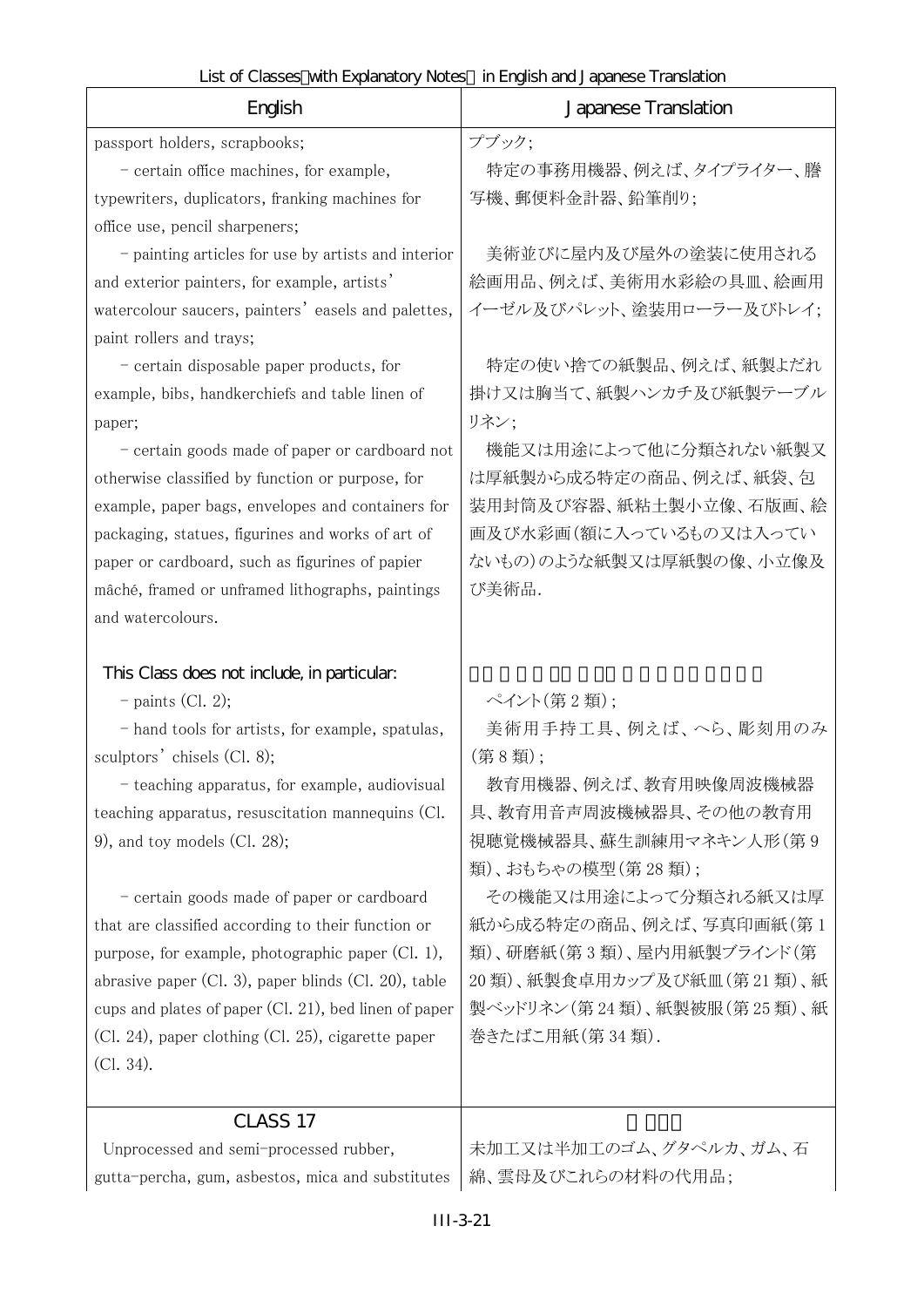| English                                               | LIST OF CRISSES WITH LADRITRICHTY INCIES THE HORSE RENOLUCION RESEARCHED BROWN I<br>Japanese Translation |
|-------------------------------------------------------|----------------------------------------------------------------------------------------------------------|
| for all these materials;                              |                                                                                                          |
| plastics and resins in extruded form for use in       | 製造用に押出成形されたプラスチック及び樹脂;                                                                                   |
| manufacture;                                          |                                                                                                          |
| packing, stopping and insulating materials;           | 詰物用、止具用及び絶縁用の材料;                                                                                         |
| flexible pipes, tubes and hoses, not of metal.        | 金属製でないフレキシブル管、チューブ及びホー                                                                                   |
|                                                       | ス.                                                                                                       |
|                                                       |                                                                                                          |
| <b>Explanatory Note</b>                               |                                                                                                          |
| Class 17 includes mainly electrical, thermal and      | 第17 類には、主として、電気絶縁用、断熱用及び                                                                                 |
| acoustic insulating materials and plastics for use in | 防音用の材料並びに製造用プラスチックであっ                                                                                    |
| manufacture in the form of sheets, blocks and rods,   | て、シート状、ブロック状及び棒状のもの、並びに                                                                                  |
| as well as certain goods made of rubber,              | グタペルカ、ガム、石綿及び雲母から成る特定の                                                                                   |
| gutta-percha, gum, asbestos, mica or substitutes      | 商品又はそれらの代用品を含む。                                                                                          |
| therefor.                                             |                                                                                                          |
|                                                       |                                                                                                          |
| This Class includes, in particular:                   |                                                                                                          |
| - rubber material for recapping tyres;                | タイヤ更生用ゴム材料;                                                                                              |
| - floating anti-pollution barriers;                   | 汚染防止用浮遊式障壁;                                                                                              |
| - adhesive tapes, other than stationery and not       | 文房具以外の接着テープ(医療用のもの及び家                                                                                    |
| for medical or household purposes;                    | 庭用のものを除く。);                                                                                              |
| - plastic films, other than for wrapping and          | プラスチック製フィルム(包装用を除く。)、例え                                                                                  |
| packaging, for example, anti-dazzle films for         | ば、窓用遮光フィルム;                                                                                              |
| windows;                                              |                                                                                                          |
| - elastic threads and threads of rubber or            | 弾性糸、糸ゴム及びプラスチック製糸(織物用の                                                                                   |
| plastic, not for textile use;                         | ものを除く。);                                                                                                 |
| $-$ certain goods made of the materials in this       | 機能又は用途によって他に分類されない、この                                                                                    |
| class not otherwise classified by function or         | 類の材料から成る特定の商品、例えば、生け花用                                                                                   |
| purpose, for example, foam supports for flower        | 気泡状支持具(半完成品)、ゴム製又はプラスチッ                                                                                  |
| arrangements, padding and stuffing materials of       | ク製の詰物用材料、ゴム栓、ゴム製衝撃吸収緩衝                                                                                   |
| rubber or plastics, rubber stoppers,                  | 材、ゴム製包装袋.                                                                                                |
| shock-absorbing buffers of rubber, rubber bags or     |                                                                                                          |
| envelopes for packaging.                              |                                                                                                          |
|                                                       |                                                                                                          |
| This Class does not include, in particular:           | 消防用ホース(第9類);                                                                                             |
| $-$ fire hose (Cl. 9);                                | 管(衛生設備の部品)(第11類)、金属製硬質管                                                                                  |
| - pipes being parts of sanitary installations (Cl.    | (第6類)及び非金属製硬質管(第19類);                                                                                    |
| 11) and rigid pipes of metal (Cl. 6) and not of metal |                                                                                                          |
| (Cl. 19);                                             |                                                                                                          |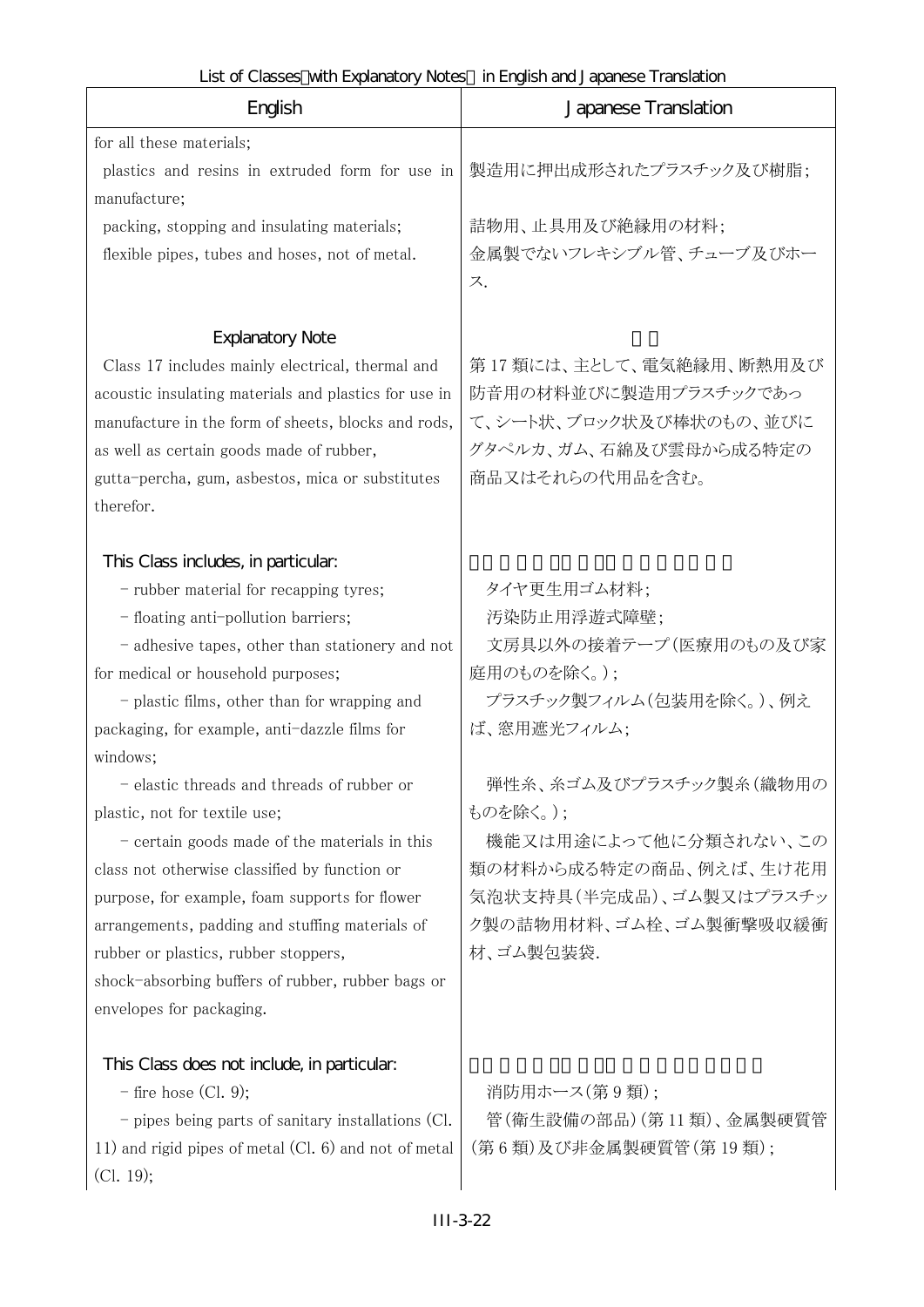| English                                                      | Japanese Translation     |
|--------------------------------------------------------------|--------------------------|
| $-$ insulating glass for building (Cl. 19);                  | 建築用の絶縁ガラス(第19類);         |
| $-$ certain goods made of the materials in this              | その機能又は用途によって分類される、この類    |
| class that are classified according to their function        | の材料から成る特定の商品、例えば、ガムロジン   |
| or purpose, for example, gum resins $(Cl. 2)$ , rubber       | (第2類)、歯科用ゴム(第5類)、消防士用石綿製 |
| for dental purposes $(Cl. 5)$ , asbestos screens for         | スクリーン(第9類)、チューブ修理用粘着性ゴムパ |
| firemen (Cl. 9), adhesive rubber patches for                 | ッチ(第12類)、消しゴム(第16類).     |
| repairing inner tubes $(Cl. 12)$ , rubber erasers $(Cl. 12)$ |                          |
| 16).                                                         |                          |
|                                                              |                          |
| <b>CLASS 18</b>                                              |                          |
| Leather and imitations of leather;                           | 革及び人工皮革;                 |
| animal skins and hides;                                      | 獣皮;                      |
| luggage and carrying bags;                                   | 旅行かばん及びキャリーバッグ;          |
| umbrellas and parasols;                                      | 傘及び日傘;                   |
| walking sticks;                                              | つえ;                      |
| whips, harness and saddlery;                                 | むち、馬具;                   |
| collars, leashes and clothing for animals.                   | 動物用首輪、引きひも及び被服.          |
|                                                              |                          |
| <b>Explanatory Note</b>                                      |                          |
| Class 18 includes mainly leather, imitations of              | 第18類には、主として、革、模造の革、これらの材 |
| leather and certain goods made of those materials.           | 料から成る特定の商品を含む。           |
| This Class includes, in particular:                          |                          |
| - luggage and carrying bags, for example,                    | 旅行かばん及びキャリーバッグ、例えば、スーツ   |
| suitcases, trunks, travelling bags, sling bags for           | ケース、トランク、旅行かばん、袋型乳幼児用スリン |
| carrying infants, school bags;                               | グ、通学用かばん;                |
| - luggage or baggage tags;                                   | 旅行かばん用タグ;                |
| - business card cases and pocket wallets;                    | 名刺入れ及び札入れ;               |
| - boxes and cases of leather or leatherboard.                | 革製又はレザーボード製の箱及び容器.       |
|                                                              |                          |
| This Class does not include, in particular:                  |                          |
| - walking sticks or canes for medical purposes               | 医療用のつえ(第10類);            |
| (Cl. 10);                                                    |                          |
| - clothing, footwear and headgear of leather for             | 人用の革製被服、履物及び帽子(第25類);    |
| humans beings (Cl. 25);                                      |                          |
| - bags and cases adapted to the product they                 | 中に入れることを意図した商品専用バッグ及び    |
| are intended to contain, for example, bags adapted           | ケース、例えば、ラップトップ型コンピュータ専用バ |
| for laptops (Cl. 9), bags and cases for cameras and          | ッグ(第9類)、写真用機器専用バッグ又はケース  |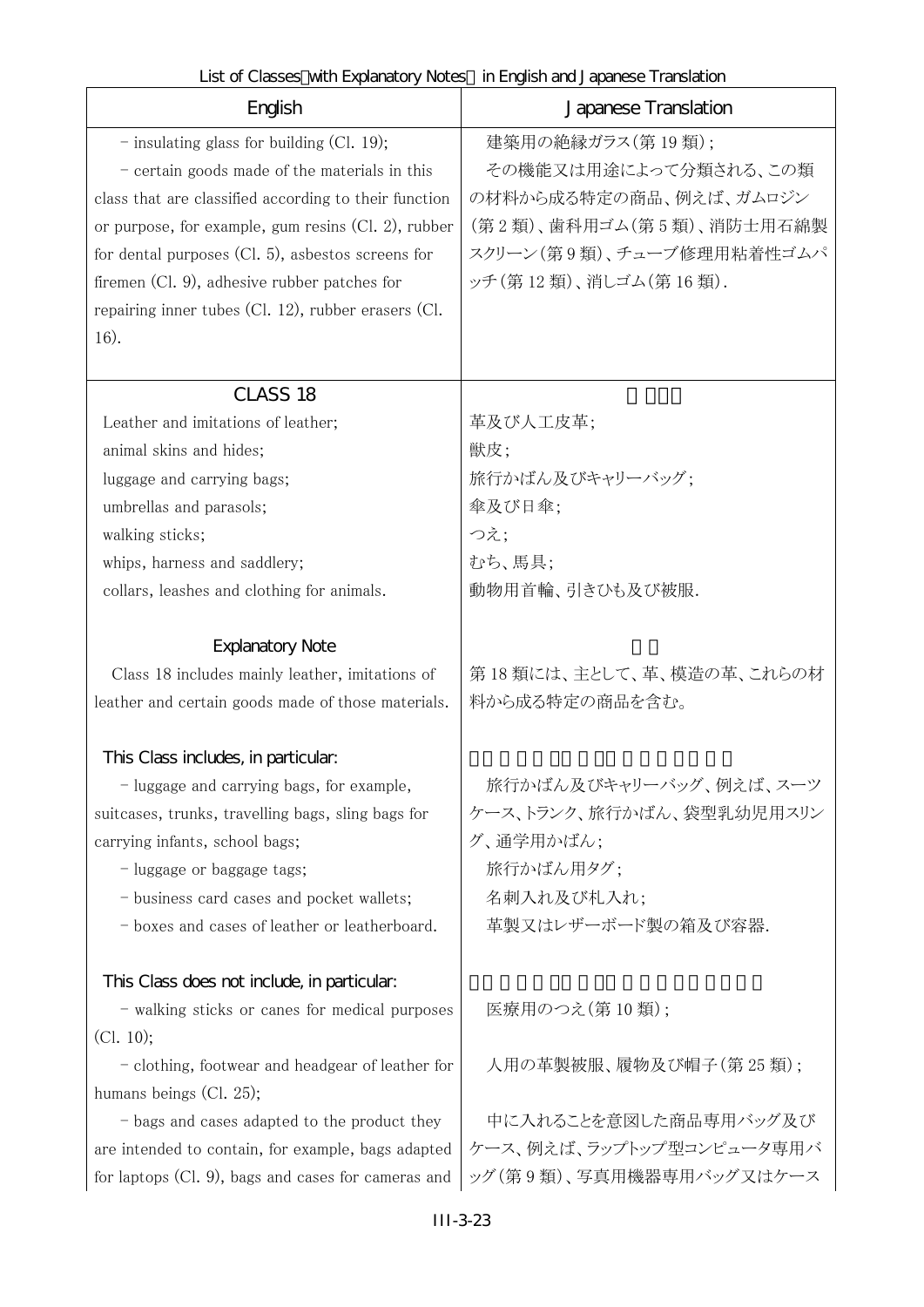| English                                                   | Japanese Translation            |
|-----------------------------------------------------------|---------------------------------|
| photographic equipment (Cl. 9), cases for musical         | (第9類)、楽器用ケース(第15類)、ゴルフバッグ       |
| instruments $(Cl. 15)$ , golf bags with or without        | (車付又は車のないもの)、スキー及びサーフボー         |
| wheels, bags especially designed for skis and             | ド専用バッグ (第 28 類);                |
| surfboards $(Cl. 28)$ ;                                   |                                 |
| - certain goods made of leather, imitations of            | その機能又は用途によって分類される革・模造           |
| leather, animal skins and hides that are classified       | の革・獣皮から成る特定の商品、例えば、革砥(第         |
| according to their function or purpose, for example,      | 8類)、つや出し用革(第21類)、清浄用セーム革        |
| leather strops $(Cl. 8)$ , polishing leather $(Cl. 21)$ , | (第21類)、被服用革製ベルト(第25類).          |
| chamois leather for cleaning (Cl. 21), leather belts      |                                 |
| for clothing $(Cl. 25)$ .                                 |                                 |
| CLASS <sub>19</sub>                                       |                                 |
| Materials, not of metal, for building and                 | 建築用及び構築用の専用材料(金属製のものを除          |
| construction;                                             | $\langle \zeta_{\circ}$ );      |
| rigid pipes, not of metal, for building;                  | 建築用の硬質管(金属製のものを除く。);            |
| asphalt, pitch, tar and bitumen;                          | アスファルト、ピッチ、タール及び瀝青;             |
| transportable buildings, not of metal;                    | 可搬式建造物組立セット(金属製のものを除く。);        |
| monuments, not of metal.                                  | 金属製でないモニュメント.                   |
| <b>Explanatory Note</b>                                   |                                 |
| Class 19 includes mainly materials, not of metal,         | 第19類には、主として、金属製でない建築用及び         |
| for building and construction.                            | 構築用の専用材料を含む。                    |
|                                                           |                                 |
| This Class includes, in particular.                       |                                 |
| - semi-worked woods for use in building, for              | 建築用半加工木材、例えば、梁、板、パネル;           |
| example, beams, planks, panels;                           |                                 |
| - wood veneers;                                           | ベニヤ板:                           |
| - building glass, for example, glass tiles,               | 建築用ガラス、例えば、ガラス製タイル、建築用          |
| insulating glass for building, safety glass;              | の絶縁ガラス、安全ガラス;                   |
| - glass granules for marking out roads;                   | 路面標識用粒状ガラス;                     |
| - granite, marble, gravel;                                | 花こう岩、大理石、砂利;                    |
| - terra-cotta for use as a building material;             | テラコッタ(建築材料);                    |
| - roofing, not of metal, incorporating                    | 光電池を組み込んだ屋根材(金属製のものを除           |
| photovoltaic cells;                                       | $\langle \zeta$ <sub>o</sub> ); |
| - gravestones and tombs, not of metal;                    | 墓碑及び墓標(金属製のものを除く。);             |
| - statues, busts and works of art of stone,               | 石製・コンクリート製又は大理石製の像、胸像及          |
| concrete or marble;                                       | び造形品;                           |
| - letter boxes of masonry;                                | 石製郵便受け;                         |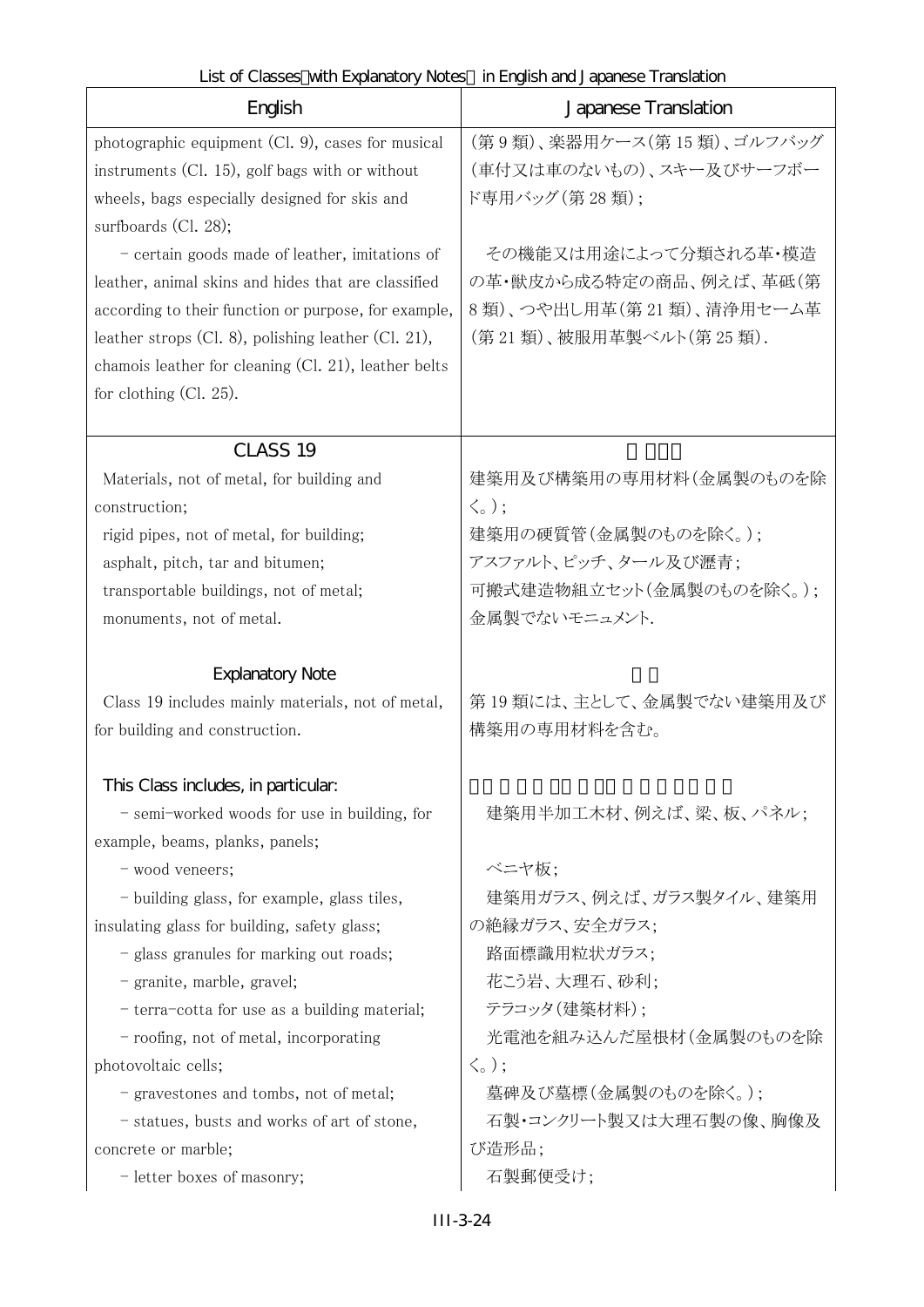| English                                                | Japanese Translation          |
|--------------------------------------------------------|-------------------------------|
| - geotextiles;                                         | 地盤用シート;                       |
| - coatings being building materials;                   | 建築用塗材;                        |
| - scaffolding, not of metal;                           | 足場(金属製のものを除く。);               |
| - transportable buildings or structures, not of        | 可搬式建造物組立セット(金属製のものを除          |
| metal, for example, aquaria, aviaries, flagpoles,      | く。)、例えば、水生動植物の飼育観賞用水槽、鳥       |
| porches, swimming pools.                               | 類飼育檻、旗掲揚柱、組立式ポーチ、水泳用プー        |
|                                                        | ル組立てセット.                      |
| This Class does not include, in particular:            |                               |
| - cement preservatives, cement-waterproofing           | セメント保存剤、セメント防水剤(第1類);         |
| preparations $(Cl. 1);$                                |                               |
| $-$ fireproofing preparations (Cl. 1).                 | 耐火剤(第1類);                     |
| $-$ wood preservatives (Cl. 2);                        | 木材保存剤(第2類);                   |
| - oils for releasing form work for building            | 離型用油(建築用のもの)(第4類);            |
| (Cl. 4);                                               |                               |
| $-$ letter boxes of metal (Cl. 6) and not of metal     | 金属製郵便受け(第6類)及び郵便受け(金属         |
| or masonry (Cl. 20);                                   | 製のもの及び石製のものを除く。) (第20類);      |
| - statues, busts and works of art of common            | 金属製の像、胸像及び造形品(第6類)、貴金属        |
| metal (Cl. $6$ ), of precious metal (Cl. 14), of wood, | 製の像、胸像及び造形品(第14類)、木製・ろう製・     |
| wax, plaster or plastic (Cl. 20), of porcelain,        | 石膏製又はプラスチック製の像、胸像及び造形品        |
| ceramic, earthenware, terra-cotta or glass (Cl. 21);   | (第20類)、磁器製・陶器製・土器製・テラコッタ製     |
|                                                        | 又はガラス製の像、胸像及び造形品(第21類);       |
| - certain pipes, not of metal, not for building,       | 建築用ではない管(金属製のものを除く。)、例        |
| for example, pipes being parts of sanitary             | えば、衛生設備の部品としての管(第11 類)、フレ     |
| installations (Cl. 11), flexible pipes, tubes and      | キシブル管・フレキシブルチューブ及びフレキシブ       |
| hoses, not of metal $(Cl. 17)$ ;                       | ルホース(金属製のものを除く。)(第17類);       |
| - substances for insulating buildings against          | 建築用防湿材料(第17類);                |
| moisture $(Cl. 17)$ ;                                  |                               |
| - glass for vehicle windows (semi-finished             | 乗物の窓用ガラス(半製品)(第21類);          |
| $product)$ (Cl. 21);                                   |                               |
| $-$ birdcages (Cl. 21);                                | 鳥かご(第21類);                    |
| - mats and matting, linoleum and other                 | マット、リノリウム製敷物及びその他の床用敷物        |
| materials for covering existing floors (Cl. 27);       | (第27類);<br>製材前又は未加工の木材(第31類). |
| - unsawn or undressed timber (Cl. 31).                 |                               |
| CLASS <sub>20</sub>                                    |                               |
| Furniture, mirrors, picture frames;                    | 家具、鏡、額縁;                      |
| containers, not of metal, for storage or transport;    | 貯蔵用又は輸送用コンテナ(金属製のものを除         |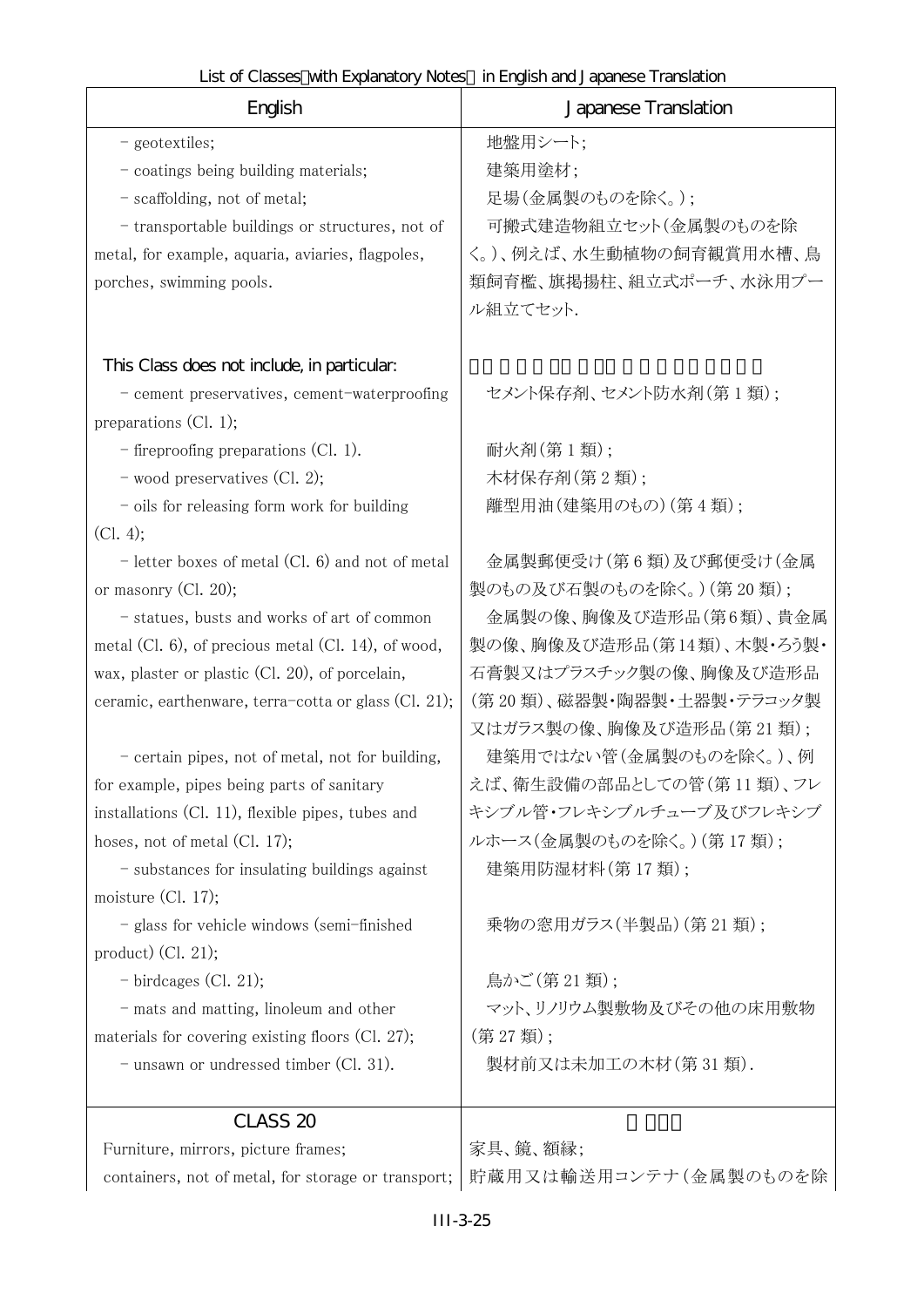| List of Classes with Explanatory Notes in English and Japanese Translation |  |
|----------------------------------------------------------------------------|--|
|----------------------------------------------------------------------------|--|

| English                                                              | Japanese Translation                                      |
|----------------------------------------------------------------------|-----------------------------------------------------------|
| unworked or semi-worked bone, horn, whalebone<br>or mother-of-pearl; | $\langle \zeta$ <sub>o</sub> );<br>未加工又は半加工の骨、角、鯨のひげ、真珠母; |
| shells;                                                              | 貝殻;                                                       |
| meerschaum;                                                          | 海泡石;                                                      |
| yellow amber.                                                        | こはく.                                                      |
| <b>Explanatory Note</b>                                              | 注釈                                                        |
| Class 20 includes mainly furniture and parts                         | 第20類には、主として、家具及びその部品並びに                                   |
| therefor, as well as certain goods made of wood,                     | 木材、コルク、葦、籐、柳、角、骨、象牙、鯨のひ                                   |
| cork, reed, cane, wicker, horn, bone, ivory,                         | げ、貝殻、こはく、真珠母、海泡石及びこれらの材                                   |
| whalebone, shell, amber, mother-of-pearl,                            | 料の代用品又はプラスチックから成る特定の商品                                    |
| meerschaum and substitutes for all these materials,                  | を含む。                                                      |
| or of plastic.                                                       |                                                           |
| This Class includes, in particular.                                  |                                                           |
| - metal furniture, furniture for camping, gun                        | 金属製家具、キャンプ用家具、銃用ラック、新聞                                    |
| racks, newspaper display stands;                                     | 陳列台;                                                      |
| - indoor window blinds and shades;                                   | 屋内窓用ブラインド(シェード);                                          |
| - bedding, for example, mattresses, bed bases,                       | 寝具、例えば、マットレス、ベッドベース、まくら;                                  |
| pillows;                                                             |                                                           |
| - looking glasses, furniture and toilet mirrors;                     | 姿見、備付け用及び化粧用の鏡;                                           |
| - registration plates, not of metal;                                 | ナンバープレート(金属製のものを除く。);                                     |
| - small items of hardware, not of metal, for                         | 小型非金属製品、例えば、ボルト、ねじ、合わせ                                    |
| example, bolts, screws, dowels, furniture casters,                   | くぎ、家具用キャスター、管固定用環;                                        |
| collars for fastening pipes;                                         | 郵便受け(金属製のもの及び石製のものを除                                      |
| - letter boxes, not of metal or masonry.                             | $\langle \zeta$ <sub>o</sub> ).                           |
|                                                                      |                                                           |
| This Class does not include, in particular.                          |                                                           |
| - special furniture for laboratories (Cl. 9) or for                  | 実験室用特殊備品(第9類)又は医療用特殊調                                     |
| medical use $(Cl. 10);$                                              | 度品(第10類);                                                 |
| $-$ outdoor blinds of metal (Cl. 6), not of metal                    | 屋外用金属製ブラインド(第6類)、屋外用ブライ                                   |
| and not of textile (Cl. 19), of textile (Cl. 22);                    | ンド(金属製のもの及び織物製のものを除く。)(第                                  |
|                                                                      | 19類)、織物製屋外用ブラインド(第22類);                                   |
| - bed linen, eiderdowns and sleeping bags (Cl.                       | ベッド用リネン製品、羽毛掛け布団及びスリーピ                                    |
| 24);                                                                 | ングバッグ (第24類);                                             |
| - certain mirrors for specific uses, for example,                    | 特殊な用途の特定の鏡、例えば、光学製品用鏡                                     |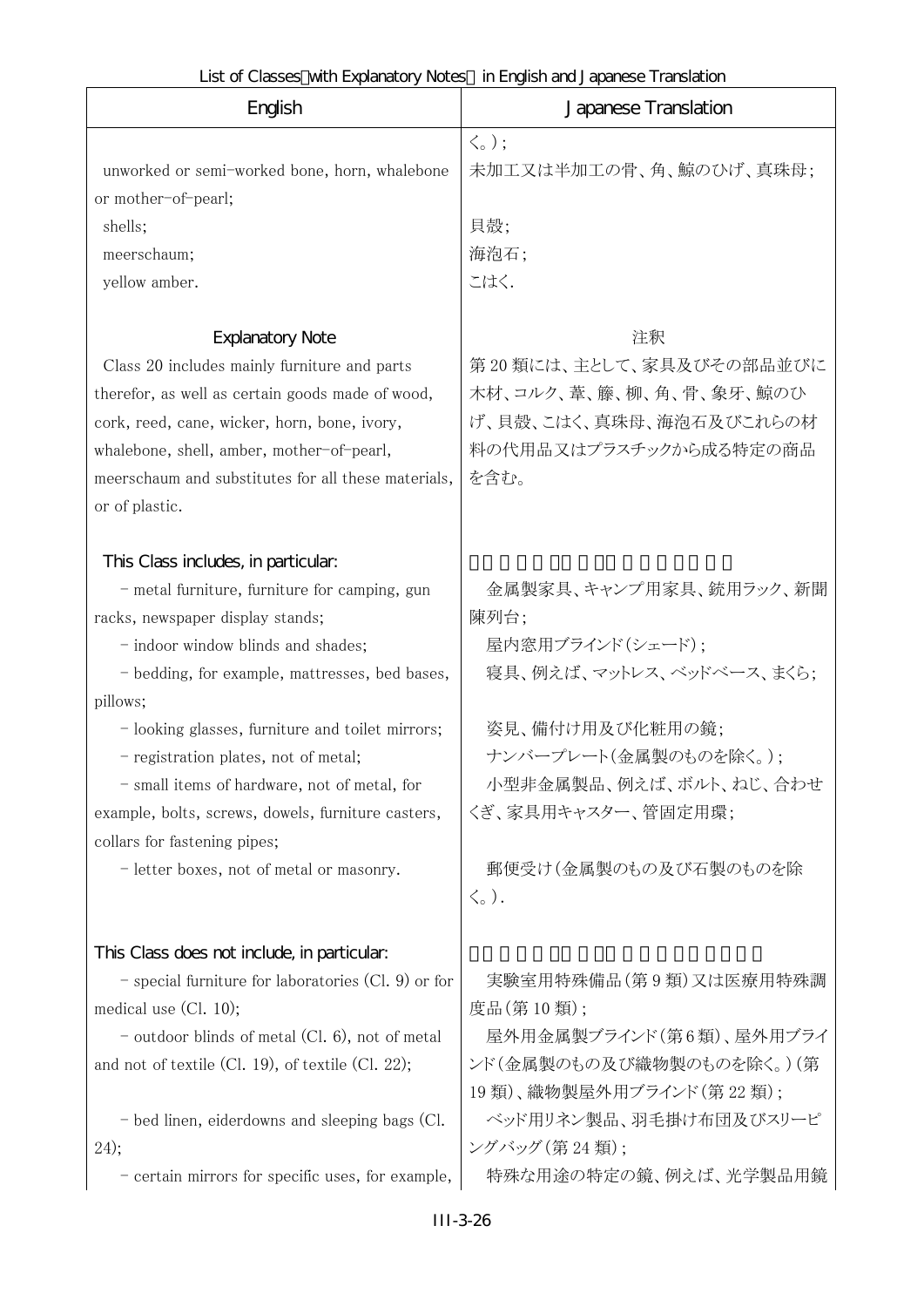| English                                                 | Japanese Translation       |
|---------------------------------------------------------|----------------------------|
| mirrors used in optical goods (Cl. 9), mirrors used     | (第9類)、外科用又は歯科用鏡(第10類)、バック  |
| in surgery or dentistry (Cl. 10), rearview mirrors      | ミラー (第12類)、銃用照準鏡(第13類);    |
| $(Cl. 12)$ , sighting mirrors for guns $(Cl. 13)$ ;     |                            |
| - certain goods made of wood, cork, reed, cane,         | その機能又は用途によって分類される木材、コ      |
| wicker, horn, bone, ivory, whalebone, shell, amber,     | ルク、葦、籐、柳、角、骨、象牙、鯨のひげ、貝殻、   |
| mother-of-pearl, meerschaum and substitutes for         | こはく、真珠母、海泡石若しくはこれらの材料の代    |
| all these materials, or of plastic, that are classified | 用品又はプラスチックから成る特定の商品、例え     |
| according to their function or purpose, for example,    | ば、宝飾品製造用ビーズ(第14類)、木製床板(第   |
| beads for making jewellery $(Cl. 14)$ , wooden floor    | 19類)、家庭用バスケット(第21類)、プラスチック |
| boards (Cl. 19), baskets for domestic use (Cl. 21),     | 製コップ (第21類)、葦製マット(第27類).   |
| plastic cups $(Cl. 21)$ , reed mats $(Cl. 27)$ .        |                            |
| CLASS <sub>21</sub>                                     |                            |
| Household or kitchen utensils and containers;           | 家庭用又は台所用の器具及び容器;           |
| cookware and tableware, except forks, knives and        | 調理用具及び食器類(フォーク、洋食ナイフ及びス    |
| spoons;                                                 | プーンを除く。);                  |
| combs and sponges;                                      | くし及びスポンジ;                  |
| brushes, except paintbrushes;                           | ブラシ(絵筆及び塗装用ブラシを除く。);       |
| brush-making materials;                                 | ブラシ製造用材料;                  |
| articles for cleaning purposes;                         | 清浄用具;                      |
| unworked or semi-worked glass, except building          | 未加工又は半加工のガラス(建築用ガラスを除      |
| glass;                                                  | $\langle \zeta_{\circ}$ ); |
| glassware, porcelain and earthenware.                   | ガラス製品、磁器製品及び陶器製品.          |
| <b>Explanatory Note</b>                                 |                            |
| Class 21 includes mainly small, hand-operated           | 第21類には、主として、家庭用及び台所用の小型    |
| utensils and apparatus for household and kitchen        | 手動式器具並びに化粧用具、ガラス製品及び磁      |
| use, as well as cosmetic and toilet utensils,           | 器、陶器、土器、テラコッタ又はガラスから成る特定   |
| glassware and certain goods made of porcelain,          | の商品を含む。                    |
| ceramic, earthenware, terra-cotta or glass.             |                            |
| This Class includes, in particular.                     |                            |
| - household and kitchen utensils, for example,          | 家庭用具及び台所用器具、例えば、はえたた       |
| fly swatters, clothes-pegs, mixing spoons, basting      | き、洗濯ばさみ、バースプーン、肉調理用スプーン    |
| spoons and corkscrews, as well as serving utensils,     | 及びコルク栓抜、並びに給仕用具、例えば、角砂     |
| for example, sugar tongs, ice tongs, pie servers and    | 糖挟み、アイストング(氷ばさみ)、パイ取分け用へ   |
| serving ladles;                                         | ら及び給仕用レードル;                |
| - household, kitchen and cooking containers,            | 家庭用、台所用及び調理用容器、例えば、花       |
| $III-3-27$                                              |                            |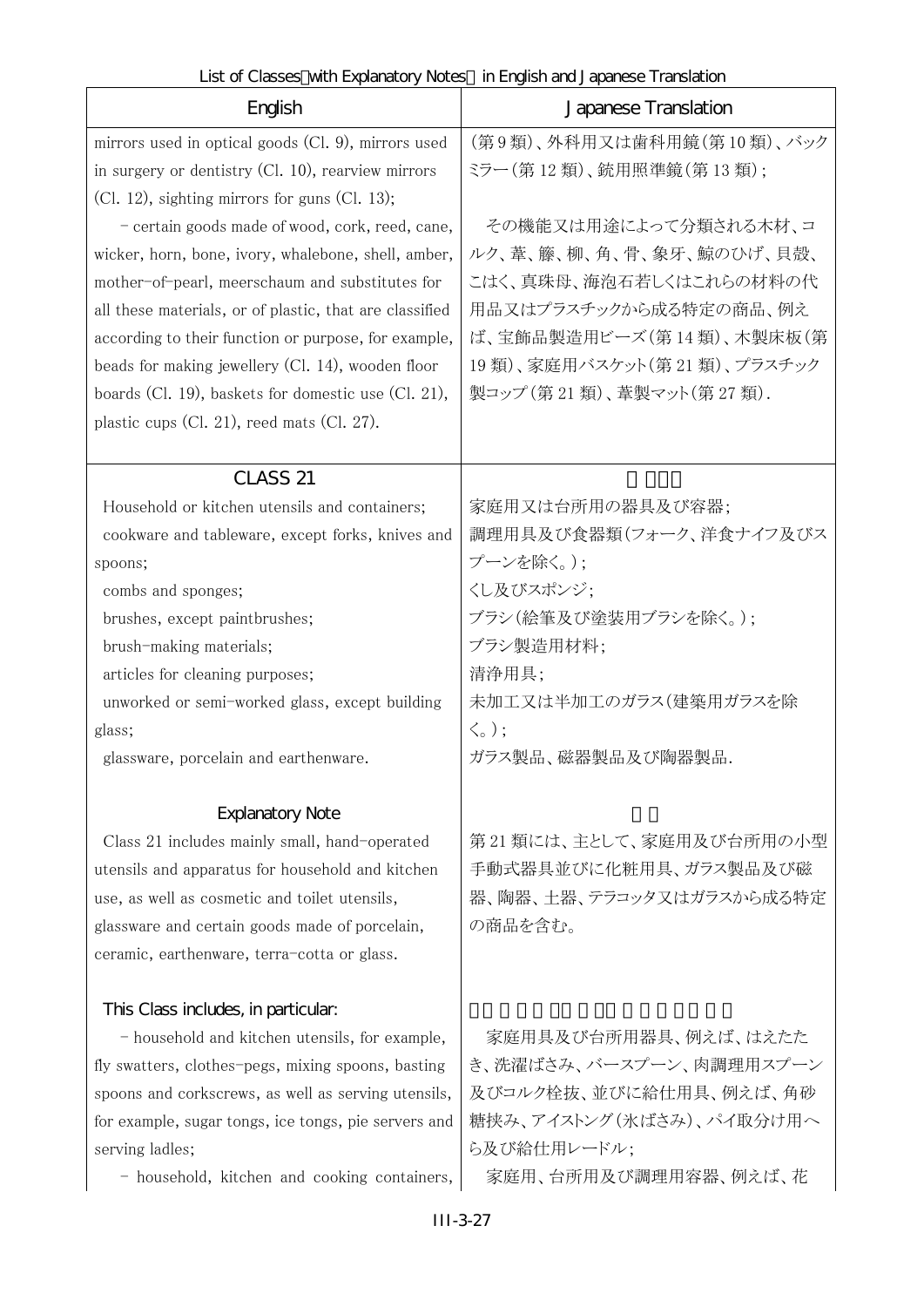٦

| English                                                          | Japanese Translation      |
|------------------------------------------------------------------|---------------------------|
| for example, vases, bottles, piggy banks, pails,                 | 瓶、瓶、貯金箱、台所用・清掃用手おけ、カクテル   |
| cocktail shakers, cooking pots and pans, and                     | シェーカー、調理用なべ、非電気式のケトル及び    |
| non-electric kettles and pressure cookers;                       | 調理用圧力鍋;                   |
| - small hand-operated kitchen apparatus for                      | ミンチ用、粉砕用、プレス用又は破砕用の台所     |
| mincing, grinding, pressing or crushing, for                     | 用小型手動式器具、例えば、ニンニクプレス器、く   |
| example, garlic presses, nutcrackers, pestles and                | るみ割り器、すりこぎ及びすり鉢;          |
| mortars;                                                         |                           |
| - dish stands and decanter stands;                               | 皿立て及びデカンタースタンド;           |
| - cosmetic utensils, for example, electric and                   | 化粧用具、例えば、電気式及び非電気式のくし     |
| non-electric combs and toothbrushes, dental floss,               | 及び歯ブラシ、デンタルフロス、ペディキュア用の   |
| foam toe separators for use in pedicures, powder                 | 発泡材でできた足指セパレーター、化粧用パフ、    |
| puffs, fitted vanity cases;                                      | 携帯用化粧用具入れ(化粧用具の入ったもの);    |
| - gardening articles, for example, gardening                     | 園芸用品、例えば、園芸用手袋、ウィンドーボッ    |
| gloves, window-boxes, watering cans and nozzles                  | クス、じょうろ及び散水ホース用ノズル;       |
| for watering hose;                                               |                           |
| - indoor aquaria, terrariums and vivariums.                      | 水生動植物の室内飼育観賞用水槽及び陸生動      |
|                                                                  | 植物の室内飼育・栽培用ガラス槽.          |
|                                                                  |                           |
| This Class does not include, in particular.                      |                           |
| $-$ cleaning preparations (Cl. 3);                               | 洗浄剤(第3類);                 |
| - containers for storage and transport of goods,                 | 金属製の貯蔵・輸送用コンテナ(第6類)、貯蔵・   |
| of metal $(Cl. 6)$ , not of metal $(Cl. 20)$ ;                   | 輸送用コンテナ(金属製でないもの。)(第20類); |
| - small apparatus for mincing, grinding,                         | ミンチ用、粉砕用、プレス用又は破砕用の小型     |
| pressing or crushing, which are driven by                        | 器具であって電動式のもの(第7類);        |
| electricity $(Cl. 7)$ ;                                          |                           |
| - razors and shaving apparatus, hair and nail                    | かみそり及びひげそり用器具、散髪用バリカン     |
| clippers, electric and non-electric implements for               | 及びつめ切り、マニキュア用及びペディキュア用器   |
| manicure and pedicure, for example, manicure sets,               | 具(電気式及び非電気式のもの)、例えば、マニキ   |
| emery boards, cuticle nippers (Cl. 8);                           | ュアセット、エメリーボード、つめの甘皮用ニッパー  |
|                                                                  | (第8類);                    |
| - table cutlery (Cl. 8) and hand-operated                        | 食卓用刃物類(第8類)、台所用切削工具類(手    |
| cutting tools for kitchen use, for example,                      | 持ち工具に当たるものに限る。)、例えば、野菜用   |
| vegetable shredders, pizza cutters, cheese slicers               | シュレッダー、ピザカッター、チーズスライサー(第8 |
| (Cl. 8);                                                         | 類);                       |
| $\overline{\phantom{a}}$ - lice combs, tongue scrapers (Cl. 10); | シラミ取り用のくし、医療用舌擦過器(第10類);  |
| $\sim$ cooking utensils, electric (Cl. 11);                      | 電気式調理器具(第11類);            |
| $-$ toilet mirrors (Cl. 20);                                     | 化粧用鏡(第20類);               |
| - certain goods made of glass, porcelain and                     | その機能又は用途によって分類されるガラス、磁    |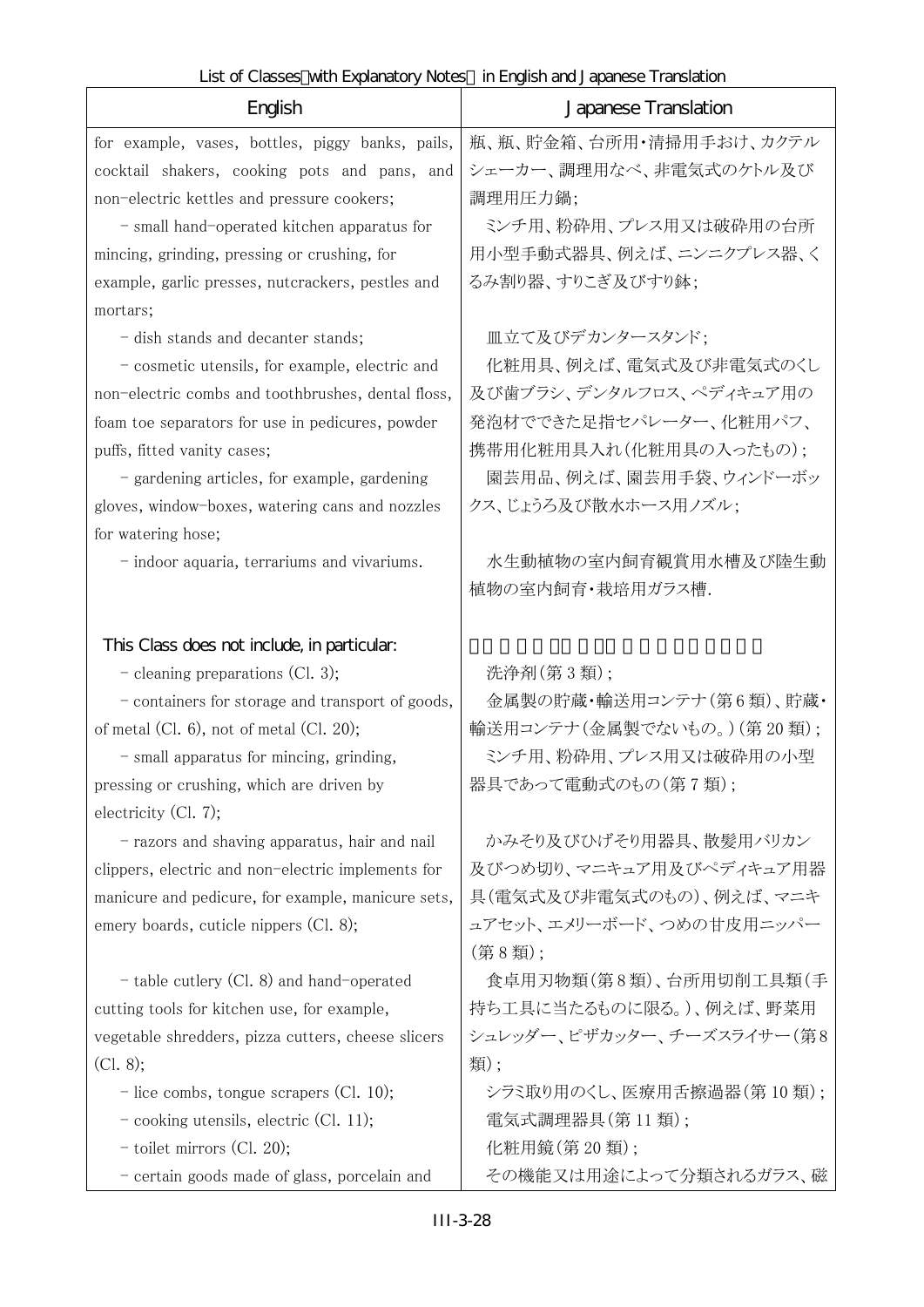#### English Japanese Translation earthenware that are classified according to their function or purpose, for example, porcelain for dental prostheses (Cl. 5), spectacle lenses (Cl. 9), glass wool for insulation, acrylic or organic glass, semi-processed (Cl. 17), earthenware tiles (Cl. 19), building glass (Cl. 19), glass fibres for textile use (Cl. 22). 器及び陶器から成る特定の商品、例えば、義歯用 陶材(第5 類)、眼鏡用レンズ(第9 類)、電気絶縁・ 断熱・防音用グラスウール、半加工の樹脂ガラス又 は有機ガラス(第 17 類)、陶器製タイル(第 19 類)、 建築用ガラス(第 19 類)、織物用ガラス繊維(第 22 類).  $CLASS$   $22$ Ropes and string; コープ及びひも; nets;  $\mathbb{R}$ ; tents and tarpaulins; <br>
and tarpaulins;<br>
and tarpaulins;<br>
the contract of the system of the system of the system of the system of the system of the system of the system of the system of the system of the system of the sy awnings of textile or synthetic materials; およくおくなる成繊維製オーニング; sails;  $|\n$  | 帆; sacks for the transport and storage of materials in bulk; ばら荷の輸送用及び貯蔵用の袋; padding, cushioning and stuffing materials, except of paper, cardboard, rubber or plastics; 詰物用材料(紙製、厚紙製、ゴム製又はプラスチッ ク製のものを除く。); raw fibrous textile materials and substitutes therefor. 織物用の未加工繊維及びその代用品. Explanatory Note Class 22 includes mainly canvas and other materials for making sails, rope, padding, cushioning and stuffing materials and raw fibrous textile materials. 第 22 類には、主として、帆布及びその他の帆製造 用の材料、ロープ製品、詰物用材料及び織物用の 未加工繊維を含む。 This Class includes, in particular: - cords and twines made of natural or artificial textile fibres, paper or plastics; 天然若しくは人造の織物用繊維製・紙製又はプ ラスチックから成るひも及びトワイン; - fishing nets, hammocks, rope ladders; <br>
| 漁網、ハンモック、なわばしご; - vehicle covers, not fitted; <br>- 乗物用カバー(型に合わせていないもの); - certain sacks and bags not otherwise classified by function or purpose, for example, mesh bags for washing laundry, body bags, mail bags; 機能又は用途によって他に分類されない特定の 袋、例えば、洗濯用メッシュバッグ、遺体袋、郵便 用集配袋; - packaging bags of textile; <br>
and the control and the control and the control and the control and the control and the control and the control and the control and the control and the control and the control and the contro - animal fibres and raw textile fibres, for 動物の繊維及び織物用未加工繊維、例えば動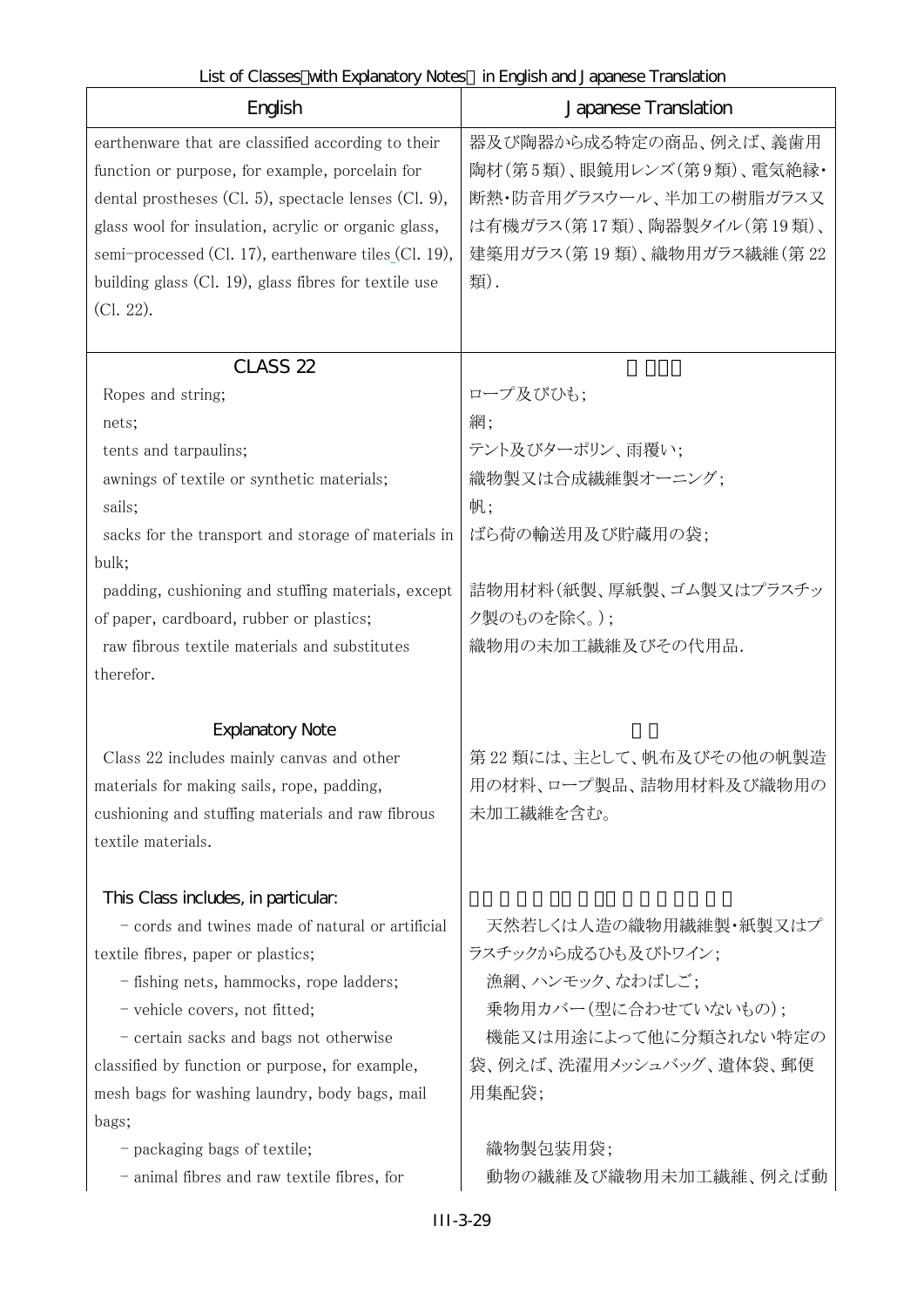|  | List of Classes with Explanatory Notes in English and Japanese Translation |
|--|----------------------------------------------------------------------------|
|  |                                                                            |

| English                                                     | Japanese Translation       |
|-------------------------------------------------------------|----------------------------|
| example, animal hair, cocoons, jute, raw or treated         | 物の毛、繭、ジュート、未加工又は加工済みの羊     |
| wool, raw silk.                                             | 毛、絹繊維.                     |
|                                                             |                            |
| This Class does not include, in particular:                 |                            |
| $-$ metal ropes (Cl. 6);                                    | 金属製ロープ(第6類);               |
| - strings for musical instruments (Cl. 15) and              | 楽器用の弦(第15類)及びラケット用糸(第28    |
| for sports rackets $(Cl. 28)$ ;                             | 類);                        |
| - padding and stuffing materials of paper or                | 紙製又は厚紙製(第16類)、ゴム製又はプラス     |
| cardboard (Cl. 16), rubber or plastics (Cl. 17);            | チック製(第17類)の詰物用材料;          |
| - certain nets and bags that are classified                 | その機能又は用途によって分類される特定の網      |
| according to their function or purpose, for example,        | 及び袋、例えば、救命網(第9類)、乗物用網棚     |
| safety nets $(Cl. 9)$ , luggage nets for vehicles $(Cl. 9)$ | (第12類)、旅行用衣服かばん(第18類)、ヘアネ  |
| 12), garment bags for travel (Cl. 18), hair nets (Cl.       | ット(第26類)、ゴルフバッグ(第28類)、運動用ネ |
| 26), golf bags (Cl. 28), nets for sports (Cl. 28);          | ット(第28類);                  |
| - packaging bags, not of textile, which are                 | その材料に従って分類される織物製を除く包装      |
| classified according to the material of which they          | 袋、例えば、紙製又はプラスチック製包装袋(第 16  |
| are made, for example, packaging bags of paper or           | 類)、ゴム製包装袋(第17類)、革製包装袋(第18  |
| plastics (Cl. 16), of rubber (Cl. 17), of leather (Cl.      | 類).                        |
| 18).                                                        |                            |
| CLASS <sub>23</sub>                                         |                            |
| Yarns and threads for textile use.                          | 織物用糸.                      |
|                                                             |                            |
| <b>Explanatory Note</b>                                     |                            |
| Class 23 includes mainly natural or synthetic               | 第23類には、主として、自然材料製又は合成の織    |
| yarns and threads for textile use.                          | 物用糸を含む。                    |
|                                                             |                            |
| This Class includes, in particular.                         |                            |
| - fibreglass, elastic, rubber and plastic threads           | 織物用ガラス繊維糸、織物用弾性糸、織物用ゴ      |
| for textile use;                                            | ム糸、織物用プラスチック製糸;            |
| - threads for embroidery, darning and sewing,               | 刺しゅう用糸、かがり糸、縫糸(金属製のものを     |
| including those of metal;                                   | 含む。);                      |
| - spun silk, spun cotton, spun wool.                        | 絹紡糸、綿紡糸、毛糸.                |
| This Class does not include, in particular.                 |                            |
| - certain threads for specific uses, for example,           | 特殊な用途の特定の糸、例えば、電線識別用外      |
| identification threads for electric wires (Cl. 9),          | 被織り込み糸(第9類)、外科用糸(第10類)、貴金  |
| surgical thread (Cl. 10), threads of precious metal         | 属製糸(第14類);                 |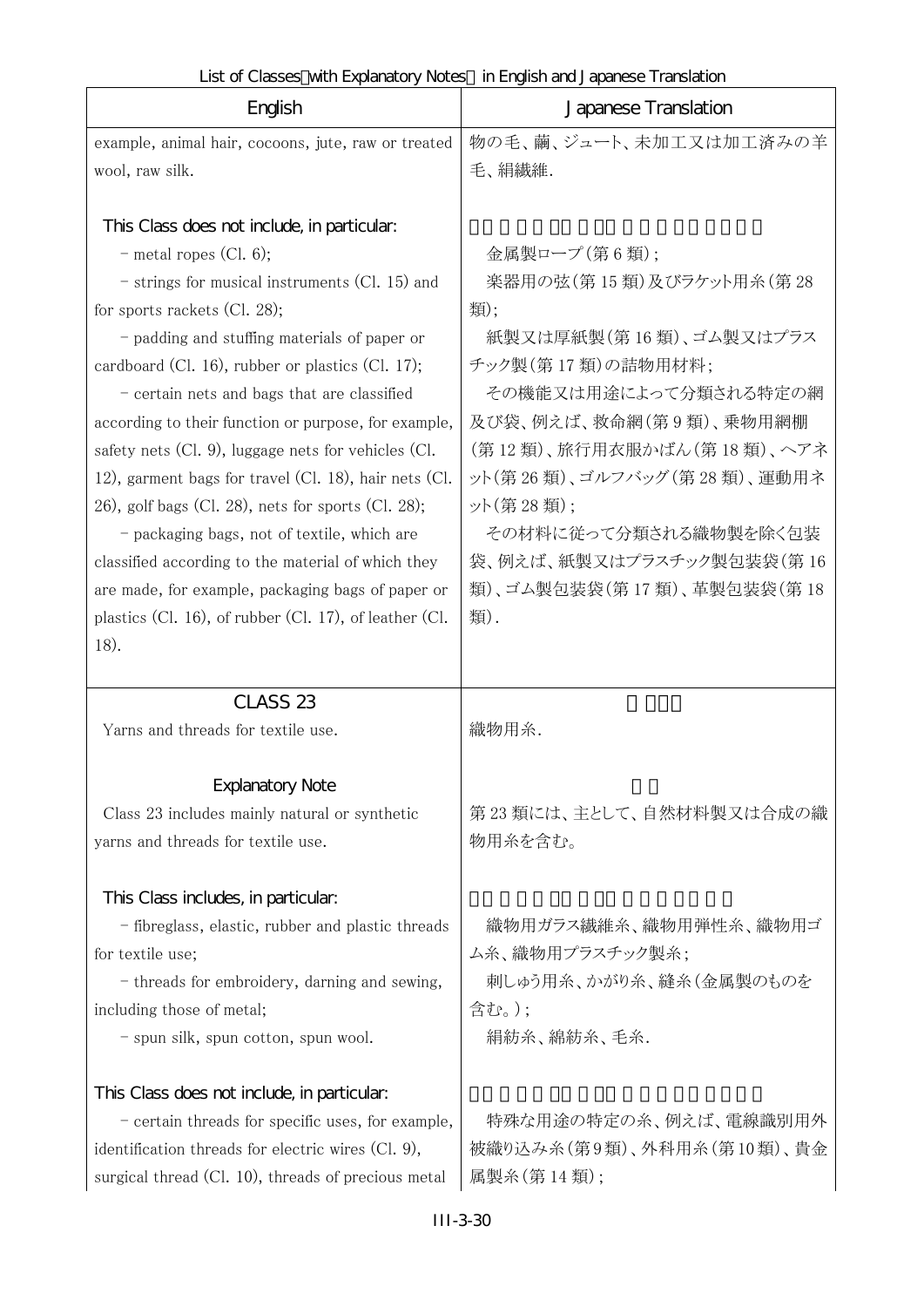| English                                                                                                                                                                                                                                                                                                                                                                                                                                                                                              | Japanese Translation                                                                                                                                                                                     |
|------------------------------------------------------------------------------------------------------------------------------------------------------------------------------------------------------------------------------------------------------------------------------------------------------------------------------------------------------------------------------------------------------------------------------------------------------------------------------------------------------|----------------------------------------------------------------------------------------------------------------------------------------------------------------------------------------------------------|
| being jewellery $(Cl. 14)$ ;<br>- threads, other than for textile use, that are<br>classified according to the material of which they<br>are made, for example, threads for binding of metal<br>(Cl. 6) and not of metal (Cl. 22), elastic threads,<br>threads of rubber or plastic $(Cl. 17)$ , fibreglass<br>threads $(Cl. 21)$ .                                                                                                                                                                  | その材料に従って分類される糸(織物用のもの<br>を除く。)、例えば、金属製締め具(第6類)、締め<br>具(金属製のものを除く。)(第22類)、弾性糸、糸<br>ゴム又はプラスチック製糸(第17類)、ガラス繊維<br>糸(第21類).                                                                                   |
| CLASS <sub>24</sub><br>Textiles and substitutes for textiles;<br>household linen;<br>curtains of textile or plastic.                                                                                                                                                                                                                                                                                                                                                                                 | 織物及び織物の代用品;<br>家庭用リネン製品;                                                                                                                                                                                 |
| <b>Explanatory Note</b><br>Class 24 includes mainly fabrics and fabric covers<br>for household use.                                                                                                                                                                                                                                                                                                                                                                                                  | 第 24 類には、主として、織物及び家庭用織物製カ<br>バーを含む。                                                                                                                                                                      |
| This Class includes, in particular:<br>- household linen, for example, bedspreads,<br>pillow shams, towels of textile;<br>- bed linen of paper;<br>- sleeping bags, sleeping bag liners;                                                                                                                                                                                                                                                                                                             | 家庭用リネン製品、例えば、ベッドカバー、まくら<br>かけ、織物製タオル;<br>紙製ベッド用リネン製品;                                                                                                                                                    |
| - mosquito nets.                                                                                                                                                                                                                                                                                                                                                                                                                                                                                     | 蚊帳.                                                                                                                                                                                                      |
| This Class does not include, in particular:<br>electrically heated blankets, for medical<br>purposes (Cl. 10) and not for medical purposes (Cl.<br>11);<br>$-$ table linen of paper (Cl. 16);<br>- asbestos safety curtains (Cl. 17), bamboo<br>curtains and bead curtains for decoration (Cl. 20);<br>- horse blankets (Cl. 18);<br>- certain textiles and fabrics for specific uses,<br>for example, fabrics for bookbinding (Cl. 16),<br>insulating fabrics $(Cl. 17)$ , geotextiles $(Cl. 19)$ . | 医療用電気毛布(第10類)及び電気毛布(医療<br>用のものを除く。) (第11類);<br>紙製テーブルリネン(第16類);<br>石綿製防火幕(第17類)、竹製カーテン及び装<br>飾用ビーズカーテン(第20類);<br>馬用毛布(第18類);<br>特殊な用途の特定の織物、例えば、製本用織物<br>(第 16 類)、電気絶縁・断熱・防音用織物(第 17<br>類)、地盤用シート(第19類). |

 $CLASS<sub>25</sub>$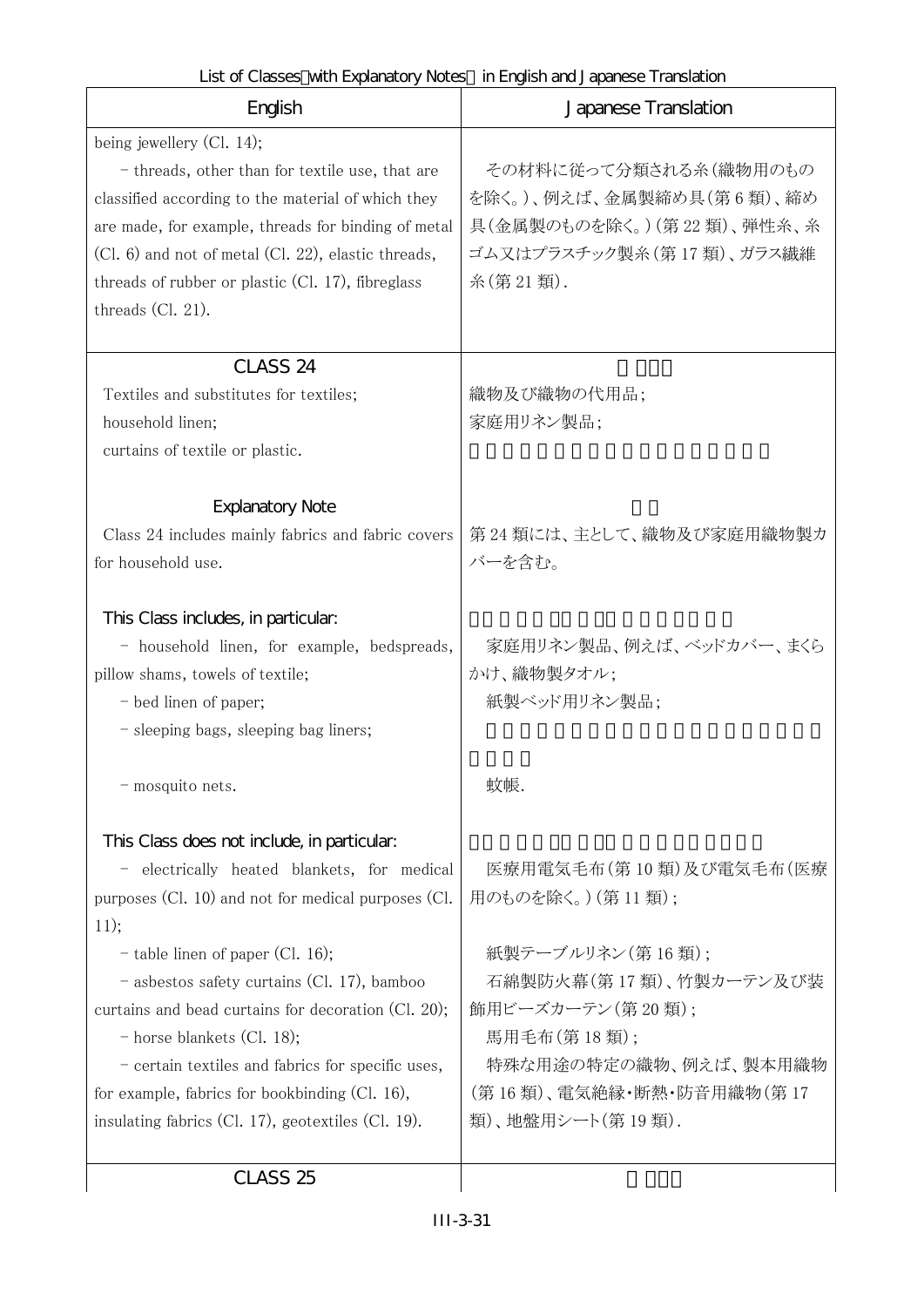| English                                                  | LIST OF CROSSCS VIET LA PRIMERIO JINOROS TITLI MISTICI NO CIPCIFICSO TTOLISIQUOTI<br>Japanese Translation |
|----------------------------------------------------------|-----------------------------------------------------------------------------------------------------------|
| Clothing, footwear, headwear.                            | 被服、履物及び運動用特殊靴、帽子.                                                                                         |
|                                                          |                                                                                                           |
| <b>Explanatory Note</b>                                  |                                                                                                           |
| Class 25 includes mainly clothing, footwear and          | 第25類には、主として、人用の被服、履物、帽子を                                                                                  |
| headwear for human beings.                               | 含む。                                                                                                       |
|                                                          |                                                                                                           |
| This Class includes, in particular:                      |                                                                                                           |
| - parts of clothing, footwear and headwear, for          | 被服、履物及び帽子の部品、例えば、カフス、ポ                                                                                    |
| example, cuffs, pockets, ready-made linings, heels       | ケット、既製裏地、かかと及びかかと当て、バイザ                                                                                   |
| and heelpieces, cap peaks, hat frames (skeletons);       | 一、帽子の枠(骨組);                                                                                               |
| - clothing and footwear for sports, for example,         | 運動用の被服及び履物、例えば、スキー用手                                                                                      |
| ski gloves, sports singlets, cyclists' clothing, judo    | 袋、運動用及び運動競技用シングレット、サイクリ                                                                                   |
| and karate uniforms, football shoes, gymnastic           | ング競技用衣服、柔道衣及び空手衣、フットボー                                                                                    |
| shoes, ski boots;                                        | ル靴、体操用靴、スキー靴;                                                                                             |
| - masquerade costumes;                                   | 仮装用衣服;                                                                                                    |
| - paper clothing, paper hats for use as clothing;        | 紙製被服、紙製帽子(被服);                                                                                            |
| - bibs, not of paper;                                    | よだれ掛け又は胸当て(紙製のものを除く。);                                                                                    |
| - pocket squares;                                        | ポケットスクエア;                                                                                                 |
| - footmuffs, not electrically heated.                    | 足部保温用マフ(電熱式のものを除く。).                                                                                      |
|                                                          |                                                                                                           |
| This Class does not include, in particular:              |                                                                                                           |
| - small items of hardware used in shoemaking,            | 靴製造用の小型製品、例えば、金属製靴くぎ及                                                                                     |
| for example, shoe pegs and shoe dowels of metal          | び金属製靴合わせくぎ (第6類)及び靴くぎ(金属                                                                                  |
| $(Cl. 6)$ and not of metal $(Cl. 20)$ , as well as       | 製のものを除く。)及び靴合わせくぎ(金属製のもの                                                                                  |
| haberdashery accessories<br>and fastenings<br>for        | を除く。)(第20類)、並びに裁縫用小物(付属品)                                                                                 |
| clothing, footwear and headwear, for example,            | 及び被服、履物及び帽子用留具、例えば、留め                                                                                     |
| clasps, buckles, zippers, ribbons, hatbands, hat and     | 具、バックル、ジッパー、リボン、ハットバンド(帽子                                                                                 |
| shoe trimmings $(Cl. 26)$ ;                              | の山の下部に巻いたリボン革帯・細ひも等の環                                                                                     |
|                                                          | 帯)、帽子及び靴飾り(第26類);                                                                                         |
| - certain clothing, footwear and headwear for            | 特殊な用途に供する被服、履物及び帽子、例え                                                                                     |
| special use, for example, protective helmets,            | ば、保護ヘルメット(スポーツ用を含む。) (第9                                                                                  |
| including for sports $(Cl. 9)$ , clothing for protection | 類)、防火用被服(第9類)、手術着(第10類)、整                                                                                 |
| against fire (Cl. 9), clothing especially for operating  | 形外科用履物(第10類)、並びに特定のスポーツ                                                                                   |
| rooms (Cl. 10), orthopaedic footwear (Cl. 10), as        | をするときに必須の被服及び履物、例えば、野球                                                                                    |
| well as clothing and footwear that are essential for     | 用グローブ、ボクシング用グローブ、アイススケート                                                                                  |
| the practice of certain sports, for example, baseball    | 靴(第28類);                                                                                                  |

- electrically heated clothing (Cl. 11); 電熱式被服(第 11 類);

gloves, boxing gloves, ice skates (Cl. 28);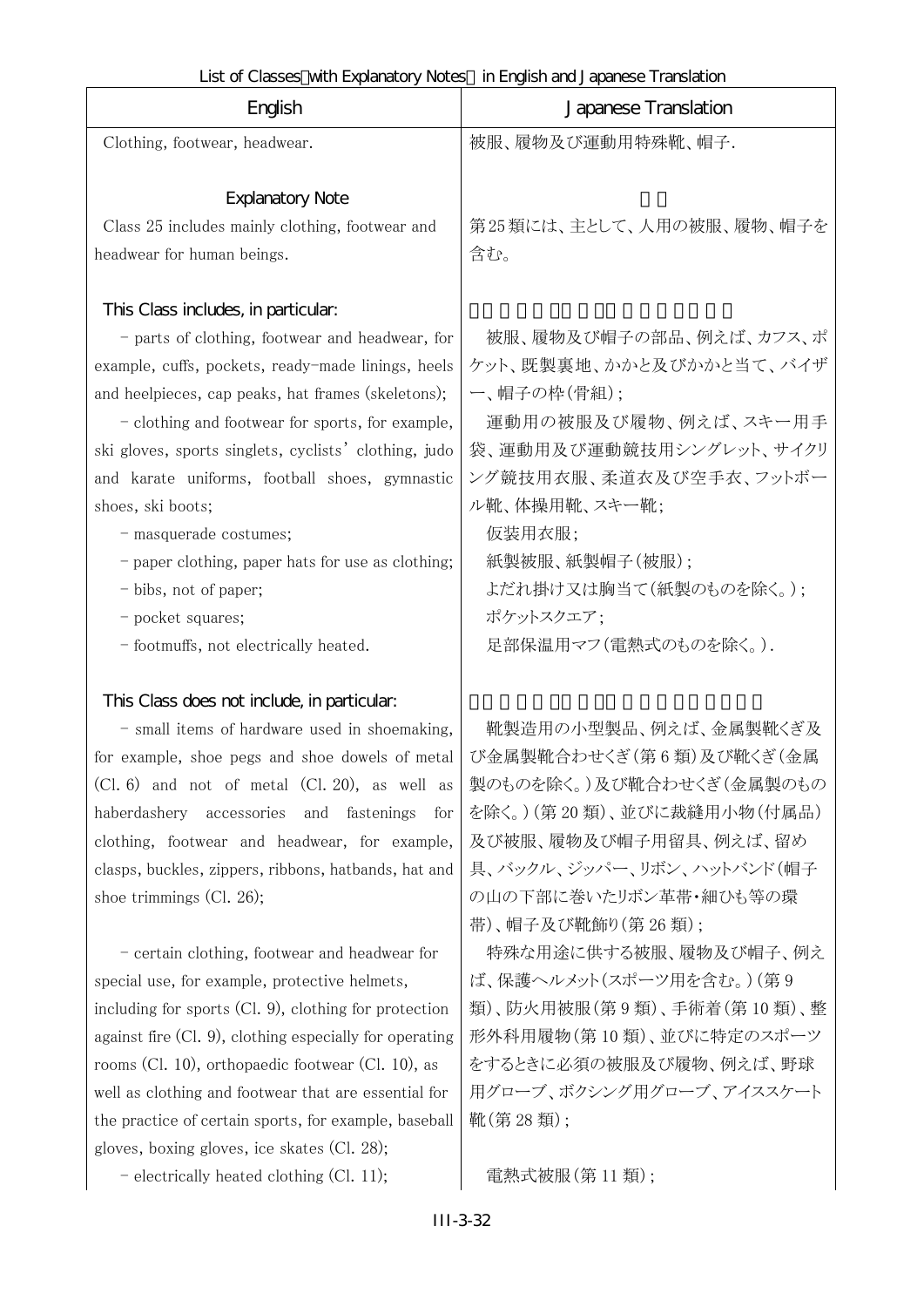| List of Classes with Explanatory Notes in English and Japanese Translation |  |
|----------------------------------------------------------------------------|--|
|----------------------------------------------------------------------------|--|

| English                                              | Japanese Translation       |
|------------------------------------------------------|----------------------------|
| - electrically heated footmuffs (Cl. 11), fitted     | 電熱式足部保温用マフ (第11類)、折畳み式     |
| footmuffs for pushchairs and prams (Cl. 12);         | 乳母車及び乳母車専用の足部保温用マフ(第12     |
|                                                      | 類);                        |
| $-$ bibs of paper (Cl. 16);                          | 紙製のよだれ掛け又は胸当て(第16類);       |
| - handkerchiefs of paper (Cl. 16) and of textile     | 紙製ハンカチ(第16類)及び織物製ハンカチ      |
| (C1. 24);                                            | (第24類);                    |
| $-$ clothing for animals (Cl. 18);                   | 動物用被服(第18類);               |
| $-$ carnival masks (Cl. 28);                         | カーニバル用面(第28類);             |
| $-$ dolls' clothes (Cl. 28);                         | 人形用被服(第28類);               |
| - paper party hats (Cl. 28).                         | 紙製パーティー用帽子(第28類).          |
| CLASS <sub>26</sub>                                  |                            |
| Lace, braid and embroidery, and haberdashery         | レース、組ひも及び刺しゅう布、並びに裁縫用小物    |
| ribbons and bows;                                    | 用のリボン及び蝶形リボン;              |
| buttons, hooks and eyes, pins and needles;           | ボタン、ホック、ピン及び針;             |
| artificial flowers;                                  | 造花;                        |
| hair decorations;                                    | 髪飾り;                       |
| false hair.                                          |                            |
| <b>Explanatory Note</b>                              |                            |
| Class 26 includes mainly dressmakers' articles,      | 第26類には、主として、裁縫用品、天然又は人工    |
| natural or synthetic hair for wear, and hair         | の髪及び髪の装飾品並びに様々な物を飾るため      |
| adornments, as well as small decorative items        | の小さな装飾品(他の類に属するものを除く。)を含   |
| intended to adorn a variety of objects, not included | む。                         |
| in other classes.                                    |                            |
| This Class includes, in particular.                  |                            |
| - wigs, toupees, false beards;                       | かつら、つけあごひげ;                |
| - barrettes, hair bands;                             | 髣留め、ヘアバンド(頭飾品);            |
| - ribbons and bows being haberdashery or used        | リボン及び蝶形リボン(裁縫用又は髪飾り用);     |
| as hair decorations, made of any material;           |                            |
| - ribbons and bows for gift wrapping, not of         | 贈答品包装用リボン及び蝶形リボン(紙製のもの     |
| paper;                                               | を除く。);                     |
| - hair nets;                                         | ヘアネット;                     |
| - buckles, zippers;                                  | バックル、ジッパー;                 |
| - charms, other than for jewellery, key rings or     | チャーム(宝飾品、キーホルダー用のものを除      |
| key chains;                                          | $\langle \zeta_{\circ}$ ); |
| - artificial Christmas garlands and wreaths,         | 造花のクリスマス用花輪・リース(照明が組み込     |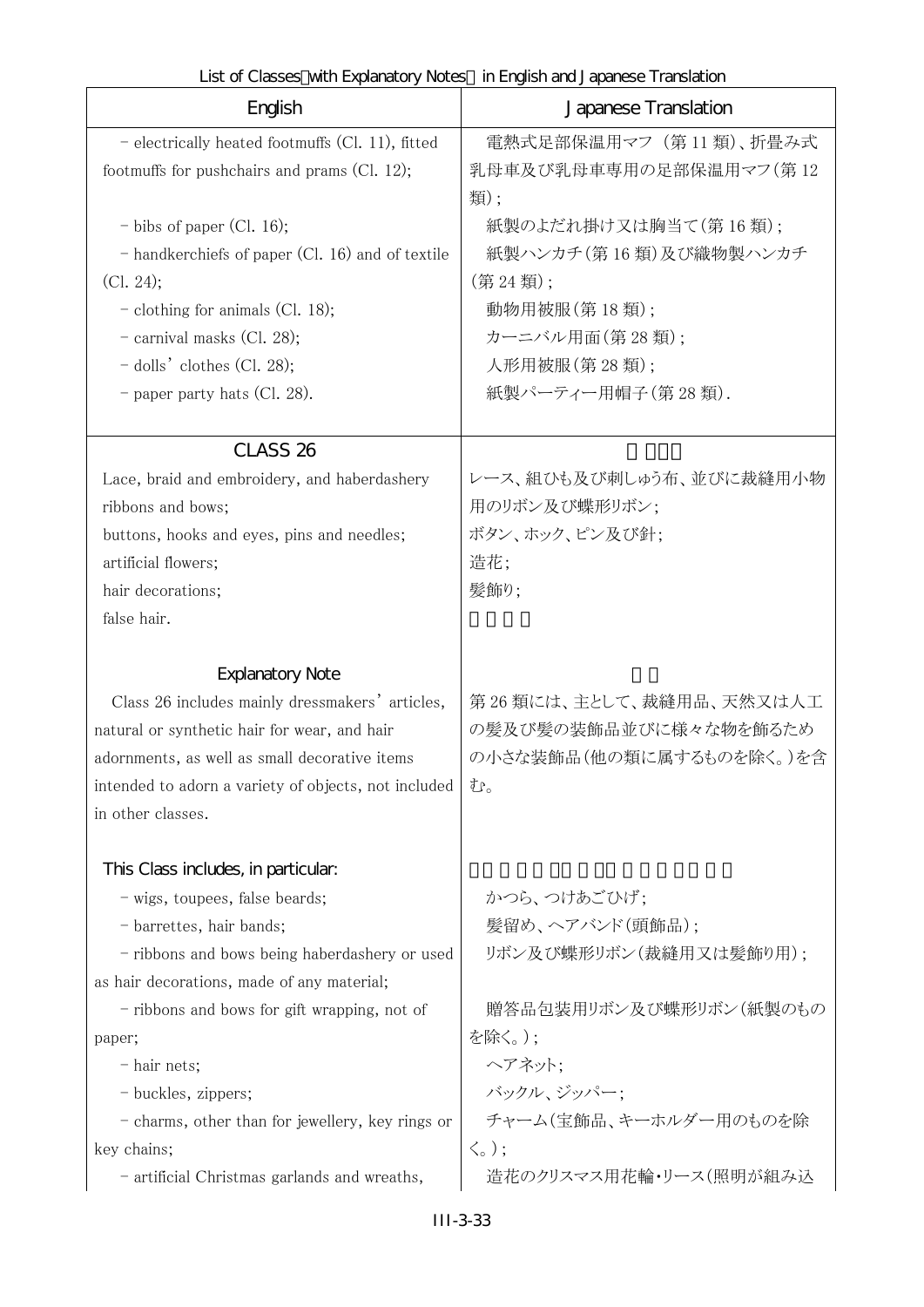| English                                                                | Japanese Translation                              |
|------------------------------------------------------------------------|---------------------------------------------------|
| including those incorporating lights;                                  | まれたものを含む。);                                       |
| - certain articles for curling hair, for example,                      | 特定の頭髪カール用品、例えば、電気式又は非                             |
| electric and non-electric hair curlers, other than                     | 電気式のヘアカーラー(手持器具を除く。)、頭髪                           |
| hand implements, hair curling pins, hair curling                       | 用カールピン、頭髪用カールペーパー.                                |
| paper.                                                                 |                                                   |
|                                                                        |                                                   |
| This Class does not include, in particular:                            |                                                   |
| $-$ false eyelashes (Cl. 3);                                           | つけまつ毛(第3類);                                       |
| - hooks being small items of metal hardware                            | 小型金属製フック(第6類)又は小型非金属製フ<br>ック(第20類)、カーテンフック(第20類); |
| (Cl. 6) or hardware, not of metal (Cl. 20), curtain<br>hooks (Cl. 20); |                                                   |
| - certain special types of needles, for example,                       | 特殊な種類の針、例えば、入れ墨用針(第8                              |
| tattoo needles (Cl. 8), needles for surveying                          | 類)、磁針(第9類)、医療用針(第10類)、ゲーム                         |
| compasses (Cl. 9), needles for medical purposes                        | 用ボールの空気入れポンプ用針(第28類);                             |
| (Cl. 10), needles for pumps for inflating balls for                    |                                                   |
| games (Cl. 28);                                                        |                                                   |
| - hand implements for curling hair, for example,                       | 頭髪カール器、例えば、ヘアアイロン、まつ毛カ                            |
| curling tongs, eyelash curlers (Cl. 8);                                | ール器(第8類);                                         |
| $-$ hair prostheses (Cl. 10);                                          | 植毛用人工毛髪(第10類);                                    |
| - jewellery charms, charms for key rings or key                        | 宝飾品用チャーム、                                         |
| chains $(Cl. 14);$                                                     | $14$ );                                           |
| - certain ribbons and bows, for example, paper                         | 特定のリボン及び蝶形リボン、例えば、紙製のリ                            |
| ribbons and bows, other than haberdashery or hair                      | ボン及び蝶形リボン(裁縫用小物又は髪飾りを除                            |
| $\alpha$ decorations (Cl. 16), rhythmic gymnastics ribbons $\alpha$    | く。) (第16類)、新体操用リボン(第28類);                         |
| (Cl. 28);                                                              |                                                   |
| - yarns and threads for textile use (Cl. 23);                          | 織物用糸(第23類);                                       |
| - Christmas trees of synthetic material (Cl. 28).                      | 合成材料製のクリスマスツリー (第28類).                            |
|                                                                        |                                                   |
| CLASS <sub>27</sub>                                                    |                                                   |
| Carpets, rugs, mats and matting, linoleum and                          | じゅうたん、ラグ、マット、リノリウム製敷物及びその                         |
| other materials for covering existing floors;                          | 他の床用敷物;                                           |
| wall hangings, not of textile.                                         | 壁掛け(織物製のものを除く。).                                  |
| <b>Explanatory Note</b>                                                |                                                   |
| Class 27 includes mainly products intended to be                       | 第27 類には、主として、建設済みの床及び壁への                          |
| added as coverings to previously constructed floors                    | 敷物として付加される商品を含む。                                  |
| and walls.                                                             |                                                   |
|                                                                        |                                                   |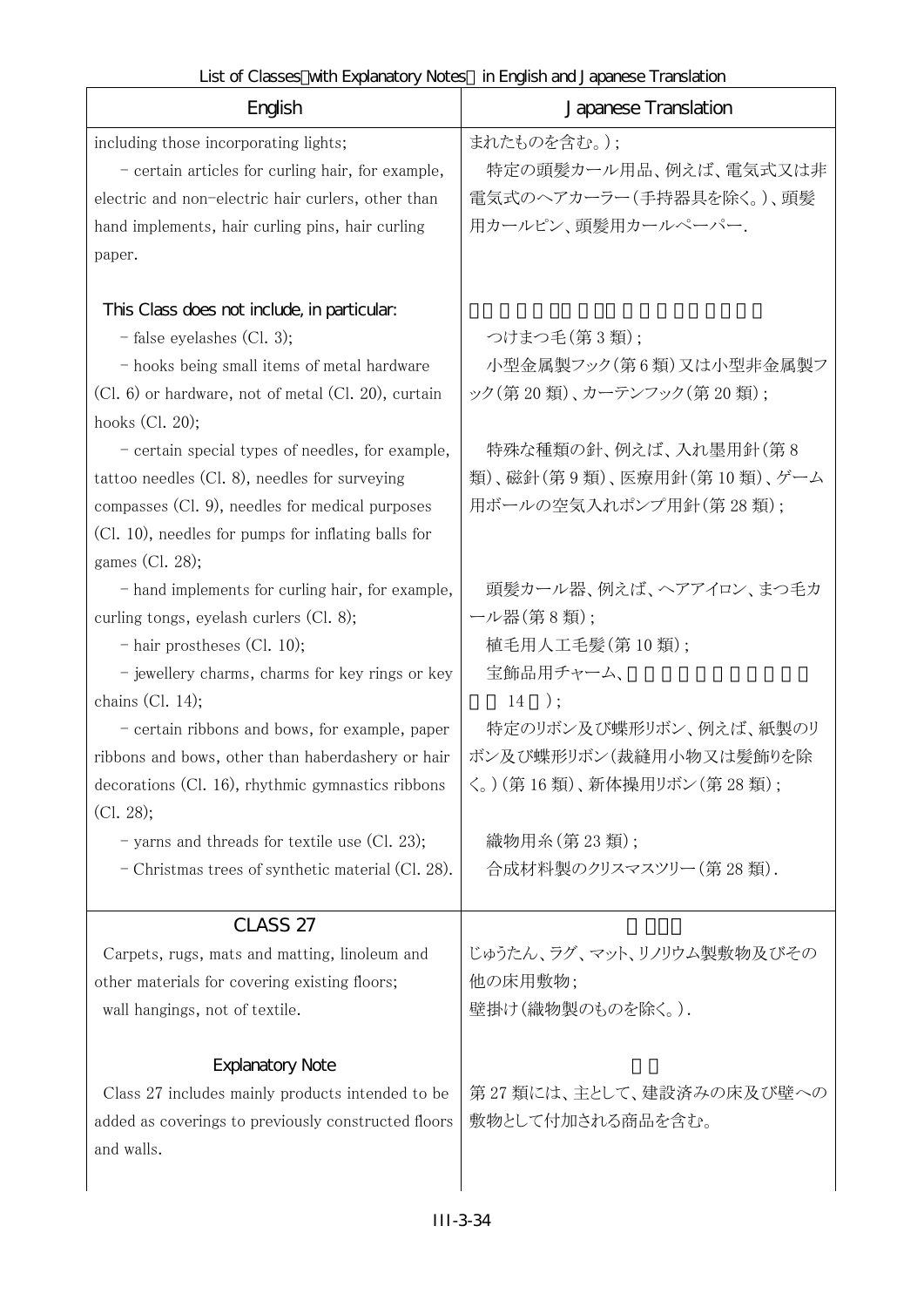| English                                                | Japanese Translation       |
|--------------------------------------------------------|----------------------------|
| This Class includes, in particular:                    |                            |
| - automobile carpets;                                  | 自動車用カーペット:                 |
| - mats being floor coverings, for example, bath        | マット(敷物としてのもの)、例えば、浴室用マッ    |
| mats, door mats, gymnastic mats, yoga mats;            | ト、ドアマット、体操用マット、ヨガ用マット;     |
| - artificial turf;                                     | 人工芝;                       |
| - wallpaper, including textile wallpaper.              | 壁紙(織物製壁紙を含む。).             |
| This Class does not include, in particular:            |                            |
| $-$ floors, floorings and floor tiles of metal (Cl. 6) | 金属製の床板、床材及び床タイル(第6類)及び     |
| and not of metal (Cl. 19), wooden floor boards         | 床板、床材及び床タイル(金属製のものを除く。)    |
| (Cl. 19);                                              | (第 19 類)、木製床板(第 19 類);     |
| - electrically heated carpets (Cl. 11);                | 電気カーペット(第11類);             |
| $-$ geotextiles (Cl. 19);                              | 地盤用シート(第19類);              |
| - mats for infant playpens (Cl. 20);                   | ベビーサークル用マット(第20類):         |
| $-$ wall hangings of textile (Cl. 24).                 | 織物製壁掛け(第24類).              |
| CLASS <sub>28</sub>                                    |                            |
| Games, toys and playthings;                            | ゲーム用具及びおもちゃ;               |
| video game apparatus;                                  | テレビゲーム機;                   |
| gymnastic and sporting articles;                       | 体操用具及び運動用具;                |
| decorations for Christmas trees.                       | クリスマスツリー用装飾品.              |
| <b>Explanatory Note</b>                                |                            |
| Class 28 includes mainly toys, apparatus for           | 第 28 類には、主として、おもちゃ、ゲーム機、運動 |
| playing games, sports equipment, amusement and         | 用具、ビデオゲーム機器、娯楽及び人目を引く商     |
| novelty items, as well as certain articles for         | 品、及び特定のクリスマスツリー用品を含む。      |
| Christmas trees.                                       |                            |
| This Class includes, in particular.                    |                            |
| - amusement and game apparatus, including              | 娯楽装置及びゲーム機器(そのコントローラーを     |
| controllers therefor;                                  | 含む。):                      |
| - novelty toys for playing jokes and for parties,      | いたずら用及びパーティー用おもちゃ、例えば、     |
| for example, carnival masks, paper party hats,         | カーニバル用面、紙製パーティー用帽子、紙吹雪     |
| confetti, party poppers and Christmas crackers;        | 用色紙片、パーティーポッパー(パーティー用クラ    |
|                                                        | ッカー)、クリスマス用クラッカー:          |
| - hunting and fishing tackle, for example, fishing     | 狩猟用具及び釣り用具、例えば、釣りざお、釣り     |
| rods, landing nets for anglers, decoys, hunting        | 用たも網、デコイ、狩猟用おとり(ゲームコール);   |
| game calls;                                            |                            |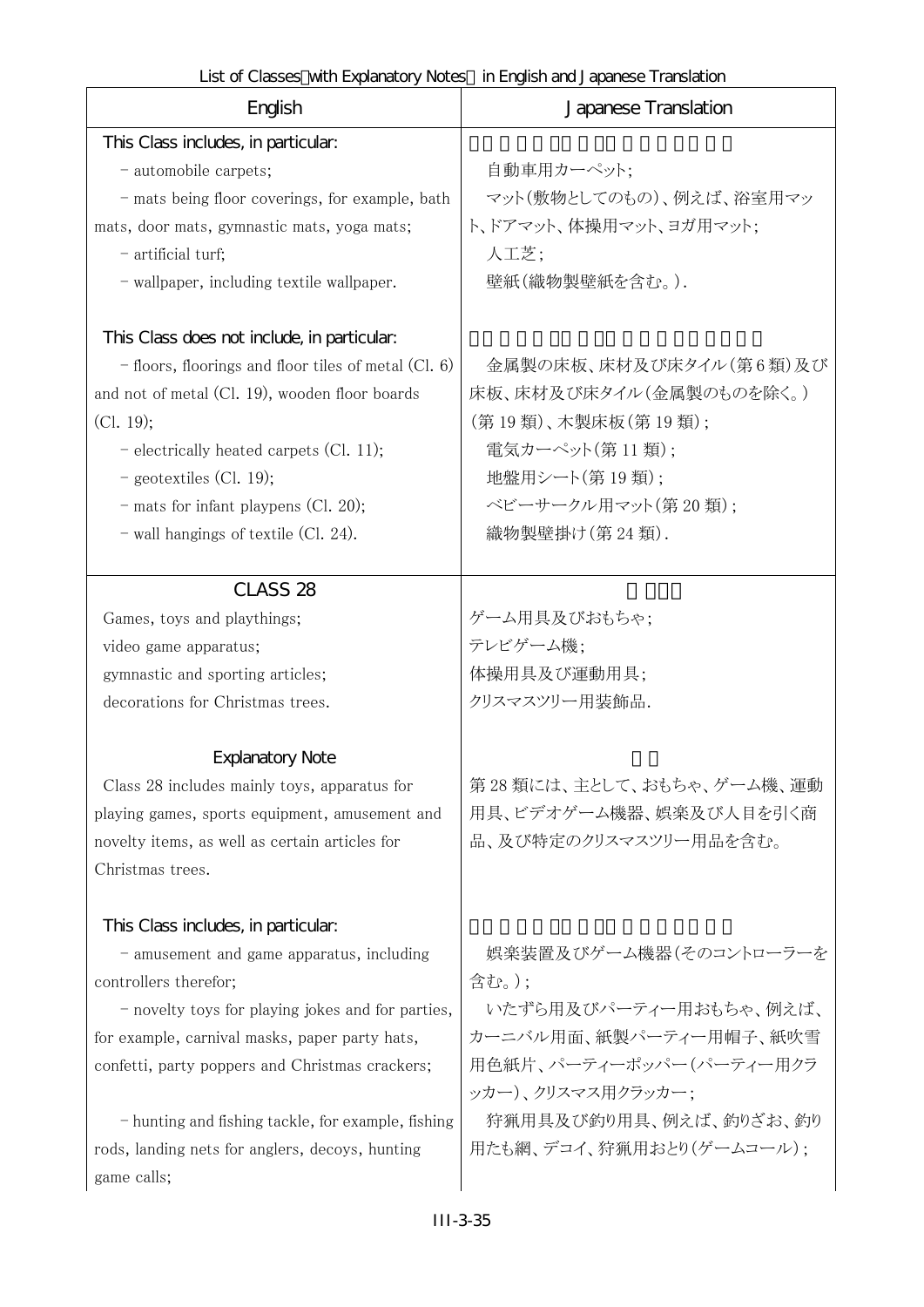| English                                                                                                                                                                                                                                                                                                                                                                                                                                                                                                                                                                                                                                                                                                                                                                     | Japanese Translation                                                                                                                                                                                                                                                                                                                            |
|-----------------------------------------------------------------------------------------------------------------------------------------------------------------------------------------------------------------------------------------------------------------------------------------------------------------------------------------------------------------------------------------------------------------------------------------------------------------------------------------------------------------------------------------------------------------------------------------------------------------------------------------------------------------------------------------------------------------------------------------------------------------------------|-------------------------------------------------------------------------------------------------------------------------------------------------------------------------------------------------------------------------------------------------------------------------------------------------------------------------------------------------|
| - equipment for various sports and games.                                                                                                                                                                                                                                                                                                                                                                                                                                                                                                                                                                                                                                                                                                                                   | 各種の運動及びゲームの用具.                                                                                                                                                                                                                                                                                                                                  |
| This Class does not include, in particular:<br>$\sim$ Christmas tree candles (Cl. 4), electric lights<br>for Christmas trees (Cl. 11), confectionery and<br>chocolate decorations for Christmas trees (Cl. 30);<br>- diving equipment (Cl. 9);<br>$-$ sex toys and love dolls (Cl. 10);<br>- clothing for gymnastics and sports (Cl. 25);<br>- certain gymnastic and sporting articles, for<br>example, protective helmets, goggles and<br>mouthguards for sports (Cl. 9), sporting firearms<br>$(Cl. 13)$ , gymnasium mats $(Cl. 27)$ , as well as<br>certain fishing and hunting equipment, for example,<br>hunting knives, harpoons (Cl. 8), hunting firearms<br>$(Cl. 13)$ , fishing nets $(Cl. 22)$ , that are classified<br>according to other functions or purposes. | クリスマスツリー用ろうそく(第4類)、クリスマスツ<br>リー用電気式ランプ (第11類)、クリスマスツリー用<br>のコンフェクショナリー及びチョコレート製の装飾品<br>(第30類);<br>潜水用具(第9類);<br>性的なおもちゃ及びラブドール(第10類);<br>体操用及び運動用の被服(第25類);<br>特定の体操用具及び運動用具、例えば、運動<br>用の保護ヘルメット、運動用ゴーグル及び運動用<br>マウスガード(第9類)、運動用小火器(第13類)、<br>屋内競技用マット(第27類)、並びに他の機能又は<br>用途によって分類される特定の釣り用具及び狩猟<br>用具、例えば、狩猟ナイフ、もり(第8類)、猟銃(第<br>13類)、漁網(第22類). |
|                                                                                                                                                                                                                                                                                                                                                                                                                                                                                                                                                                                                                                                                                                                                                                             |                                                                                                                                                                                                                                                                                                                                                 |
| CLASS <sub>29</sub><br>Meat, fish, poultry and game;<br>meat extracts;<br>preserved, frozen, dried and cooked fruits and<br>vegetables;<br>jellies, jams, compotes;<br>eggs;<br>milk, cheese, butter, yogurt and other milk<br>products;<br>oils and fats for food.                                                                                                                                                                                                                                                                                                                                                                                                                                                                                                         | 食肉、魚、家禽肉及び食用鳥獣肉;<br>肉エキス:<br>保存処理、冷凍、乾燥処理及び調理をした果実及<br>び野菜;<br>ゼリー、ジャム、コンポート;<br>卵;<br>ミルク、チーズ、バター、ヨーグルト及びその他の乳<br>製品;<br>食用油脂.                                                                                                                                                                                                                 |
| <b>Explanatory Note</b><br>Class 29 includes mainly foodstuffs of animal<br>origin, as well as vegetables and other horticultural<br>comestible products which are prepared or<br>preserved for consumption.                                                                                                                                                                                                                                                                                                                                                                                                                                                                                                                                                                | 第29類には、主として、動物性食品及び野菜その<br>他の食用園芸作物であって食用のために加工又<br>は保存加工したものを含む。                                                                                                                                                                                                                                                                               |
| This Class includes, in particular.<br>- meat-, fish-, fruit- or vegetable-based food;                                                                                                                                                                                                                                                                                                                                                                                                                                                                                                                                                                                                                                                                                      | 肉、魚、果物又は野菜を主原料とする食品;                                                                                                                                                                                                                                                                                                                            |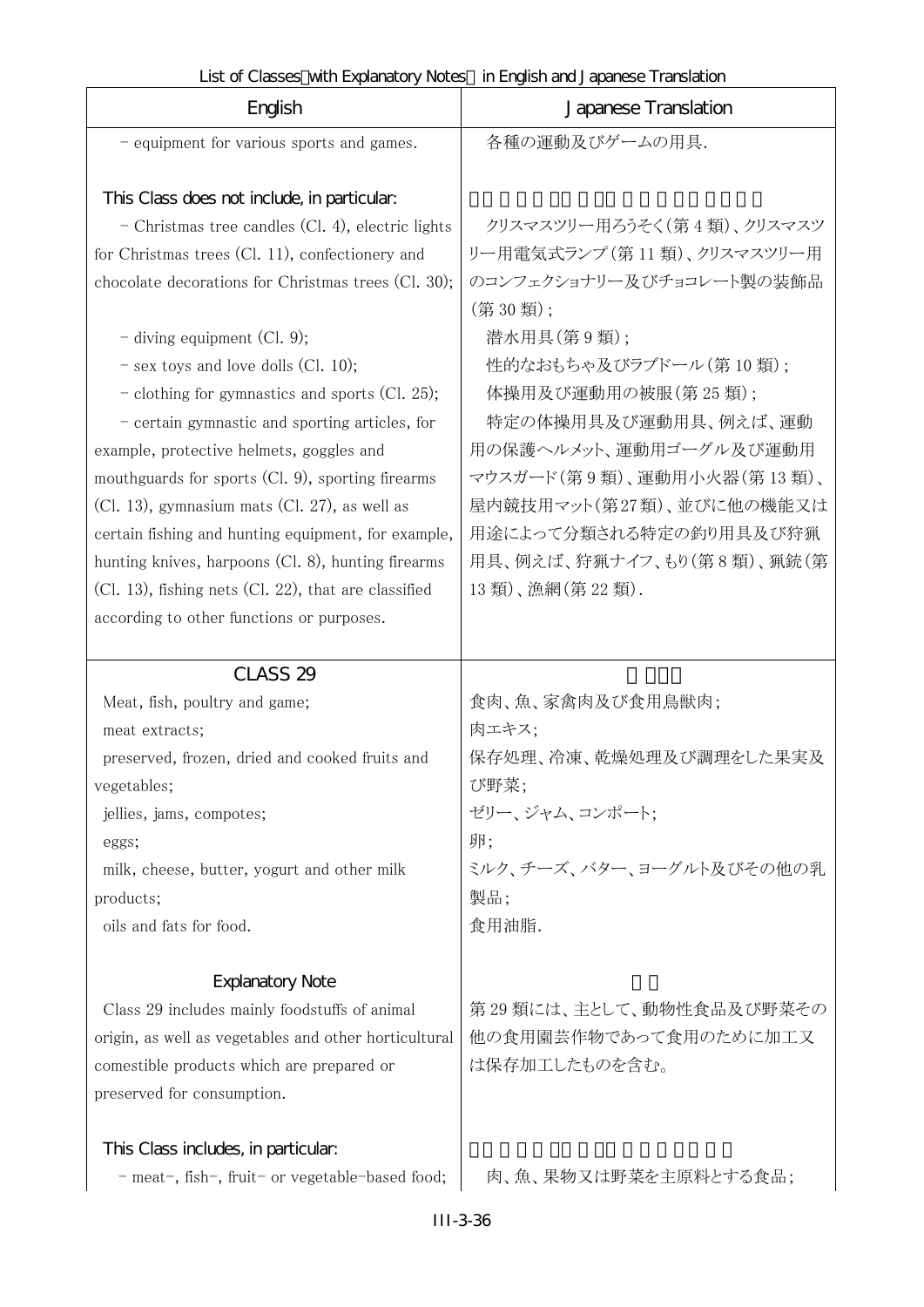| English                                                                                                                                                                                                                                                                                                                                                                                                                                                                                                                                                                                                                                                     | Japanese Translation                                                                                                                                                                                                                                                                |
|-------------------------------------------------------------------------------------------------------------------------------------------------------------------------------------------------------------------------------------------------------------------------------------------------------------------------------------------------------------------------------------------------------------------------------------------------------------------------------------------------------------------------------------------------------------------------------------------------------------------------------------------------------------|-------------------------------------------------------------------------------------------------------------------------------------------------------------------------------------------------------------------------------------------------------------------------------------|
| - edible insects;<br>- milk beverages with milk predominating;<br>- milk substitutes, for example, almond milk,<br>coconut milk, peanut milk, rice milk, soya milk;<br>- preserved mushrooms;<br>- pulses and nuts prepared for human<br>consumption;<br>- seeds prepared for human consumption, not<br>being seasonings or flavourings.                                                                                                                                                                                                                                                                                                                    | 食用昆虫類;<br>乳飲料(ミルクを主成分とするもの);<br>代用牛乳、例えば、アーモンドミルク、ココナッツ<br>ミルク、ピーナッツミルク、ライスミルク、豆乳;                                                                                                                                                                                                  |
| This Class does not include, in particular:<br>- oils and fats, other than for food, for example,<br>essential oils (Cl. 3), industrial oil (Cl. 4), castor oil<br>for medical purposes $(Cl. 5)$ ;<br>$-$ baby food (Cl. 5);<br>- dietetic food and substances adapted for<br>medical use (Cl. 5);<br>$-$ dietary supplements (Cl. 5);<br>- salad dressings (Cl. 30);<br>- processed seeds for use as a seasoning (Cl.<br>30);<br>- chocolate-coated nuts (Cl. 30);<br>- fresh and unprocessed fruits, vegetables, nuts<br>and seeds $(Cl. 31);$<br>$-$ foodstuffs for animals (Cl. 31);<br>$-$ live animals (Cl. 31);<br>$-$ seeds for planting (Cl. 31). | 油脂(食用のものを除く。)、例えば、精油(第3<br>類)、工業用油(第4類)、医療用ひまし油(第5<br>類);<br>乳児用食品(第5類);<br>食餌療法用食品·飲料·薬剤(第5類);<br>栄養補助食品(第5類);<br>サラダドレッシング (第30類);<br>調味料及び香辛料としての加工済み種子(第30<br>類):<br>チョコレートで覆われたナッツ菓子(第30類);<br>生鮮の未加工の果実、野菜、ナッツ及び種子<br>(第31類);<br>飼料(第31類);<br>生きている動物(第31類);<br>種まき用種子(第31類). |
| CLASS 30<br>Coffee, tea, cocoa and substitutes therefor;<br>rice, pasta and noodles;<br>tapioca and sago;<br>flour and preparations made from cereals;<br>bread, pastries and confectionery;<br>chocolate;<br>ice cream, sorbets and other edible ices;<br>sugar, honey, treacle;<br>yeast, baking-powder;                                                                                                                                                                                                                                                                                                                                                  | コーヒー、茶、ココア及びそれらの代用品;<br>米、パスタ及びめん類;<br>タピオカ及びサゴ;<br>穀粉及び穀物からなる加工品;<br>パン、ペストリー及びコンフェクショナリー;<br>チョコレート:<br>アイスクリーム、シャーベット及びその他の氷菓;<br>砂糖、はちみつ、糖みつ;<br>酵母、ベーキングパウダー;                                                                                                                  |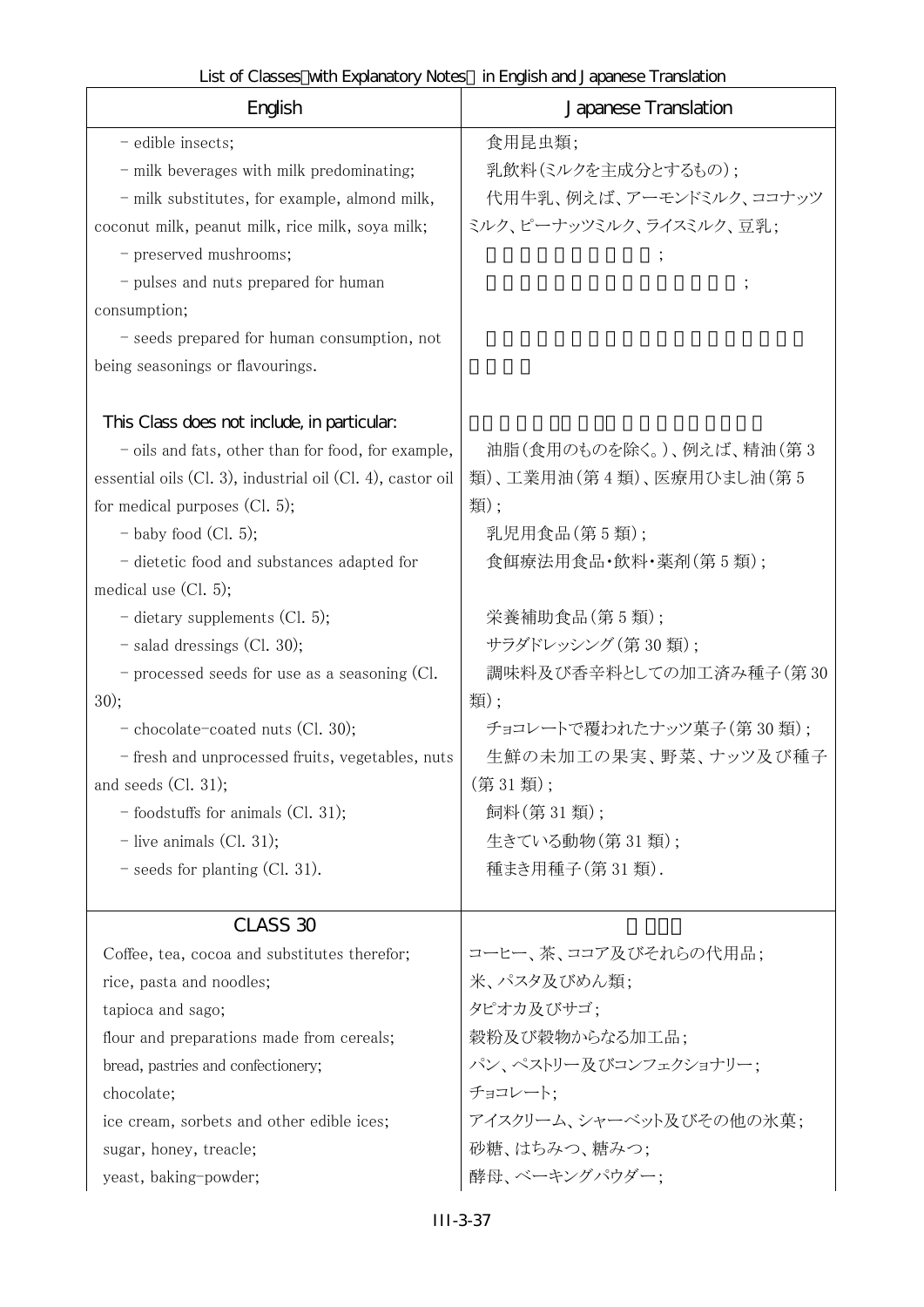| English                                                                                                                                                                                                                                                                                                                                                                                                                                                                                                                                                                                     | Japanese Translation                                                                                                                                                                                                                          |
|---------------------------------------------------------------------------------------------------------------------------------------------------------------------------------------------------------------------------------------------------------------------------------------------------------------------------------------------------------------------------------------------------------------------------------------------------------------------------------------------------------------------------------------------------------------------------------------------|-----------------------------------------------------------------------------------------------------------------------------------------------------------------------------------------------------------------------------------------------|
| salt, seasonings, spices, preserved herbs;                                                                                                                                                                                                                                                                                                                                                                                                                                                                                                                                                  | 食塩、調味料、香辛料、保存加工したハーブ;                                                                                                                                                                                                                         |
| vinegar, sauces and other condiments;                                                                                                                                                                                                                                                                                                                                                                                                                                                                                                                                                       | 食酢、ソース及びその他の調味料;                                                                                                                                                                                                                              |
| ice (frozen water).                                                                                                                                                                                                                                                                                                                                                                                                                                                                                                                                                                         | 氷(凍結水).                                                                                                                                                                                                                                       |
| <b>Explanatory Note</b><br>Class 30 includes mainly foodstuffs of plant origin,<br>except fruits and vegetables, prepared or preserved<br>for consumption, as well as auxiliaries intended for<br>the improvement of the flavour of food.                                                                                                                                                                                                                                                                                                                                                   | 第30類には、主として、植物性食品(果実及び野<br>菜を除く。)であって食用のために加工又は保存加<br>工したもの及び食品の香味を改良するための補助<br>的な材料を含む。                                                                                                                                                      |
| This Class includes, in particular.<br>- beverages with coffee, cocoa, chocolate or<br>tea base;<br>- cereals prepared for human consumption, for<br>example, oat flakes, corn chips, husked barley,<br>bulgur, muesli;.<br>- pizza, pies, sandwiches;<br>- chocolate-coated nuts;<br>- flavourings, other than essential oils, for food<br>or beverages.                                                                                                                                                                                                                                   | コーヒー飲料、ココア飲料、チョコレート飲料又は<br>茶飲料;<br>食用のために加工した穀物、例えば、オートフレ<br>ーク、コーンチップス菓子、脱穀済みの大麦、ブル<br>グア(ひき割り小麦)、ミューズリー;<br>ピザ、パイ、サンドイッチ;<br>チョコレートで覆われたナッツ菓子;<br>食品用又は飲料用香味料(精油のみから成るも<br>のを除く。).                                                          |
| This Class does not include, in particular:<br>- salt for industrial purposes (Cl. 1);<br>- food or beverage flavourings being essential<br>oils $(Cl. 3);$<br>- medicinal teas and dietetic food and<br>substances adapted for medical use (Cl. 5);<br>$-$ baby food (Cl. 5);<br>- dietary supplements (Cl. 5);<br>- yeast for pharmaceutical purposes $(Cl. 5)$ ,<br>yeast for animal consumption (Cl. 31);<br>- milk beverages flavoured with coffee, cocoa,<br>chocolate or tea $(Cl. 29)$ ;<br>$-$ soups, bouillon (Cl. 29);<br>$-$ raw cereals (Cl. 31);<br>$-$ fresh herbs (Cl. 31); | 工業用塩類(第1類);<br>精油のみから成る食品用又は飲料用香料(第3<br>類);<br>医療用茶及び食餌療法用食品・飲料・薬剤(第<br>5類);<br>乳児用食品(第5類);<br>栄養補助食品(第5類);<br>医薬用酵母(第5類)、飼料用酵母(第31類);<br>コーヒー、ココア、チョコレート又は紅茶風味の乳<br>飲料(第29類);<br>スープ、スープのもととしてのブイヨン(第29類);<br>未加工穀物(第31類);<br>生鮮のハーブ (第31類); |
|                                                                                                                                                                                                                                                                                                                                                                                                                                                                                                                                                                                             |                                                                                                                                                                                                                                               |
| $-$ foodstuffs for animals (Cl. 31).                                                                                                                                                                                                                                                                                                                                                                                                                                                                                                                                                        | 飼料(第31類).                                                                                                                                                                                                                                     |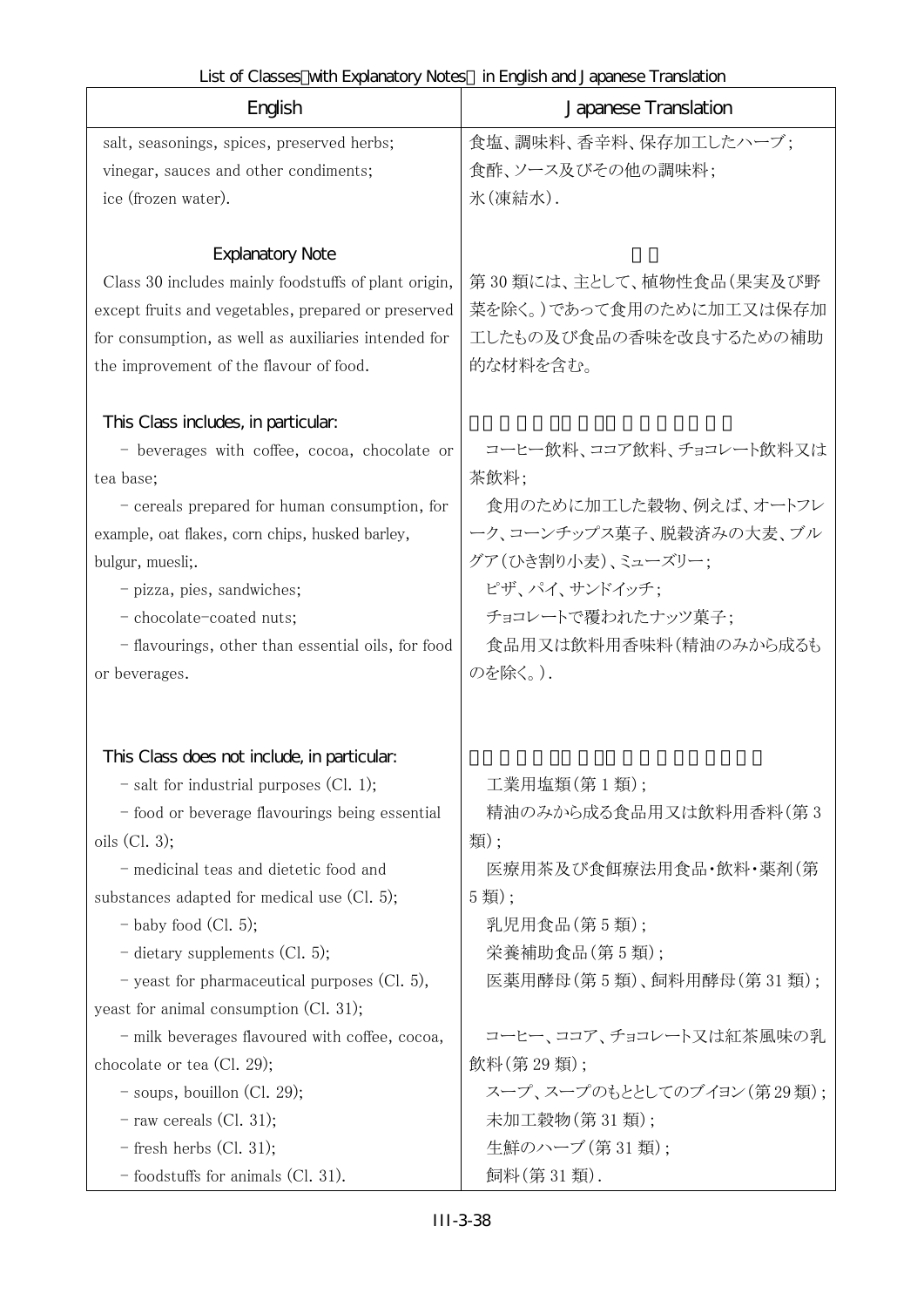| English                                           | Japanese Translation      |
|---------------------------------------------------|---------------------------|
|                                                   |                           |
| CLASS 31                                          |                           |
| Raw and unprocessed agricultural, aquacultural,   | 未加工の農業、水産養殖業、園芸及び林業の生     |
| horticultural and forestry products;              | 産物;                       |
| raw and unprocessed grains and seeds;             | 生及び未加工の穀物及び種子;            |
| fresh fruits and vegetables, fresh herbs;         | 生鮮の果実及び野菜、生鮮のハーブ;         |
| natural plants and flowers;                       | 自然の植物及び花;                 |
| bulbs, seedlings and seeds for planting;          | 球根、苗及び種まき用の種子;            |
| live animals;                                     | 生きている動物;                  |
| foodstuffs and beverages for animals;             | 動物用飼料及び飲料;                |
| malt.                                             | 麦芽.                       |
|                                                   |                           |
| <b>Explanatory Note</b>                           |                           |
| Class 31 includes mainly land and sea products    | 第31類には、主として、食用の処理をしていない   |
| not having been subjected to any form of          | 陸産物及び海産物、生きている動植物及び飼料を    |
| preparation for consumption, live animals and     | 含む。                       |
| plants, as well as foodstuffs for animals.        |                           |
|                                                   |                           |
| This Class includes, in particular.               |                           |
| - unprocessed cereals;                            | 未加工穀物;                    |
| - fresh fruits and vegetables, even after washing | 生鮮の果実及び野菜(洗浄及びつや出ししたも     |
| or waxing;                                        | $\mathcal{D})$ ;          |
| - plant residue;                                  | 飼料用植物絞りかす;                |
| - unprocessed algae;                              | 未加工の藻類;                   |
| - unsawn timber;                                  | 製材前の木材;                   |
| - fertilised eggs for hatching;                   | ふ化用受精卵;                   |
| - fresh mushrooms and truffles;                   | 生のきのこ及び生のトリュフ;            |
| - litter for animals, for example, aromatic sand, | 動物用寝わら、例えば、ペット用芳香砂(寝わ     |
| sanded paper for pets.                            | ら)、ペット用砂敷き紙(寝わら).         |
| This Class does not include, in particular.       |                           |
| - cultures of micro-organisms and leeches for     | 医療用の培養微生物及び蛭(第5類);        |
| medical purposes $(Cl. 5)$ ;                      |                           |
| - dietary supplements for animals and             | 動物用の栄養補助用飼料添加物(薬剤に属す      |
| medicated animal feed $(Cl. 5)$ ;                 | るものを除く。)及び医療用飼料(薬剤)(第5類); |
| - semi-worked woods (Cl. 19);                     | 半加工木材(第19類);              |
| - artificial fishing bait (Cl. 28);               | 釣用擬似餌(第28類);              |
| $-$ rice (Cl. 30);                                | 米(第30類);                  |
|                                                   |                           |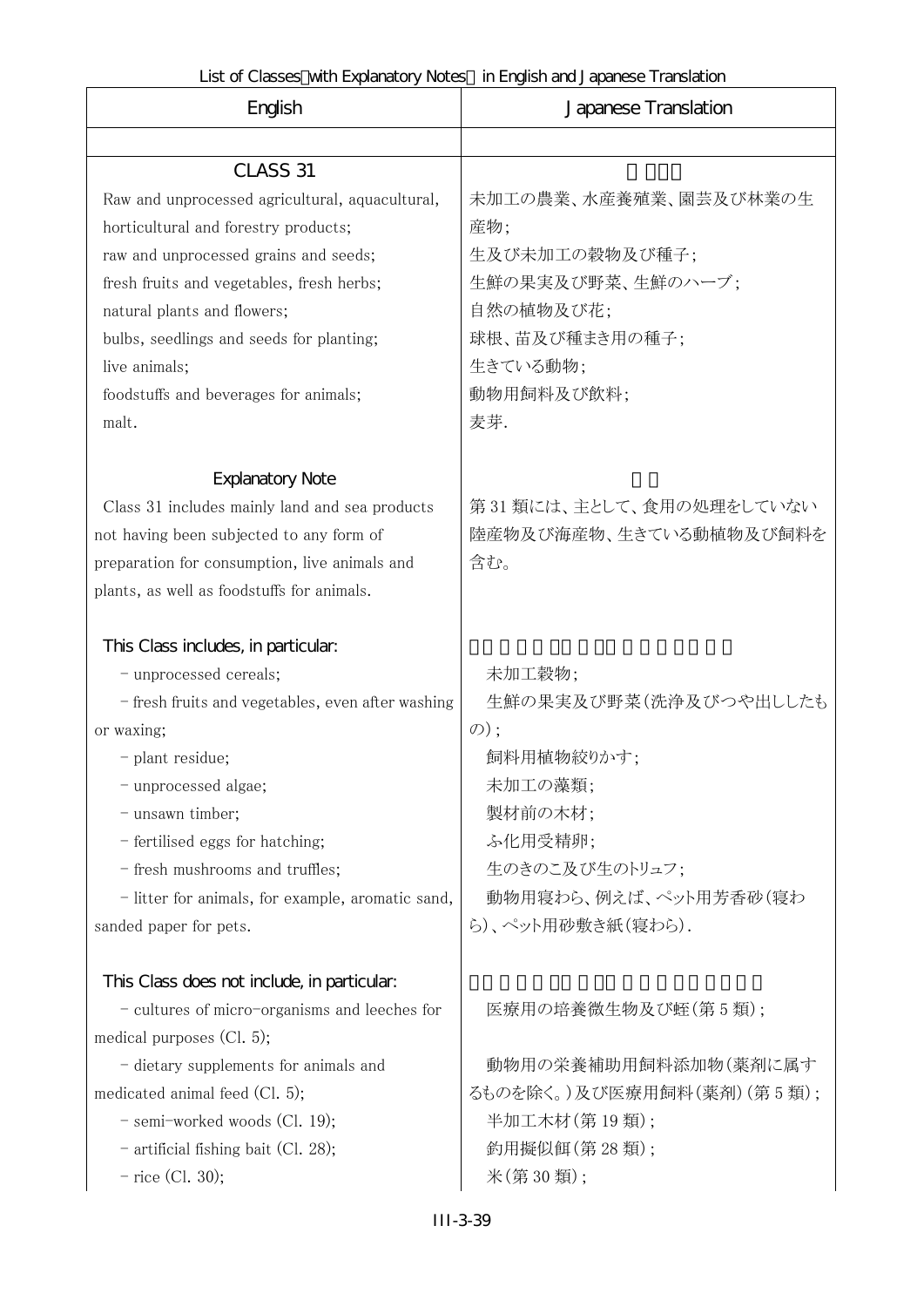| English                                            | Japanese Translation       |
|----------------------------------------------------|----------------------------|
| $-$ tobacco (Cl. 34).                              | たばこ(第34類).                 |
|                                                    |                            |
| CLASS 32                                           |                            |
| Beers;                                             | ビール;                       |
| non-alcoholic beverages;                           | アルコール分を含まない飲料;             |
| mineral and aerated waters;                        | ミネラルウォーター及び炭酸水;            |
| fruit beverages and fruit juices;                  | 果実飲料;                      |
| syrups and other preparations for making           | シロップ及びその他のアルコール分を含まない飲     |
| non-alcoholic beverages.                           | 料製造用調製品.                   |
| <b>Explanatory Note</b>                            |                            |
| Class 32 includes mainly non-alcoholic beverages,  | 第32類には、主として、アルコール分を含まない    |
| as well as beer.                                   | 飲料及びビールを含む。                |
|                                                    |                            |
| This Class includes, in particular:                |                            |
| - de-alcoholised beverages.                        | アルコールを除去した飲料;              |
| - soft drinks;                                     | 清涼飲料;                      |
| - rice-based and soya-based beverages, other       | 米を主原料とする清涼飲料及び大豆を主原料と      |
| than milk substitutes;                             | する飲料(代用牛乳を除く。);            |
| - energy drinks, isotonic beverages,               | エナジードリンク、アイソトニック飲料、プロテイン   |
| protein-enriched sports beverages;                 | を強化したスポーツ用清涼飲料;            |
| - non-alcoholic essences and fruit extracts for    | 飲料製造用エッセンス及び果実エキス(アルコ      |
| making beverages.                                  | ール分を含まないもの).               |
|                                                    |                            |
| This Class does not include, in particular:        |                            |
| - flavourings for beverages being essential oils   | 精油のみから成る飲料用香料(第3類)又は香      |
| $(Cl. 3)$ or other than essential oils $(Cl. 30);$ | 味料(精油のみから成るものを除く。) (第30類); |
| - dietetic beverages adapted for medical           | 食餌療法用飲料(第5類);              |
| purposes $(Cl. 5)$ ;                               |                            |
| - milk beverages with milk predominating, milk     | 乳飲料、ミルクセーキ(第29類):          |
| shakes $(Cl. 29)$ ;                                |                            |
| - milk substitutes, for example, almond milk,      | 代用牛乳、例えば、アーモンドミルク、ココナッツ    |
| coconut milk, peanut milk, rice milk, soya milk    | ミルク、ピーナッツミルク、ライスミルク、豆乳(第29 |
| (Cl. 29);                                          | 類);                        |
| - lemon juice for culinary purposes, tomato        | 調理用レモンジュース、調理用トマトジュース(第    |
| juice for cooking (Cl. 29);                        | $(29 \frac{1}{2})$ ;       |
| - beverages with coffee, cocoa, chocolate or       | コーヒー飲料、ココア飲料、チョコレート飲料又は    |
| tea base (Cl. 30).                                 | 茶飲料(第30類);                 |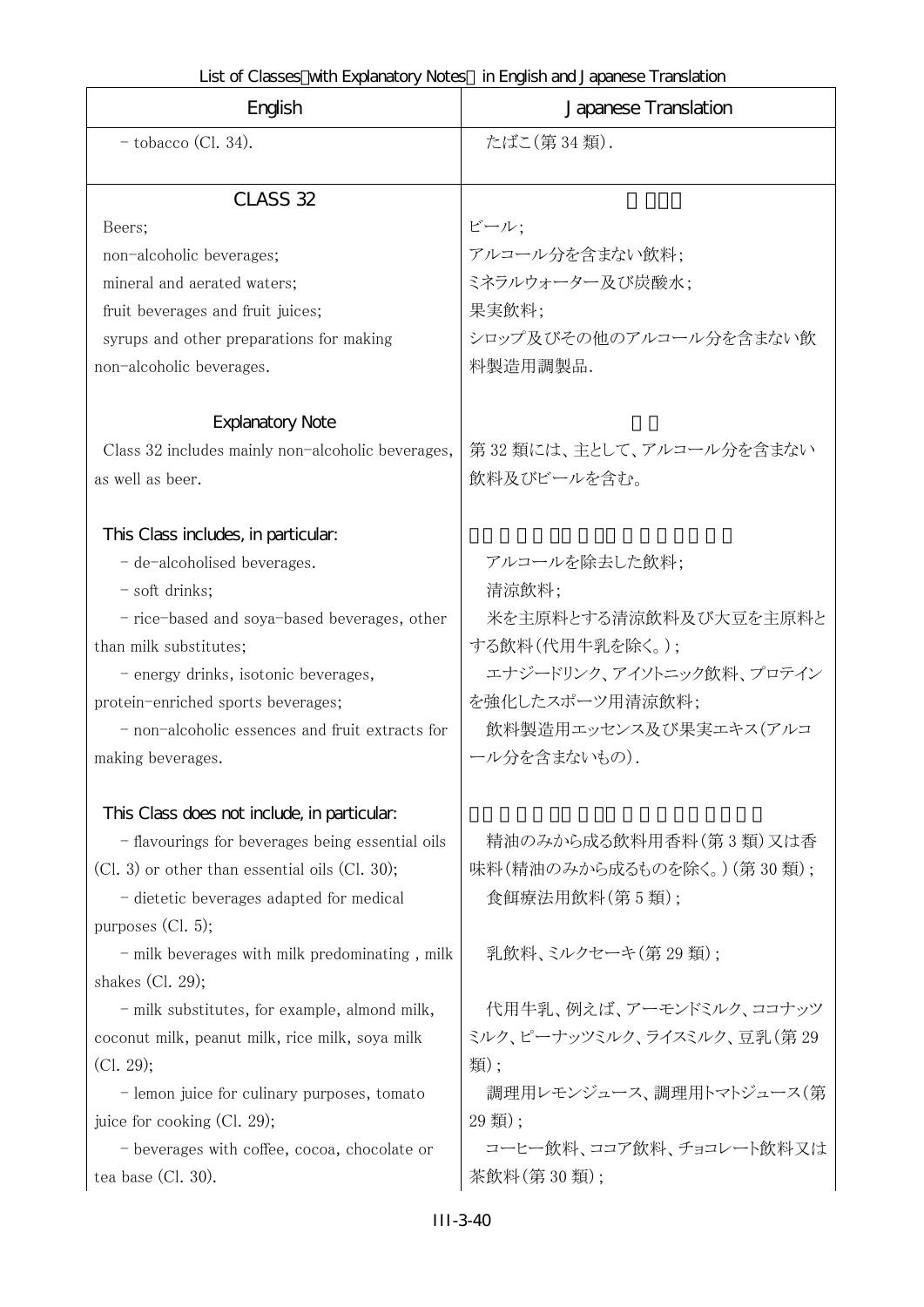| English                                            | Japanese Translation     |
|----------------------------------------------------|--------------------------|
| - beverages for pets $(Cl. 31);$                   | ペット用飲料(第31類);            |
| - alcoholic beverages, except beer (Cl. 33).       | アルコール飲料(ビールを除く。)(第33類).  |
| CLASS <sub>33</sub>                                |                          |
| Alcoholic beverages, except beers;                 | アルコール飲料(ビールを除く。):        |
| alcoholic preparations for making beverages.       | 飲料製造用アルコール調製品.           |
| <b>Explanatory Note</b>                            |                          |
| Class 33 includes mainly alcoholic beverages,      | 第33類には、主として、アルコール飲料(ビールを |
| essences and extracts.                             | 除く。)、エッセンス及びエキスを含む。      |
| This Class includes, in particular.                |                          |
| - wines, fortified wines;                          | ぶどう酒、酒精強化ワイン;            |
| - alcoholic cider, perry;                          | りんご酒、梨酒;                 |
| - spirits, liqueurs;                               | スピリッツ、リキュール:             |
| - alcoholic essences, alcoholic fruit extracts,    | アルコールエッセンス、果実のエキス(アルコー   |
| bitters.                                           | ル分を含むもの)、ビターズ.           |
| This Class does not include, in particular.        |                          |
| $-$ medicinal beverages (Cl. 5);                   | 医療用飲料(第5類);              |
| $-$ de-alcoholised beverages (Cl. 32);             | アルコールを除去した飲料(第32類);      |
| $-$ beers (Cl. 32);                                | ビール(第32類);               |
| - non-alcoholic mixers used to make alcoholic      | アルコール飲料製造用のアルコール分を含まな    |
| beverages, for example, soft drinks, soda water    | いミキサー(割り材)、例えば、清涼飲料、ソーダ水 |
| (Cl. 32).                                          | (第32類).                  |
| CLASS 34                                           |                          |
| Tobacco and tobacco substitutes;                   | たばこ及び代用たばこ;              |
| cigarettes and cigars;                             | 紙巻たばこ及び葉巻たばこ;            |
| electronic cigarettes and oral vaporizers for      | 電子たばこ及び喫煙者用の経口吸入器;       |
| smokers;                                           |                          |
| smokers' articles;                                 | 喫煙用具;                    |
| matches.                                           | マッチ.                     |
| <b>Explanatory Note</b>                            |                          |
| Class 34 includes mainly tobacco and articles used | 第34類には、主として、たばこ及び喫煙用具、並  |
| for smoking, as well as certain accessories and    | びにそれらの使用に関する特定の付属品及び容    |
| containers related to their use.                   | 器を含む。                    |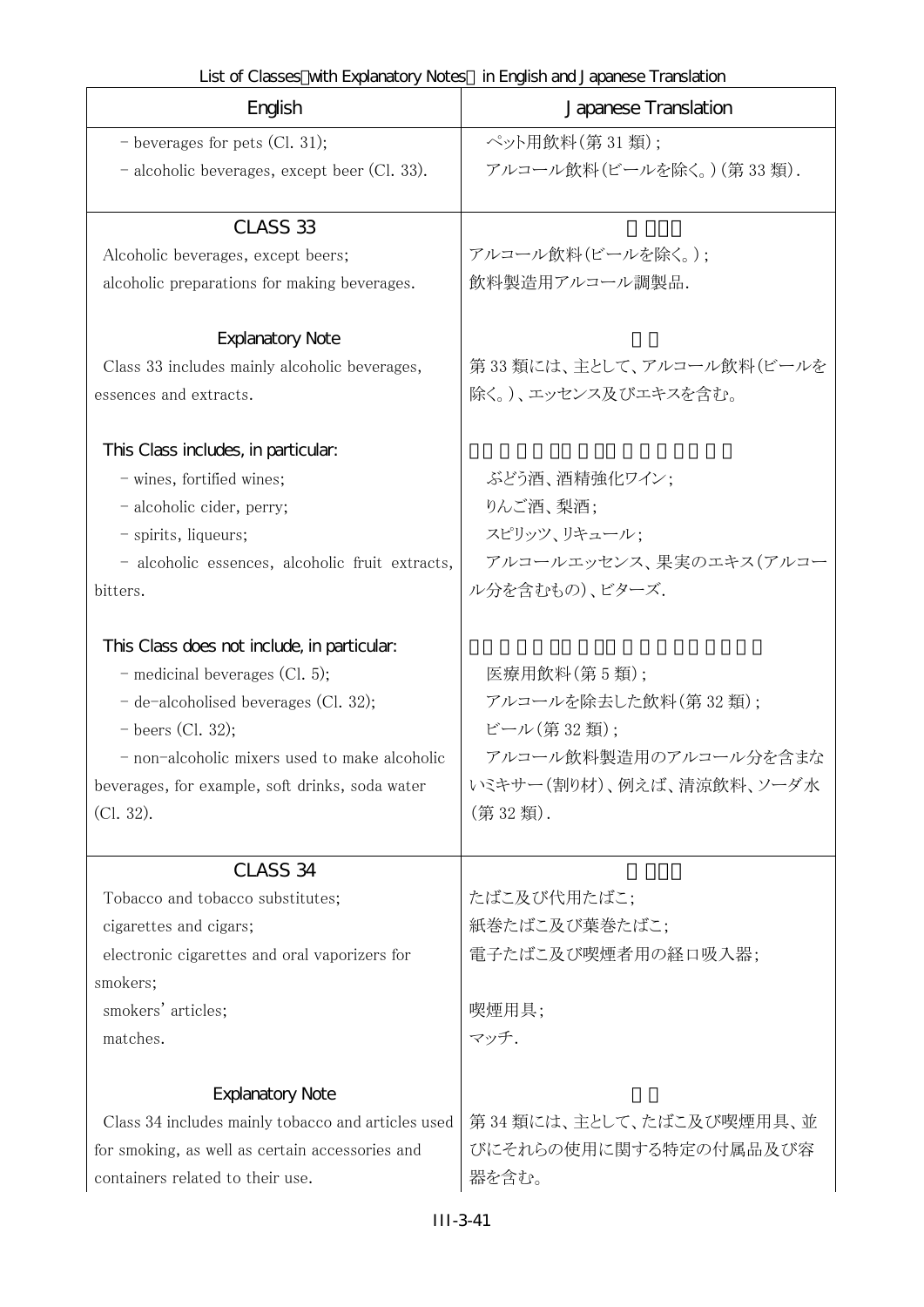List of Classes with Explanatory Notes in English and Japanese Translation

| English                                             | Japanese Translation    |
|-----------------------------------------------------|-------------------------|
| This Class includes, in particular:                 |                         |
| - tobacco substitutes, not for medical              | 代用たばこ(医療用のものを除く。);      |
| purposes;                                           |                         |
| - flavourings, other than essential oils, for use   | 電子たばこ用香味料(精油のみから成るものを   |
| electronic cigarettes, oral vaporizers for<br>in    | 除く。)、喫煙者用の経口吸入器;        |
| smokers;                                            |                         |
| - herbs for smoking;                                | 喫煙用薬草;                  |
| $-$ snuff;                                          | かぎたばこ;                  |
| - certain accessories and containers related to     | たばこ及び喫煙用具の使用に関する特定の付    |
| the use of tobacco and articles for smoking, for    | 属品及び容器、例えば、喫煙用ライター、灰皿、刻 |
| example, lighters for smokers, ashtrays for         | みたばこ入れ、かぎたばこ入れ、葉巻貯蔵箱.   |
| smokers, tobacco jars, snuff boxes, cigar humidors. |                         |
|                                                     |                         |
| This Class does not include, in particular.         |                         |
| - tobacco-free cigarettes for medical purposes      | 医療用巻たばこ(たばこの葉を用いていないもの  |
| (Cl. 5);                                            | に限る。) (第5類);            |
| - batteries and chargers for electronic             | 電子たばこ用バッテリー及び充電器(第9類);  |
| cigarettes $(Cl. 9);$                               |                         |
| $-$ ashtrays for automobiles (Cl. 12).              | 自動車用灰皿(第12類).           |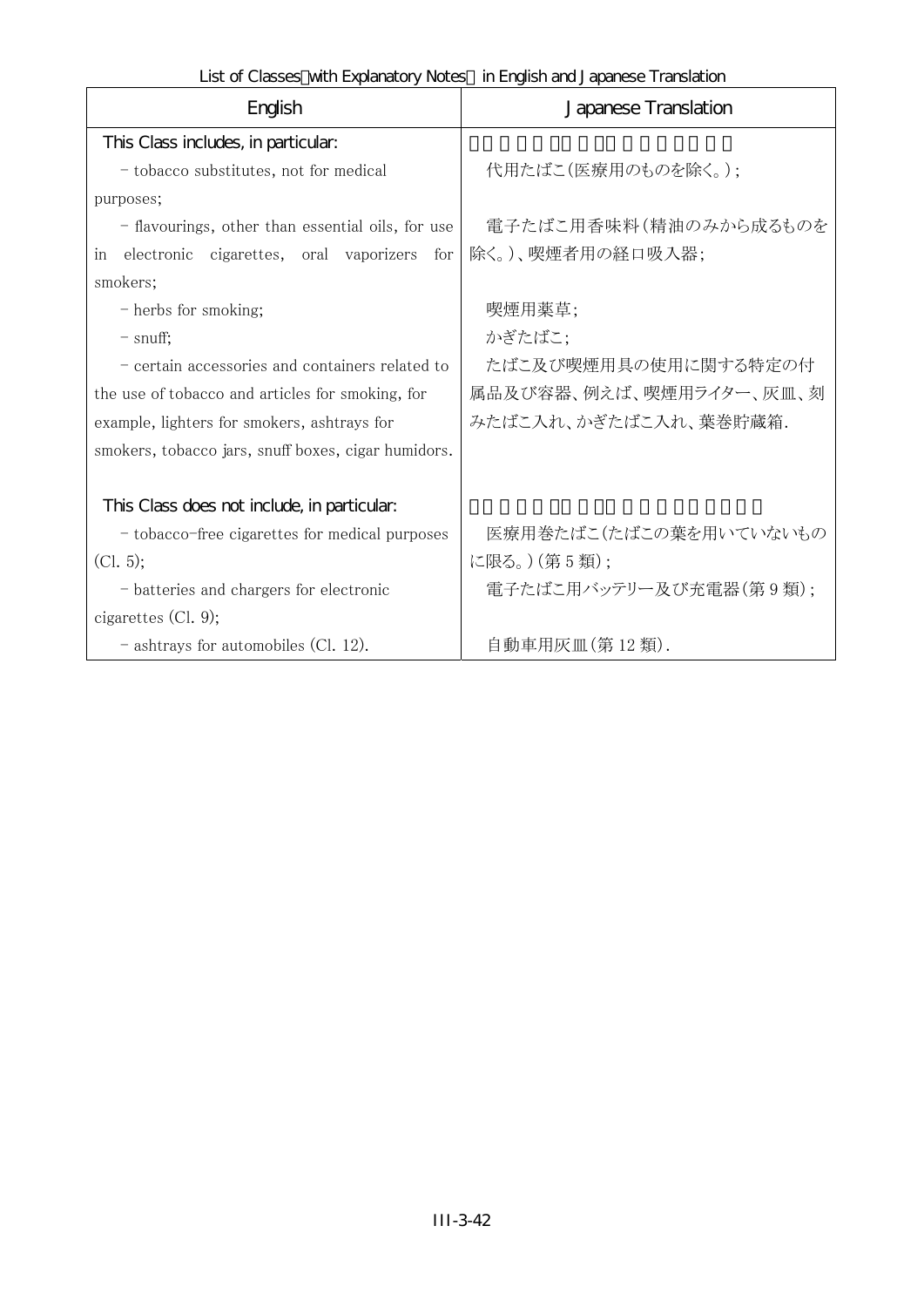| English                                                                                                                                                                                                                                                                                                                                                                                                                                    | Japanese Translation                                                                                                                                                 |
|--------------------------------------------------------------------------------------------------------------------------------------------------------------------------------------------------------------------------------------------------------------------------------------------------------------------------------------------------------------------------------------------------------------------------------------------|----------------------------------------------------------------------------------------------------------------------------------------------------------------------|
| <b>SERVICES</b>                                                                                                                                                                                                                                                                                                                                                                                                                            |                                                                                                                                                                      |
| CLASS 35<br>Advertising;<br>business management, organization and<br>administration;<br>office functions.                                                                                                                                                                                                                                                                                                                                  | 広告;<br>事業の管理、組織及び運営;<br>事務処理.                                                                                                                                        |
| <b>Explanatory Note</b><br>Class 35 includes mainly services involving<br>business management, operation, organization and<br>administration of a commercial or industrial<br>enterprise, as well as advertising, marketing and<br>promotional services. For the purposes of<br>classification, the sale of goods is not considered to<br>be a service.                                                                                    | 第35類には、主として、商業的又は工業的企業の<br>事業の経営、運営、組織及び管理、並びに広告、<br>マーケティング及び販売促進のための企画及びそ<br>の実行の代理を含む。分類の目的上、商品の販売<br>はサービスとは見なされない。                                              |
| This Class includes, in particular.<br>- the bringing together, for the benefit of<br>others, of a variety of goods, excluding the<br>transport thereof, enabling customers to<br>conveniently view and purchase those goods;<br>such services may be provided by retail stores,<br>wholesale outlets, through vending machines, mail<br>order catalogues or by means of electronic media,<br>for example, through web sites or television | 他人の便宜のために各種商品を揃え(その運搬<br>を除く。)、顧客がこれらの商品を見、かつ、購入す<br>るために便宜を図ること;<br>当該サービスは、小売店、卸売店、自動販売機<br>通信販売カタログによる注文又はウェブサイト若し<br>くはテレビのショッピング番組などの電子メディアに<br>よって提供される場合がある。; |
| shopping programmes;<br>- advertising, marketing and promotional<br>services, for example, distribution of samples,<br>development of advertising concepts, writing and<br>publication of publicity texts;<br>- shop window dressing;<br>- public relations services;<br>- production of teleshopping programmes;<br>- organization of trade fairs and exhibitions for                                                                     | 広告、マーケティング及び販売促進のための企<br>画及びその実行の代理、例えば、試供品の配布、<br>広告用コンセプトの開発、広告文の作成及び広告<br>物の出版;<br>ショーウィンドーの装飾;<br>広報活動の企画;<br>テレビショッピング用番組の制作;<br>商業又は広告のための商品見本市及び展示会           |
| commercial or advertising purposes;                                                                                                                                                                                                                                                                                                                                                                                                        | の企画・運営;                                                                                                                                                              |
|                                                                                                                                                                                                                                                                                                                                                                                                                                            | $III-3-43$                                                                                                                                                           |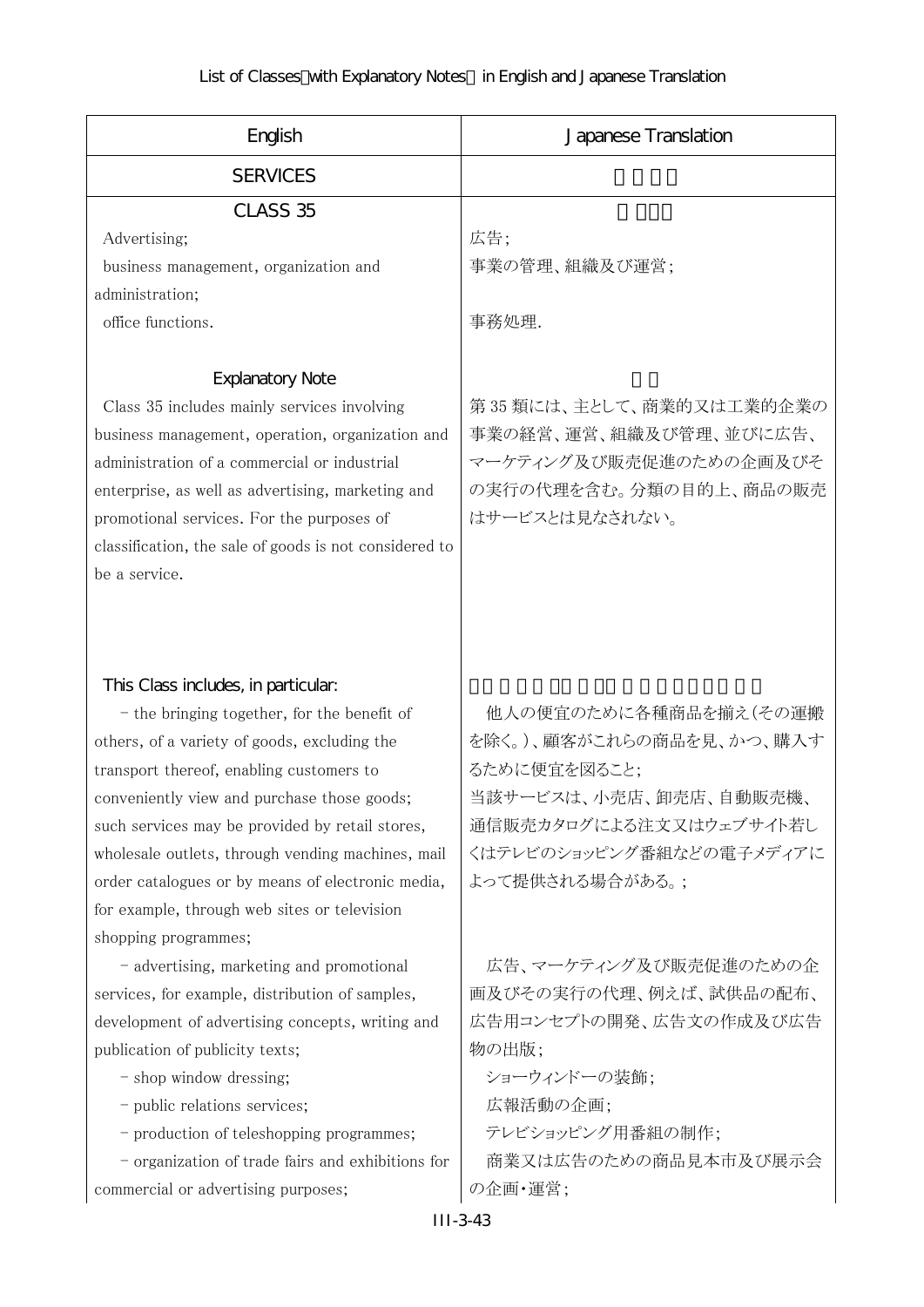r

| English                                             | Japanese Translation     |
|-----------------------------------------------------|--------------------------|
| - search engine optimization for sales              | 販売促進のための検索エンジンの検索結果の     |
| promotion;                                          | 最適化;                     |
| - commercial assistance services, for example,      | 商業の援助、例えば、人材募集、事業の契約に    |
| personnel recruitment, negotiation of business      | 関する交渉の代行(他人のためのこと)、原価分   |
| contracts for others, cost price analysis,          | 析、輸出入に関する事務の代理又は代行;      |
| import-export agency services;                      |                          |
| - administration services relating to business      | 事業に関する取引及び財務記録に関連する管     |
| transactions and financial records, for example,    | 理サービス、例えば、簿記、財務書類の作成、会   |
| book-keeping, drawing up of statements of           | 計監査並びに業務監査及び財務会計監査、事業    |
| accounts, business and financial auditing, business | の評価、税務書類の作成;             |
| appraisals, tax preparation and filing services;    |                          |
| - commercial administration of the licensing of     | 他人の商品及びサービスのライセンスに関する    |
| the goods and services of others;                   | 事業の管理;                   |
| - services consisting of the registration,          | 文書による通信及び記録の記録、複写、構成、    |
| transcription, composition, compilation or          | 編集及び体系化、並びに数学的又は統計的デー    |
| systematization of written communications and       | タの編集で構成されるサービス;          |
| registrations, and also the compilation of          |                          |
| mathematical or statistical data;                   |                          |
| - office functions, for example, appointment        | 事務処理、例えば、予定のスケジューリング及び   |
| scheduling and reminder services, data search in    | 確認、電子計算機を用いて行う情報検索事務の代   |
| computer files for others, computerized file        | 行、コンピュータによるファイルの管理、電話交換. |
| management, telephone switchboard services.         |                          |
| This Class does not include, in particular:         |                          |
| - financial services, for example, financial        | 金融サービス、例えば、金融・財務分析、財務管   |
| analysis, financial management, financial           | 理、財政保証(第36類);            |
| sponsorship (Cl. 36);                               |                          |
| - real estate management (Cl. 36);                  | 土地・建物の管理(第36類);          |
| - stock brokerage services (Cl. 36);                | 株式の売買の媒介・取次ぎ又は代理(第36類);  |
| - transportation logistics (Cl. 39);                | 輸送に関する物流管理(第39類);        |
| - energy auditing (Cl. 42);                         | エネルギー効率の診断(第42類);        |
| - graphic design of promotional materials (Cl.      | 販売促進用材料のグラフィックデザインの考案    |
| 42);                                                | (第42類);                  |
| - legal services in relation to the negotiation of  | 契約の交渉に関する法律業務(他人のためのこ    |
| contracts for others $(Cl. 45);$                    | と) (第45類);               |
| - licensing of intellectual property, legal         | 知的財産権の利用に関する契約の代理又は媒     |
| administration of licences, copyright management    | 介、ライセンスに関する法的な管理、著作権の管   |
| (Cl. 45);                                           | 理(第45類);                 |
|                                                     |                          |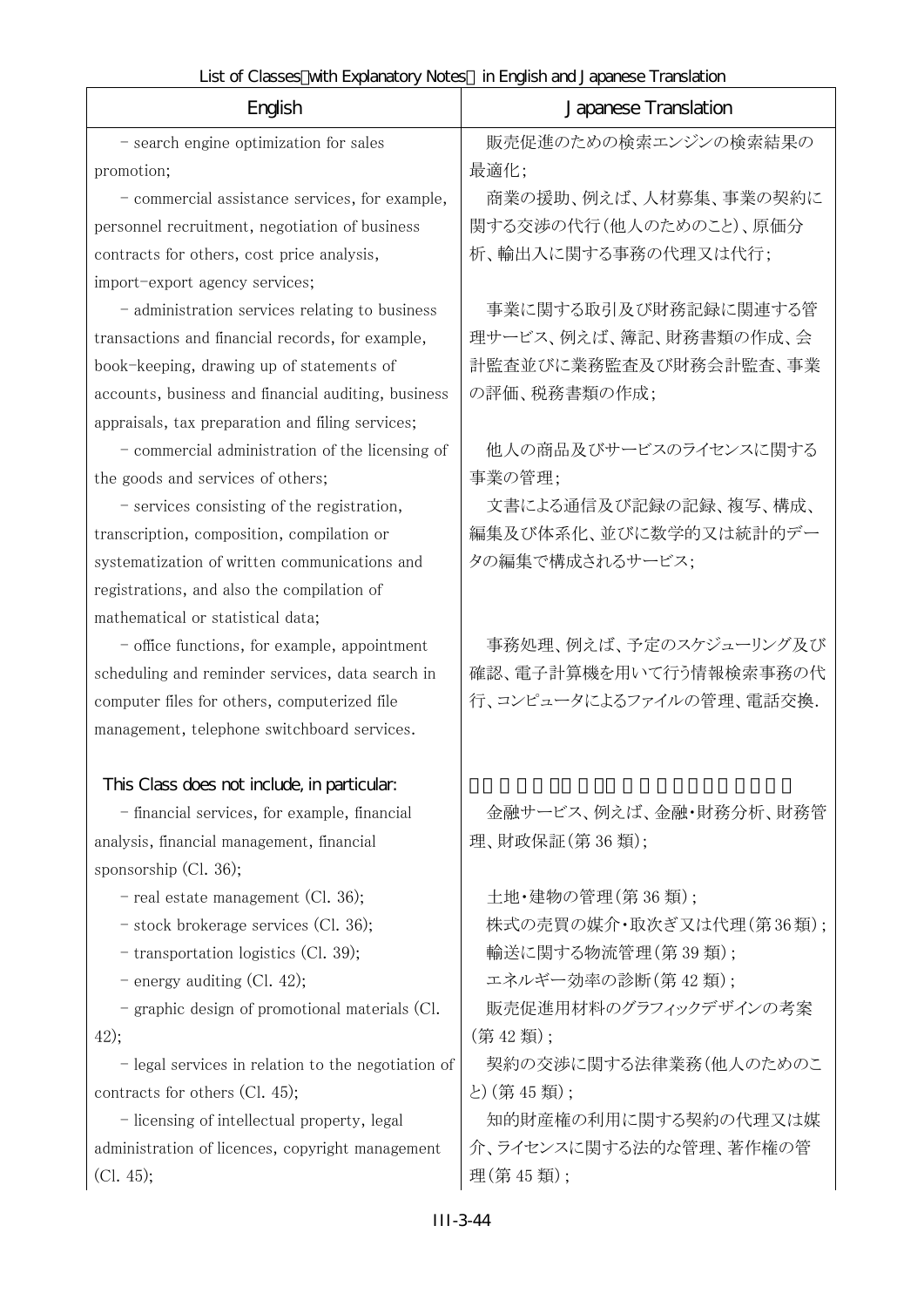|                                                     | List of Classes with Explanatory Notes in English and Japanese Translation |  |  |
|-----------------------------------------------------|----------------------------------------------------------------------------|--|--|
| English                                             | Japanese Translation                                                       |  |  |
| - registration of domain names (Cl. 45).            | インターネットドメイン名の登録に関する法律業<br>務(第45類).                                         |  |  |
| CLASS <sub>36</sub>                                 |                                                                            |  |  |
| Financial, monetary and banking services;           | 金融・財務及び銀行サービス;                                                             |  |  |
| insurance services;                                 | 保険サービス;                                                                    |  |  |
| real estate affairs.                                | 不動産業務.                                                                     |  |  |
| <b>Explanatory Note</b>                             |                                                                            |  |  |
| Class 36 includes mainly services relating to       | 第36類には、主として、銀行業務及びその他の金                                                    |  |  |
| banking and other financial transactions, financial | 融又は財務取引、財務評価、並びに保険及び不                                                      |  |  |
| valuation services, as well as insurance and real   | 動産活動を含む。                                                                   |  |  |
| estate activities.                                  |                                                                            |  |  |
| This Class includes, in particular:                 |                                                                            |  |  |
| - financial transaction and payment services,       | 金融又は財務取引及び支払の代行サービス、                                                       |  |  |
| for example, exchanging money, electronic funds     | 例えば、両替、電子的な資金の振替、クレジットカ                                                    |  |  |
| transfer, processing of credit card and debit card  | ード及びデビットカード利用者に代わってする支払                                                    |  |  |
| payments, issuance of travellers' cheques;          | 代金の決済、旅行者用小切手の発行;                                                          |  |  |
| - financial management and research;                | 財務管理、金融又は財務に関する調査;                                                         |  |  |
| - financial appraisals, for example, jewellery, art | 金融評価、例えば、宝石、美術品の評価、建物                                                      |  |  |
| and real estate appraisal, repair costs evaluation; | 又は土地の鑑定評価、修繕額の査定;                                                          |  |  |
| - cheque verification;                              | 小切手の検証;                                                                    |  |  |
| - financing and credit services, for example,       | 資金の貸付け及び信用貸しサービス、例えば、                                                      |  |  |
| loans, issuance of credit cards, hire- or           | 資金の貸付け、クレジットカード利用者に代わって                                                    |  |  |
| lease-purchase financing;                           | する支払代金の清算、分割払い購入資金の貸付                                                      |  |  |
|                                                     | け又は賃借り満期購入方式の金融;                                                           |  |  |
| - crowdfunding;                                     | インターネットを介して行う事業プロジェクトの資                                                    |  |  |
|                                                     | 金調達を目的とする出資・融資の募集・仲介・取次                                                    |  |  |
|                                                     | (クラウドファンディング);                                                             |  |  |
| - safe deposit services;                            | 有価証券・貴金属その他の物品の保護預かり;                                                      |  |  |
| - financial sponsorship;                            | 財政保証;                                                                      |  |  |
| - real estate agency services, real estate          | 土地・建物の売買又は貸借の代理又は媒介、土                                                      |  |  |
| management, rental of apartments, rent collection;  | 地・建物の管理、アパートの貸与、賃貸料の徴収                                                     |  |  |

- insurance underwriting, actuarial services; | 保険の引受け、保険数理;

 - brokerage services, for example, securities, insurance and real estate brokerage, brokerage of carbon credits, pawnbrokerage.

の代行;

仲介サービス、例えば、有価証券の売買の媒 介・取次ぎ又は代理、保険契約の締結の仲介、建 物・土地の売買又は貸借の代理又は媒介、カーボ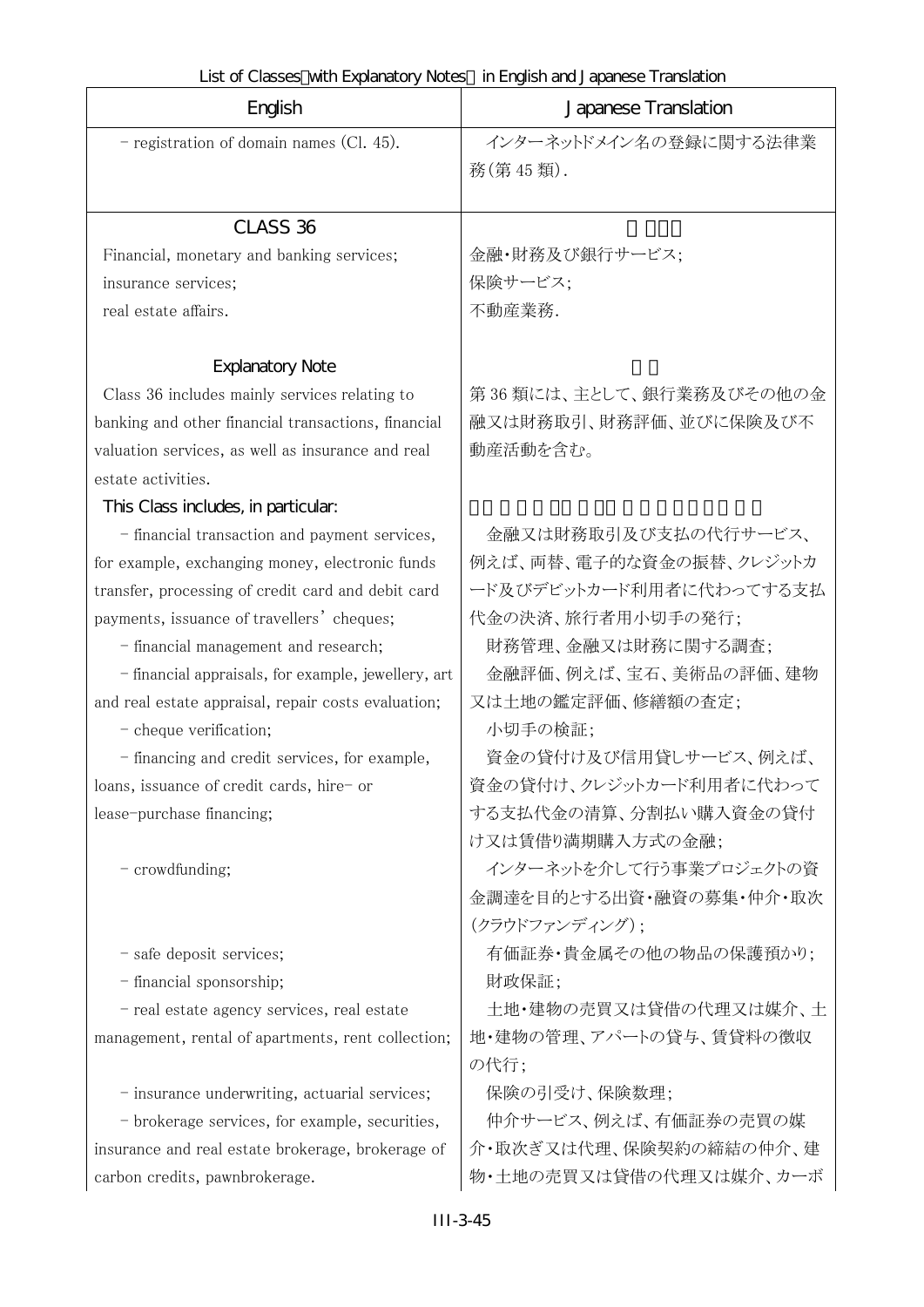| English                                                | Japanese Translation    |  |  |
|--------------------------------------------------------|-------------------------|--|--|
|                                                        | ンクレジットに関する取引の代理又は媒介、質屋に |  |  |
|                                                        | よる資金の貸付.                |  |  |
|                                                        |                         |  |  |
| This Class does not include, in particular.            |                         |  |  |
| - administration services relating to business         | 商取引及び財務記録に関する管理サービス、例   |  |  |
| transactions and financial records, for example,       | えば、簿記、財務書類の作成、会計監査及び業務  |  |  |
| book-keeping, drawing up of statements of              | 監査並びに財務会計監査、事業の評価、税務書   |  |  |
| accounts, business and financial auditing, business    | 類の作成(第35類);             |  |  |
| appraisals, tax preparation and filing services (Cl.   |                         |  |  |
| 35);                                                   |                         |  |  |
| - sponsorship search, promotion of goods and           | スポンサー探し、スポーツイベントの後援を通じ  |  |  |
| services through sponsorship of sports events (Cl.     | て行う商品及び役務の販売促進・提供促進のため  |  |  |
| 35);                                                   | の企画及びその実行の代理(第35類);     |  |  |
| - cash replenishment of automated teller               | 現金自動預払機への現金補充(第39類);    |  |  |
| machines (Cl. 39);                                     |                         |  |  |
| - freight brokerage, transport brokerage (Cl.          | 貨物の輸送の媒介又は取次ぎ、輸送の媒介又    |  |  |
| 39);                                                   | は取次ぎ (第39類);            |  |  |
| - quality evaluation of wool and standing timber       | 羊毛及び立木の品質評価(第42類).      |  |  |
| CL. 42).                                               |                         |  |  |
| CLASS 37                                               |                         |  |  |
| Construction services;                                 | 建設工事サービス;               |  |  |
| Installation and repair services;                      | 取付け及び修理サービス;            |  |  |
| mining extraction, oil and gas drilling.               | 採鉱、石油及びガスの掘削.           |  |  |
|                                                        |                         |  |  |
| <b>Explanatory Note</b>                                |                         |  |  |
| Class 37 includes mainly services in the field of      | 第37類には、主として、建設工事の分野における |  |  |
| construction, as well as services involving the        | サービス及び物品の原状への修復又はその物理   |  |  |
| restoration of objects to their original condition or  | 的若しくは化学的な性質を変えない保存に係るサ  |  |  |
| their preservation without altering their physical or  | ービスを含む。                 |  |  |
| chemical properties.                                   |                         |  |  |
|                                                        |                         |  |  |
| This Class includes, in particular.                    |                         |  |  |
| - construction and demolition of buildings,            | 建築物、道路、橋、ダム又は送電線の建設及び   |  |  |
| roads, bridges, dams or transmission lines, as well    | 取壊し並びに建設工事の分野におけるサービス、  |  |  |
| as services in the field of construction, for example, | 例えば、屋内及び屋外の塗装、左官工事、配管工  |  |  |
| interior and exterior painting, plastering, plumbing,  | 事、暖房設備工事及び屋根工事;         |  |  |
| heating equipment installation, and roofing;           |                         |  |  |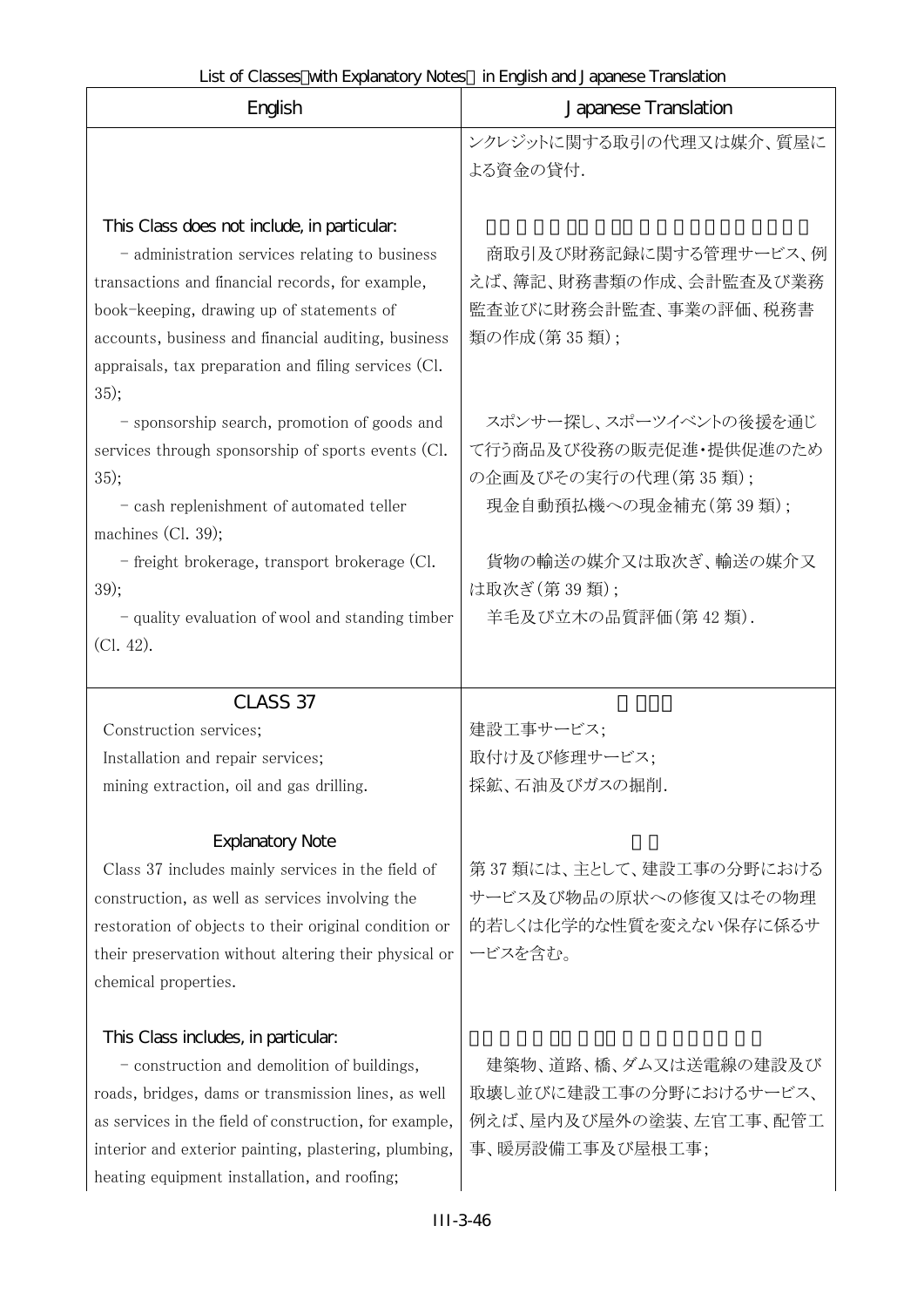| English                                                  | Japanese Translation      |  |  |
|----------------------------------------------------------|---------------------------|--|--|
| - shipbuilding;                                          | 船舶の建造;                    |  |  |
| - rental of construction tools, machines and             | 建設用の工具、機械及び器具の貸与、例えば、     |  |  |
| equipment, for example, rental of bulldozers, rental     | ブルドーザーの貸与、クレーンの貸与;        |  |  |
| of cranes;                                               |                           |  |  |
| - various repair services, for example, those in         | 各種の修理サービス、例えば、電気、コンピュー    |  |  |
| the fields of electricity, computer hardware,            | タハードウェア、家具、器具、工具の分野における   |  |  |
| furniture, instruments, tools;                           | 修理サービス;                   |  |  |
| - various restoration services, for example,             | 各種の修理サービス、例えば、建築物の修理、     |  |  |
| building restoration, furniture restoration and          | 家具の修理、美術品の修復;             |  |  |
| restoration of works of art;                             |                           |  |  |
| - maintenance services for preserving an object          | 物品の性質を変えずに原状のまま保存するため     |  |  |
| in its original condition without changing any of its    | の保守サービス、例えば、家具の保守、乗物の整    |  |  |
| properties, for example, furniture maintenance,          | 備、スイミングプールの保守、及びコンピュータハー  |  |  |
| vehicle maintenance, swimming-pool maintenance           | ドウェアの保守;                  |  |  |
| and maintenance of computer hardware;                    |                           |  |  |
| - cleaning of different objects, for example,            | 様々な物品、例えば、窓及び乗物の洗浄、被服     |  |  |
| windows, vehicles, clothing, as well as the              | のクリーニング並びに被服の洗濯及びプレス.     |  |  |
| laundering and pressing of clothing.                     |                           |  |  |
| This Class does not include, in particular:              |                           |  |  |
| - physical storage of goods (Cl. 39);                    | 物品の物理的な保管(第39類);          |  |  |
| - transformation of an object or substance that          | 物品又は物質の本質的性質を変える工程を伴う     |  |  |
| involves a process of change in its essential            | 変形、例えば、布地の裁断、染色、耐火加工(第    |  |  |
| properties, for example, the cutting, dyeing,            | 40類)、金属の鋳造、めっき、加工(第40類)、裁 |  |  |
| fireproofing of cloth $(Cl. 40)$ , the casting, plating, | 縫、洋服の仕立て、ししゅう(第40類)、食品及び  |  |  |
| treating of metal (Cl. 40), custom tailoring,            | 飲料の保存加工(第40類);            |  |  |
| dressmaking, embroidering (Cl. 40), food and drink       |                           |  |  |
| preservation (Cl. 40);                                   |                           |  |  |
| - installation, maintenance and updating of              | コンピュータソフトウェアのインストール、保守、   |  |  |
| computer software (Cl. 42), creation and hosting of      | バージョンアップ (第42類)、ウェブサイトの作成 |  |  |
| web sites $(Cl. 42);$                                    | 及びホスティング (第42類):          |  |  |
| - construction drafting and architectural                | 建築物に関する設計及び建築物の設計(第42     |  |  |
| services $(Cl. 42)$ .                                    | 類).                       |  |  |
| CLASS 38                                                 |                           |  |  |
| Telecommunications services.                             | 電気通信サービス.                 |  |  |
|                                                          |                           |  |  |
| <b>Explanatory Note</b>                                  |                           |  |  |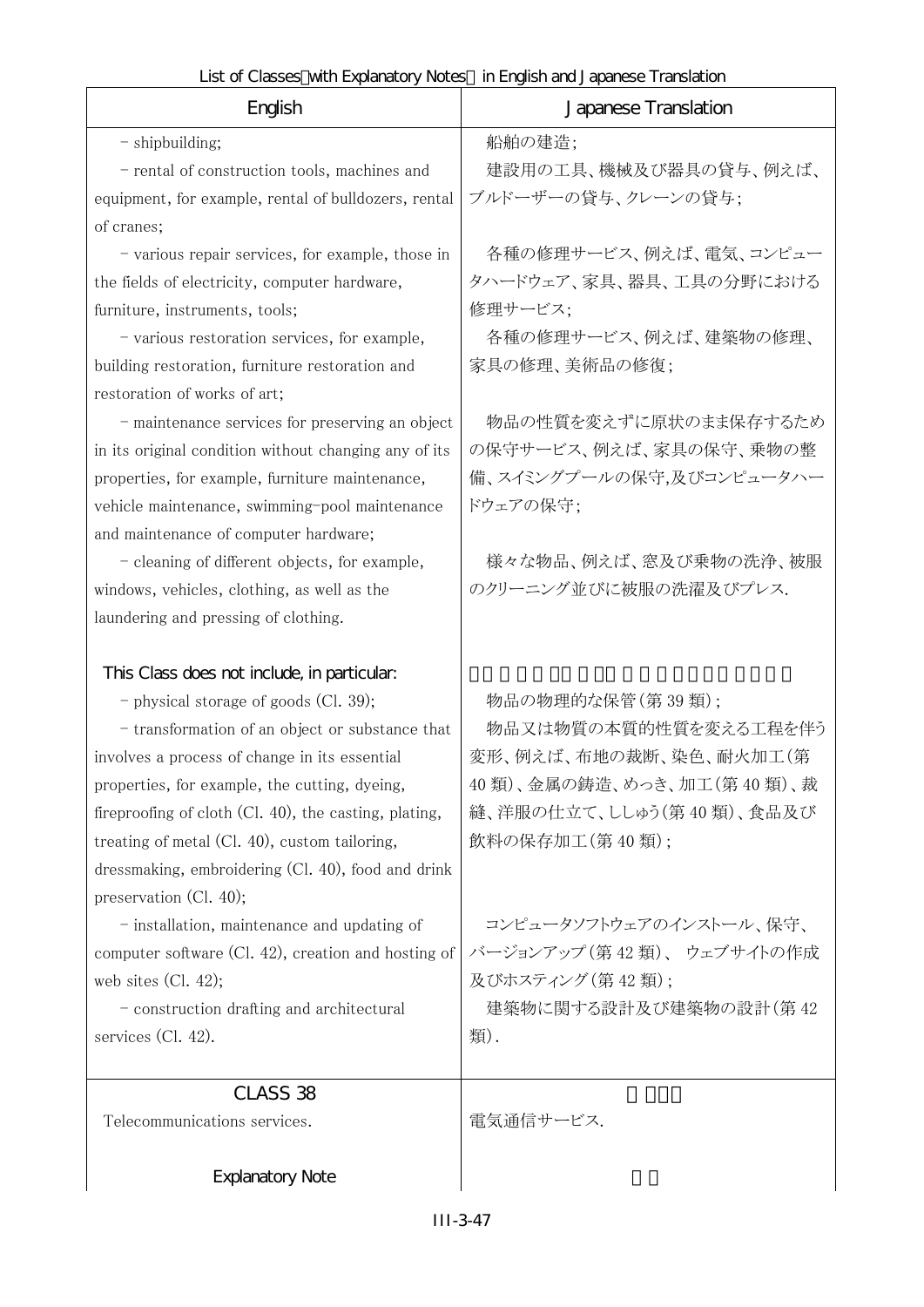$\mathbf{r}$ 

| English                                              | Japanese Translation      |
|------------------------------------------------------|---------------------------|
| Class 38 includes mainly services that allow at      | 第38類には、主として、少なくとも一の当事者が他  |
| least one party to communicate with another, as      | 方と通信することを可能にするサービス、及び放送   |
| well as services for the broadcasting and            | 及びデータの伝送のためのサービスを含む。      |
| transmission of data.                                |                           |
| This Class includes, in particular.                  |                           |
| - transmission of digital files and electronic       | デジタルファイル及び電子メールの伝送交換;     |
| mail;                                                |                           |
| - providing user access to global computer           | 電子計算機端末による通信ネットワークへの接     |
| networks;                                            | 続の提供;                     |
| - radio and television broadcasting;                 | ラジオ及びテレビジョン放送;            |
| - video-on-demand transmission;                      | ビデオオンデマンドによる送信;           |
| - providing internet chatrooms and online            | インターネット利用のチャットルーム形式による    |
| forums;                                              | 電子掲示板通信及びオンラインフォーラム形式に    |
|                                                      | よる通信;                     |
| - telephone and voice mail services;                 | 電話による通信及びボイスメール通信;        |
| - teleconferencing and videoconferencing             | 遠隔会議用及びビデオ会議用通信端末による      |
| services.                                            | 通信.                       |
|                                                      |                           |
| This Class does not include, in particular.          |                           |
| - radio advertising (Cl. 35);                        | ラジオによる広告(第35類);           |
| - telemarketing services (Cl. 35);                   | テレマーケティング (第35類);         |
| - content or subject matter that may be              | 通信活動に含まれる内容又は主題、例えば、イ     |
| contained in the communication activity, for         | ンターネットを利用して受信し及び保存することが   |
| example, downloadable image files (Cl. 9), providing | できる画像ファイル(第9類)、ウェブサイト経由によ |
| business information via a web site (Cl. 35),        | る事業に関する情報の提供(第35類)、ビデオオン  |
| providing films and television programmes, not       | デマンドによるダウンロード不可能な映画及びテレ   |
| downloadable, via video-on-demand services (Cl.      | ビジョン番組の配給(第41類);          |
| 41);                                                 |                           |
| - services conducted using telecommunication         | 電気通信接続を用いて行われるサービス、例え     |
| connections, for example, online retail services for | ば、オンラインによるダウンロード可能なデジタル音  |
| downloadable digital music (Cl. 35), online banking  | 楽の小売の業務において行われる顧客に対する     |
| (Cl. 36);                                            | 便益の提供(第35類)、オンラインによる銀行業務  |
|                                                      | (第36類);                   |
| - production of radio and television                 | ラジオ及びテレビジョンの番組の制作(第41     |
| programmes $(Cl. 41);$                               | 類);                       |
| - telecommunications technology consultancy          | 電気通信技術に関する助言(第42類);       |
| (Cl. 42);                                            |                           |
| - online social networking services $(Cl. 45)$ .     | オンラインによるソーシャルネットワーキングサー   |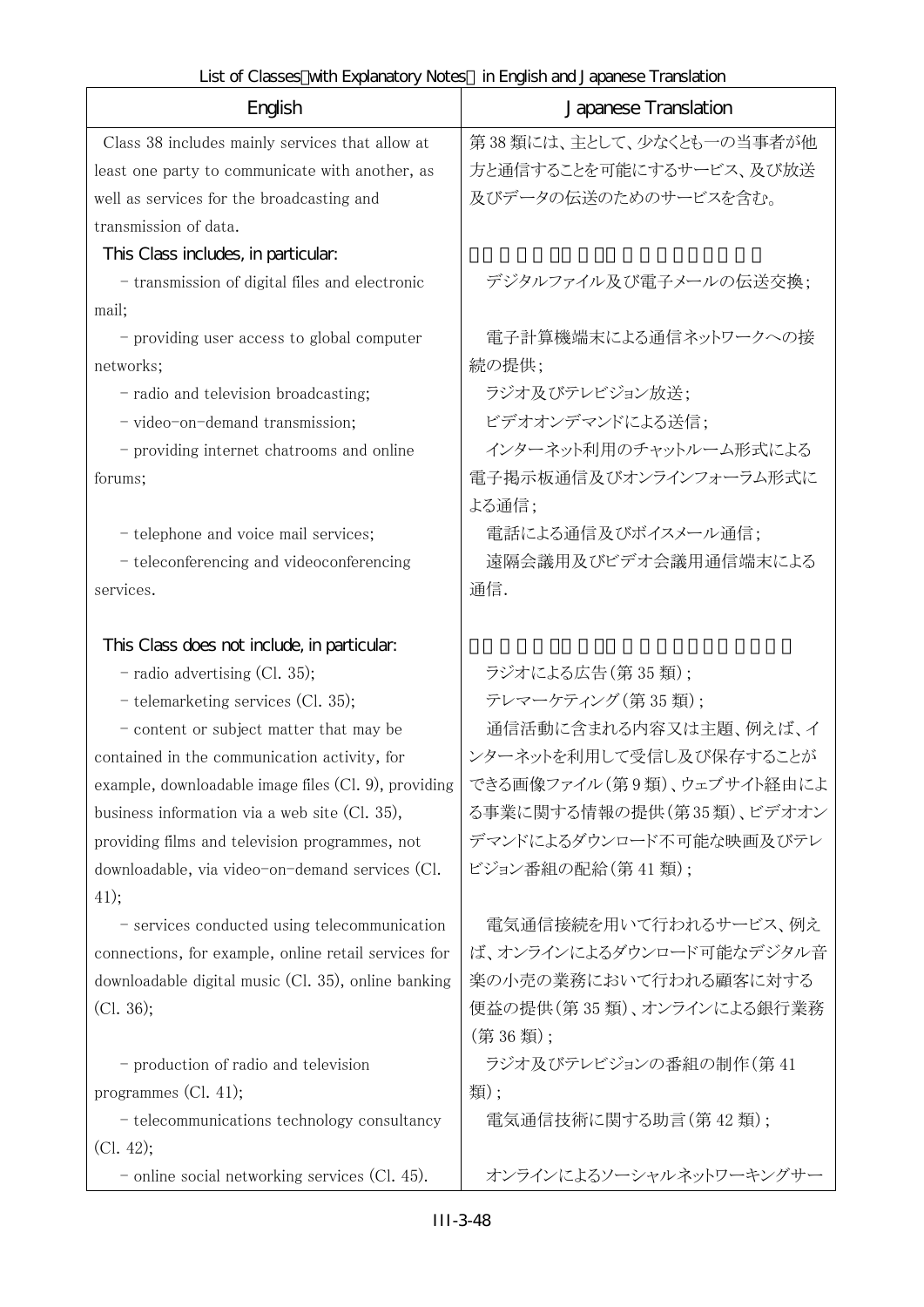| English                                             | LISTO CRISSES WITH EXPRIMENT VIOLES IN ENGLISH AND JAPANESE TRINSIATION<br>Japanese Translation |  |  |
|-----------------------------------------------------|-------------------------------------------------------------------------------------------------|--|--|
|                                                     | ビスの提供(第45類).                                                                                    |  |  |
|                                                     |                                                                                                 |  |  |
| CLASS 39                                            |                                                                                                 |  |  |
| Transport;                                          | 輸送;                                                                                             |  |  |
| packaging and storage of goods;                     | 物品のこん包及び保管;                                                                                     |  |  |
| travel arrangement.                                 | 旅行の手配.                                                                                          |  |  |
| <b>Explanatory Note</b>                             |                                                                                                 |  |  |
| Class 39 includes mainly services for the transport | 第39類には、主として、鉄道、道路、水路、空路又                                                                        |  |  |
| of people, animals or goods from one place to       | はパイプラインによる、人、動物又は物品のある場                                                                         |  |  |
| another by rail, road, water, air or pipeline and   | 所から他の場所への輸送において提供するサービ                                                                          |  |  |
| services necessarily connected with such transport, | ス及び当該輸送に必然的に関連するサービス並                                                                           |  |  |
| as well as the storing of goods in any kind of      | びに物品を保存するためのあらゆる種類の保管設                                                                          |  |  |
| storage facility, warehouses or other types of      | 備、倉庫又は他の類型の建築物に保管するサー                                                                           |  |  |
| building for their preservation or guarding.        | ビスを含む。                                                                                          |  |  |
|                                                     |                                                                                                 |  |  |
| This Class includes, in particular:                 |                                                                                                 |  |  |
| - operation of stations, bridges, railways,         | 駅、橋、鉄道、フェリー及びその他の輸送機関の                                                                          |  |  |
| ferries and other transport facilities;             | 運営又は操作;                                                                                         |  |  |
| - rental of vehicles for transportation, as well as | 輸送用の乗物の貸与並びに運転の請け負い及                                                                            |  |  |
| chauffeuring and piloting services;                 | び水先案内;                                                                                          |  |  |
| - rental services related to transport, storage     | 輸送、保管及び旅行に関する貸与サービス、例                                                                           |  |  |
| and travel, for example, parking place rental,      | えば、駐車場の貸与、ガレージの貸与及び保管用                                                                          |  |  |
| garage rental, rental of storage containers;        | コンテナの貸与;                                                                                        |  |  |
| - operation of maritime tugs, unloading,            | 海上曳航、荷揚げ、港湾及びドックの操作、並                                                                           |  |  |
| operation of ports and docks, and salvaging of      | びに難破船及びその積荷の引揚げ;                                                                                |  |  |
| wrecked ships and their cargoes;                    |                                                                                                 |  |  |
| - packaging, bottling, wrapping and delivering      | 物品のこん包、ボトリング、包装及び配達;                                                                            |  |  |
| of goods;                                           |                                                                                                 |  |  |
| - replenishing vending machines and automated       | 自動販売機及び現金自動預払機への補充;                                                                             |  |  |
| teller machines;                                    |                                                                                                 |  |  |
| - services for providing information about          | 仲介業者及び旅行代理店による旅行又は物品                                                                            |  |  |
| journeys or the transport of goods by brokers and   | の輸送に関する情報を提供するサービス、及び運                                                                          |  |  |
| tourist agencies, as well as for providing          | 賃、時刻表及び輸送方法に関する情報を提供す                                                                           |  |  |
| information relating to tariffs, timetables and     | るサービス;                                                                                          |  |  |
| methods of transport;                               |                                                                                                 |  |  |
| inspection of vehicles or goods for the             | 輸送のための乗物又は物品の点検;                                                                                |  |  |
| purpose of transport;                               |                                                                                                 |  |  |
| III-3-49                                            |                                                                                                 |  |  |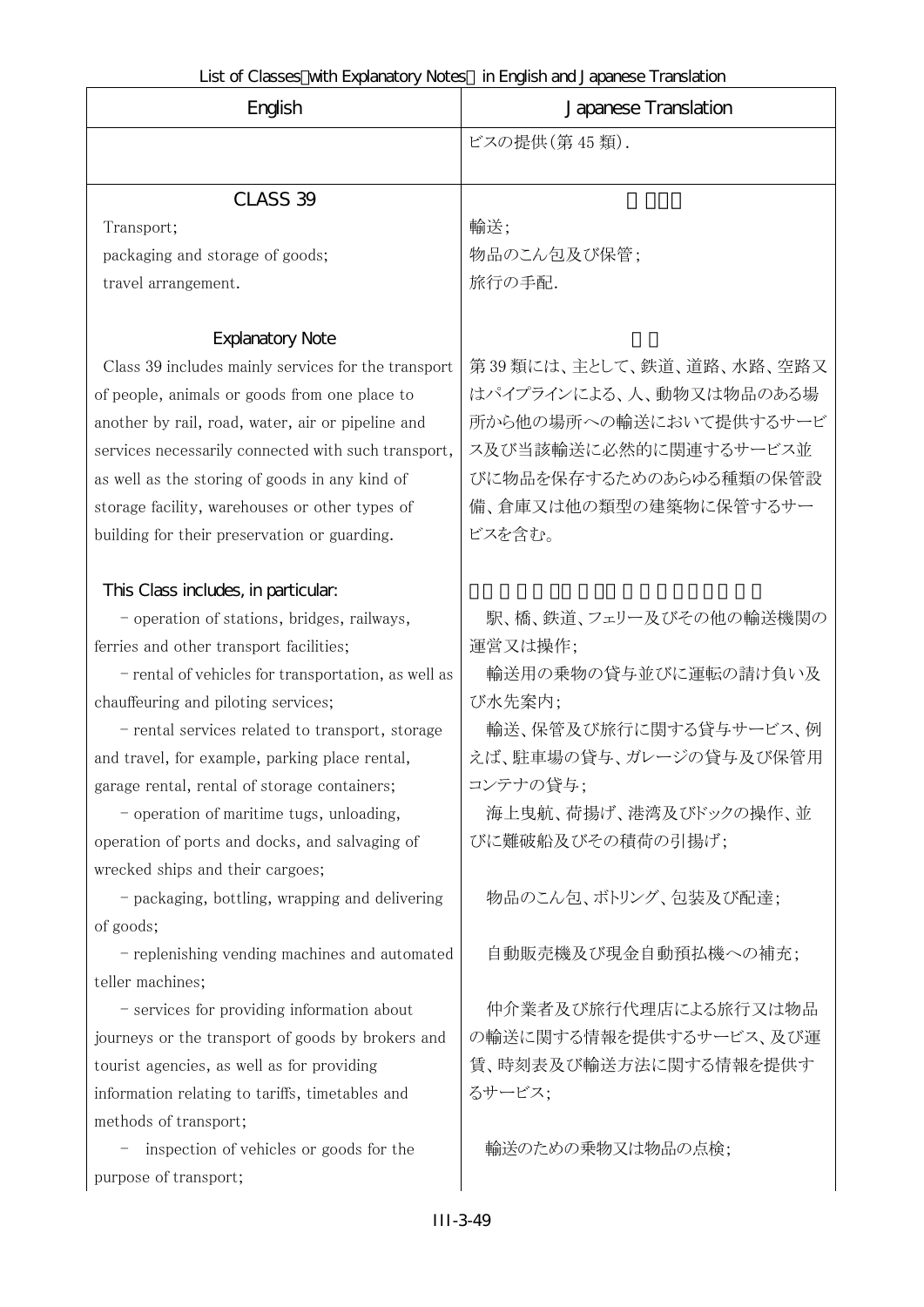| English                                               | Japanese Translation     |  |  |
|-------------------------------------------------------|--------------------------|--|--|
| - distribution of energy and electricity, as well     | エネルギーの供給及び電気の配給、並びに水の    |  |  |
| as distribution and supply of water.                  | 配給及び給水.                  |  |  |
|                                                       |                          |  |  |
| This Class does not include, in particular.           |                          |  |  |
| - advertising travel or transport (Cl. 35);           | 旅行又は輸送の広告(第35類);         |  |  |
| - insurance services during the transport of          | 人又は物品の輸送中の保険サービス(第36     |  |  |
| people or goods $(Cl. 36)$ ;                          | 類);                      |  |  |
| - maintenance and repair of vehicles or other         | 人若しくは物品の輸送に関連する乗物又はその    |  |  |
| items connected with the transport of people or       | 他の商品の保守及び修理(第37類);       |  |  |
| goods $(Cl. 37);$                                     |                          |  |  |
| - conducting guided tours $(Cl. 41)$ ;                | ガイド付き見学ツアーの実施(第41類);     |  |  |
| - electronic data storage (Cl. 42);                   | 電子データの保存用記憶領域の貸与(第42     |  |  |
|                                                       | 類);                      |  |  |
| - reservation of hotel rooms or other temporary       | 旅行代理店又は仲介業者によるホテルの部屋     |  |  |
| accommodation by travel agents or brokers (Cl.        | 又はその他の一時宿泊施設の予約(第43類).   |  |  |
| 43).                                                  |                          |  |  |
|                                                       |                          |  |  |
| CLASS <sub>40</sub>                                   |                          |  |  |
| Treatment of materials;                               | 材料処理;                    |  |  |
| recycling of waste and trash;                         | 廃棄物の再生;                  |  |  |
| air purification and treatment of water;              | 空気の浄化処理及び水処理;            |  |  |
| printing services;                                    | 印刷サービス;                  |  |  |
| food and drink preservation.                          | 食品及び飲料の保存加工.             |  |  |
|                                                       |                          |  |  |
| <b>Explanatory Note</b>                               |                          |  |  |
| Class 40 includes mainly services rendered by the     | 第40類には、主として、受託による製造を含む、物 |  |  |
| mechanical or chemical processing, transformation     | 品又は無機若しくは有機の物質を機械的又は化    |  |  |
| or production of objects or inorganic or organic      | 学的に加工し又は変形又は生産することにより提   |  |  |
| substances, including custom manufacturing            | 供するサービスを含む。              |  |  |
| services.                                             |                          |  |  |
| For the purposes of classification, the production    | 分類上、商品の生産又は製造は他の者の注文及    |  |  |
| or manufacturing of goods is considered a service     | び仕様に応じて、当該生産又は製造を行う場合に   |  |  |
| only in cases where it is effected for the account of | のみサービスとみなされる。            |  |  |
| another person to their order and specification.      |                          |  |  |
| If the production or manufacturing is not being       | もし、生産又は製造が、顧客の特定のニーズ、要   |  |  |
| performed to fulfil an order for goods which meet     | 求又は仕様に合致する商品の注文を満たすため    |  |  |
| the customer's particular needs, requirements, or     | に行われるのでない場合、生産又は製造は、生産   |  |  |
| specifications, then it is generally ancillary to the | 者の第一次営業活動又は商品に付随するもので    |  |  |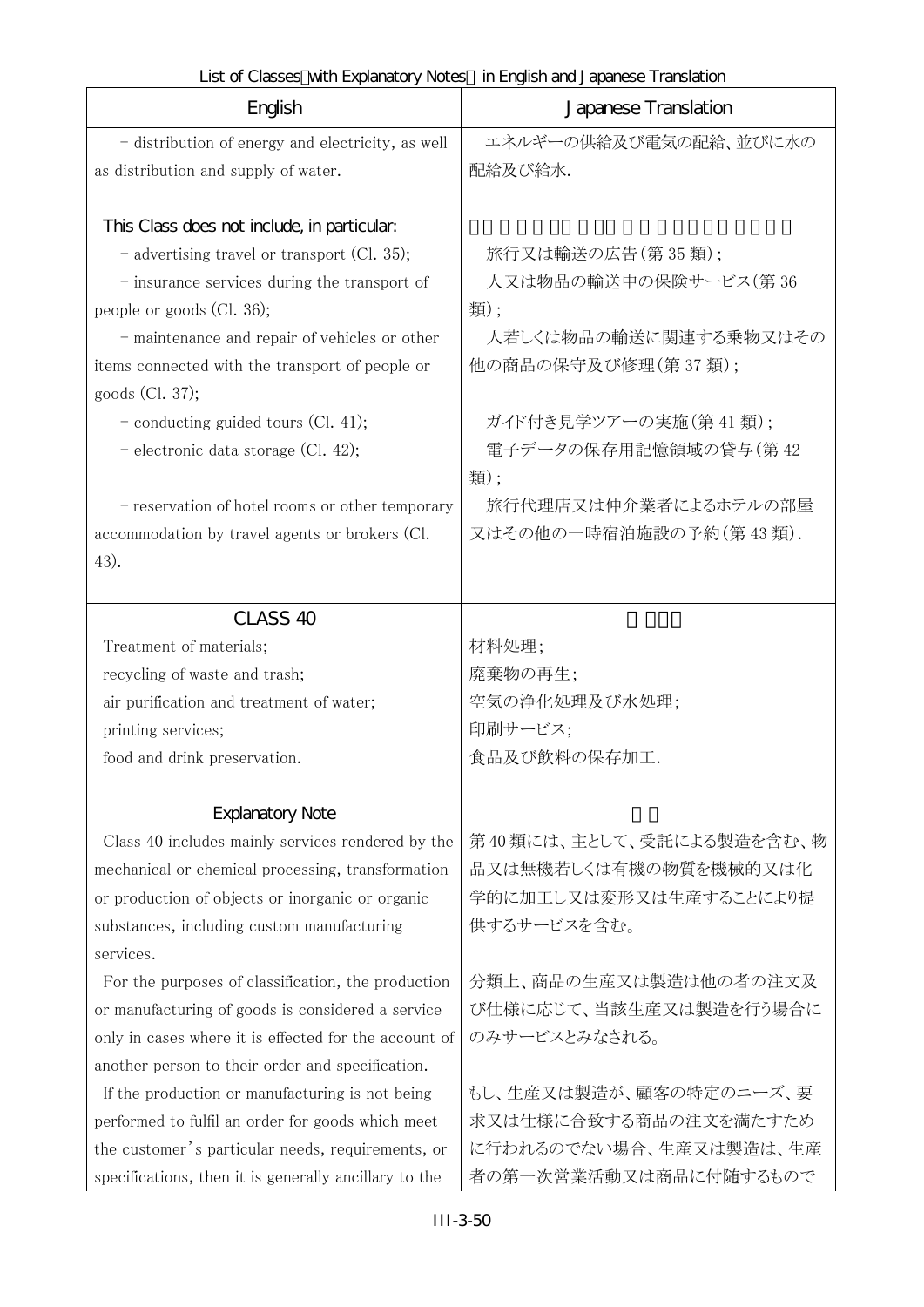|  | List of Classes with Explanatory Notes in English and Japanese Translation |  |
|--|----------------------------------------------------------------------------|--|
|  |                                                                            |  |

| English<br>Japanese Translation                                                                   |                                  |  |
|---------------------------------------------------------------------------------------------------|----------------------------------|--|
| maker's primary commercial activity or goods in                                                   | ある。                              |  |
| trade.                                                                                            |                                  |  |
| If the substance or object is marketed to third                                                   | もし、物質又は物品の加工、変形又は生産を行っ           |  |
| parties by the person who processed, transformed                                                  | た者がこれらを第三者に販売する場合には、これ           |  |
| or produced it, then this would generally not be                                                  | は通常サービスとは見なされない。                 |  |
| considered a service.                                                                             |                                  |  |
| This Class includes, in particular.                                                               |                                  |  |
| - transformation of an object or substance and                                                    | 物品又は物質の変形及びその本質的性質の変             |  |
| any process involving a change in its essential                                                   | 化を伴うあらゆる工程、例えば、衣類の染色;            |  |
| properties, for example, dyeing a garment; such                                                   | そのような変形サービスは、もし修理又は保守の           |  |
| transformation services are also classified in Class                                              | 枠組みで提供されるならば、第40類にも分類され          |  |
| 40 if they are provided in the framework of repair or                                             | る。例えば、自動車用バンパーのクロムめっき;           |  |
| maintenance work, for example, chromium plating                                                   |                                  |  |
| of motor vehicle bumpers;                                                                         |                                  |  |
| - services of material treatment which may be                                                     | 建築物以外の物質又は物品の製造工程におけ             |  |
| present during the production of any substance or                                                 | る材料処理のサービス、例えば、切断、成形、研磨          |  |
| object other than a building, for example, services                                               | 又は金属被覆のサービス;                     |  |
| which involve cutting, shaping, polishing by                                                      |                                  |  |
| abrasion or metal coating;                                                                        |                                  |  |
| - joining of materials, for example, soldering or                                                 | 材料の接合、例えば、はんだ付け又は溶接;             |  |
| welding;                                                                                          |                                  |  |
| - processing and treatment of foodstuffs, for                                                     | 食品の加工及び処理、例えば、果実の圧搾、製            |  |
| example, fruit crushing, flour milling, food and drink                                            | 粉、食品及び飲料の保存加工、食品のくん製、食           |  |
| preservation, food smoking, freezing of foods;                                                    | 品の冷凍加工;<br>(特定の官庁は生産される商品の記載を要求す |  |
| - custom manufacturing of goods to the order<br>and specification of others (bearing in mind that | ることを踏まえた上での)他者の注文及び仕様に応          |  |
| certain offices require that the goods produced be                                                | じた商品の受託による製造、例えば、受託による自          |  |
| indicated), for example, custom manufacturing of                                                  | 動車の製造;                           |  |
| automobiles;                                                                                      |                                  |  |
| - services of a dental technician;                                                                | 歯の技工;                            |  |
| - quilting, embroidering, custom tailoring,                                                       | キルティング加工、ししゅう、裁縫、織物の染色           |  |
| textile dyeing, applying finishes to textiles.                                                    | 及び織物の仕上げ加工.                      |  |
|                                                                                                   |                                  |  |
| This Class does not include, in particular:                                                       |                                  |  |
| - services that do not entail a change in the                                                     | 物品又は物質の本質的性質の変化を伴わない             |  |
| essential properties of the object or substance, for                                              | サービス、例えば、家具の保守又は修理(第37           |  |
| example, furniture maintenance or repair (Cl. 37);                                                | 類);                              |  |
| $III-3-51$                                                                                        |                                  |  |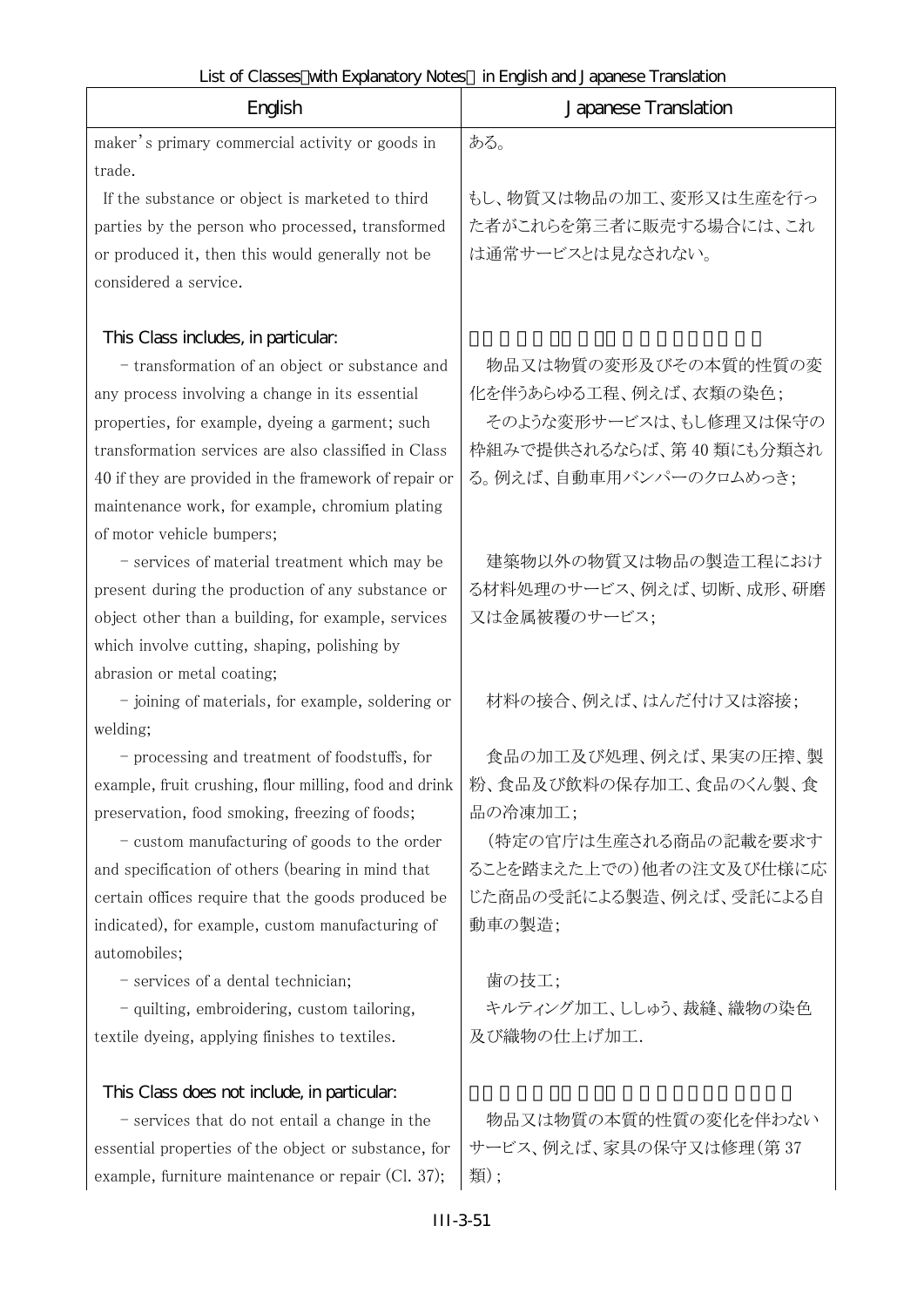| English                                                                                                                                                                                                                                                                                                                                                                                                                                                                    | Japanese Translation                                                                                                                                                                                |
|----------------------------------------------------------------------------------------------------------------------------------------------------------------------------------------------------------------------------------------------------------------------------------------------------------------------------------------------------------------------------------------------------------------------------------------------------------------------------|-----------------------------------------------------------------------------------------------------------------------------------------------------------------------------------------------------|
| - services in the field of construction, for<br>example, painting and plastering (Cl. 37);<br>- cleaning services, for example, laundering,<br>window cleaning, cleaning of interior and exterior<br>surfaces of buildings (Cl. 37);<br>- rustproofing, for example, anti-rust treatment<br>for vehicles $(Cl. 37);$<br>- certain customization services, for example,<br>the custom painting of automobiles (Cl. 37);<br>$-$ decorating of food, food sculpting (Cl. 43). | 建設工事の分野におけるサービス、例えば、塗<br>装工事及び左官工事(第37類);<br>クリーニングサービス、例えば、洗濯、窓の洗<br>浄、建築物の内部及び外側の清掃(第37類);<br>乗物及び建築物の防錆処理、例えば、乗物の<br>防錆処理(第37類);<br>特定の特注製造サービス、例えば、受託による<br>自動車の塗装(第37類);<br>食品の装飾、食品の彫刻(第43類). |
| CLASS 41                                                                                                                                                                                                                                                                                                                                                                                                                                                                   |                                                                                                                                                                                                     |
| Education;<br>providing of training;<br>entertainment;<br>sporting and cultural activities.                                                                                                                                                                                                                                                                                                                                                                                | 教育;<br>訓練の提供;<br>娯楽;<br>スポーツ及び文化活動.                                                                                                                                                                 |
| <b>Explanatory Note</b>                                                                                                                                                                                                                                                                                                                                                                                                                                                    |                                                                                                                                                                                                     |
| Class 41 includes mainly services consisting of all<br>forms of education or training, services having the<br>basic aim of the entertainment, amusement or<br>recreation of people, as well as the presentation of<br>works of visual art or literature to the public for<br>cultural or educational purposes.                                                                                                                                                             | 第41 類には、主として、あらゆる形態の教育又は<br>訓練のサービス、娯楽又はレクリエーションを基本<br>的な目的とするサービス、並びに文化又は教育の<br>ための視覚的美術品の展示及び文献の供覧を含<br>む。                                                                                        |
| This Class includes, in particular.                                                                                                                                                                                                                                                                                                                                                                                                                                        |                                                                                                                                                                                                     |
| - organization of exhibitions for cultural or<br>educational purposes, arranging and conducting of                                                                                                                                                                                                                                                                                                                                                                         | 文化又は教育のための展示会の企画・運営、会<br>議・議会及びシンポジウムの企画及び運営;                                                                                                                                                       |
| conferences, congresses and symposiums;<br>- translation and language interpretation<br>services;                                                                                                                                                                                                                                                                                                                                                                          | 翻訳及び通訳;                                                                                                                                                                                             |
| - publication of books and texts, other than<br>publicity texts;                                                                                                                                                                                                                                                                                                                                                                                                           | 書籍及びテキストの制作(広告物を除く。);                                                                                                                                                                               |
| - news reporters services, photographic                                                                                                                                                                                                                                                                                                                                                                                                                                    | ニュースレポーターによる取材・報告、写真によ                                                                                                                                                                              |
| reporting;                                                                                                                                                                                                                                                                                                                                                                                                                                                                 | る報道;                                                                                                                                                                                                |
| - photography;                                                                                                                                                                                                                                                                                                                                                                                                                                                             | 写真の撮影;                                                                                                                                                                                              |
| - film direction and production services, other                                                                                                                                                                                                                                                                                                                                                                                                                            | 映画の演出及び制作(広告用映画を除く。);                                                                                                                                                                               |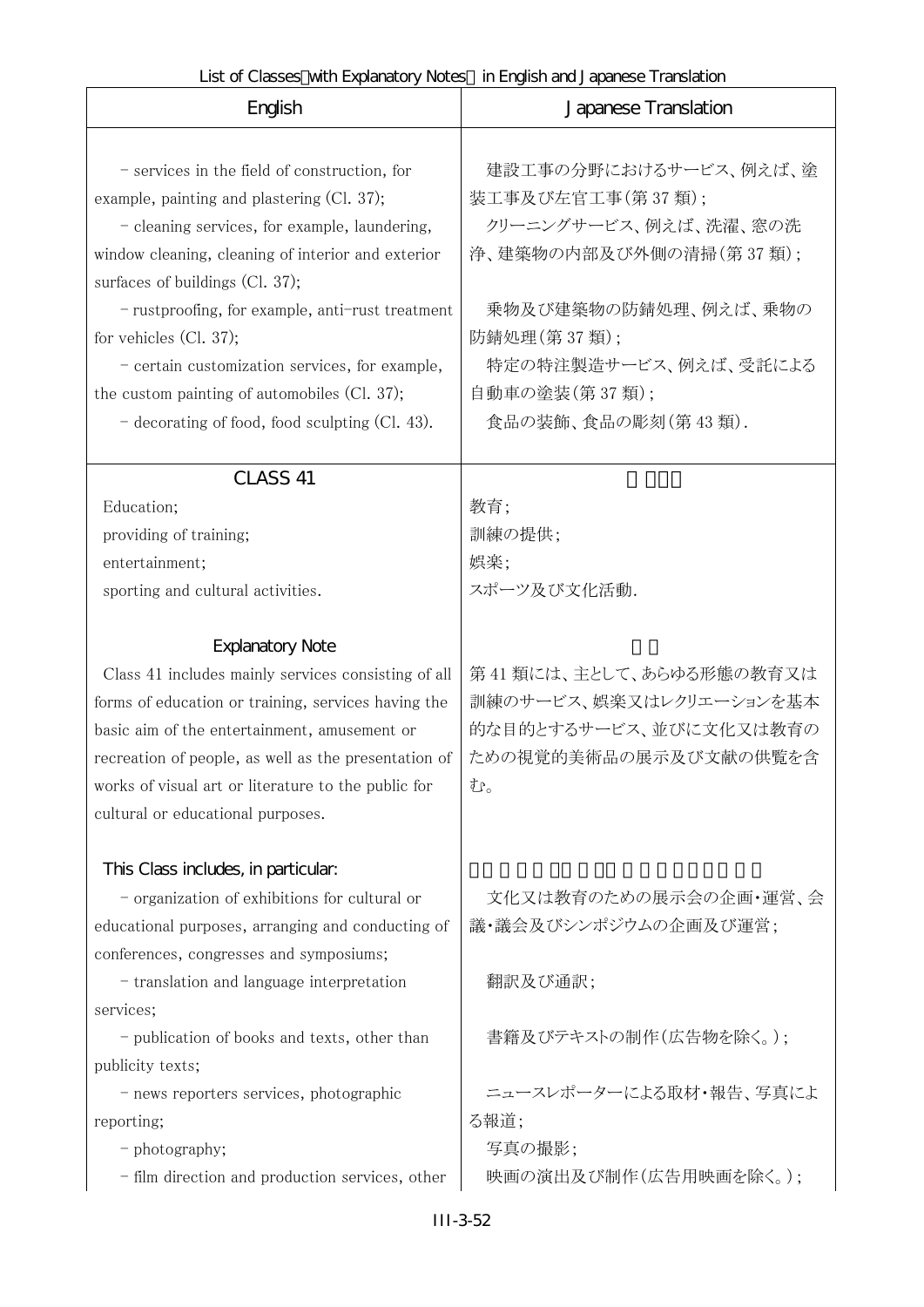| English                                                                                                                                                                                                                                                                                                                                                                                                                                                             | Japanese Translation                                                                                                                                                                      |
|---------------------------------------------------------------------------------------------------------------------------------------------------------------------------------------------------------------------------------------------------------------------------------------------------------------------------------------------------------------------------------------------------------------------------------------------------------------------|-------------------------------------------------------------------------------------------------------------------------------------------------------------------------------------------|
| than for advertising films;<br>- cultural, educational or entertainment<br>services provided by amusement parks, circuses,<br>zoos, art galleries and museums;<br>- sports and fitness training services;<br>- training of animals;<br>- online gaming services;<br>- gambling services, organization of lotteries;<br>- ticket reservation and booking services for<br>entertainment, educational and sporting events;<br>- certain writing services, for example, | 遊園地、サーカス、動物園、画廊及び美術館に<br>よる文化・教育又は娯楽に関する役務の提供;<br>スポーツ及びフィットネストレーニング指導;<br>動物の調教;<br>オンラインによるゲームの提供;<br>賭博の提供、当せん金付証票の企画・運営;<br>娯楽、教育及びスポーツイベント用のチケットの<br>予約の代行;<br>特定の執筆サービス、例えば、映画の脚本の作 |
| screenplay writing, songwriting.<br>This Class does not include, in particular:<br>- organization of exhibitions for commercial or<br>advertising purposes (Cl. 35);<br>- writing and publication of publicity texts (Cl.                                                                                                                                                                                                                                           | 成、受託による作詞及び作曲.<br>商業又は広告のための展示会の企画・運営(第<br>35類);<br>広告文の作成及び広告物の出版(第35類);                                                                                                                 |
| 35);<br>- news agency services (Cl. 38);<br>- radio and television broadcasting (Cl. 38);<br>- videoconferencing services (Cl. 38);<br>$-$ technical writing (Cl. 42);<br>- day nursery and crèche services (Cl. 43);<br>$-$ health spa services (Cl. 44);<br>- planning and arranging wedding ceremonies<br>$(Cl. 45)$ .                                                                                                                                           | 報道をする者に対するニュースの供給(第38<br>類);<br>ラジオ及びテレビジョン放送(第38類);<br>ビデオ会議用通信端末による通信(第38類);<br>技術文書の作成(第42類);<br>保育所における乳幼児の保育(第43類);<br>温泉療法用施設の提供(第44類);<br>結婚式の企画及び手配(第45類).                        |
| CLASS 42<br>Scientific and technological services and research<br>and design relating thereto;<br>industrial analysis, industrial research and<br>industrial design services;<br>quality control and authentication services;<br>design and development of computer hardware and<br>software.                                                                                                                                                                       | 科学的及び技術的サービス並びにこれらに関する<br>調査及び設計;<br>工業上の分析、工業上の調査及び工業デザイン<br>の考案サービス;<br>品質管理及び認証サービス;<br>コンピュータのハードウェア及びソフトウェアの設計<br>及び開発.                                                              |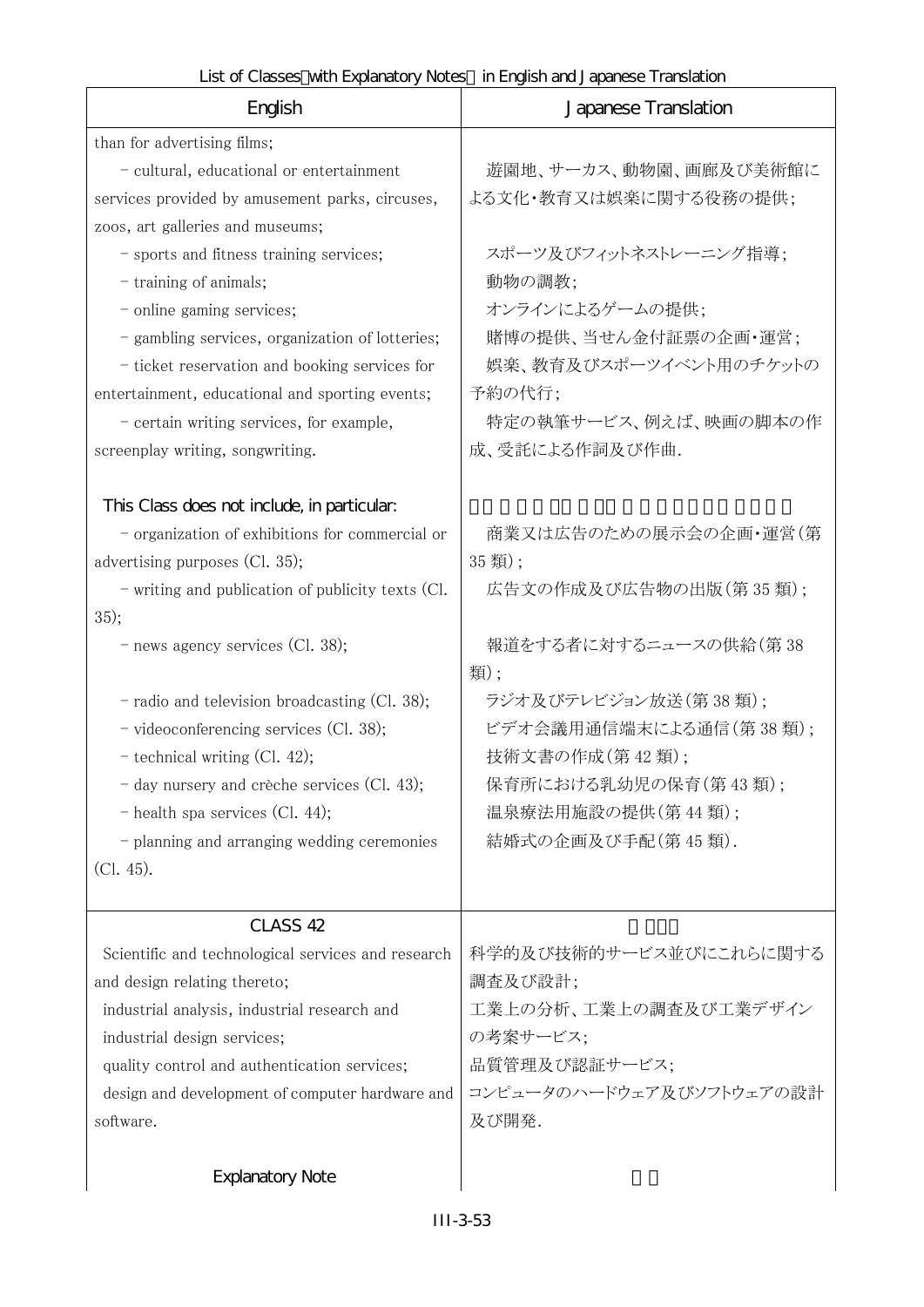F

| English                                                                                                                                                                                                                                                                                                                                                                                                                                                                                                                                                                                                                                                                                                                                                                                                                                                                                                          | Japanese Translation                                                                                                                                                                                                                                                                                                                                                                                                                                       |
|------------------------------------------------------------------------------------------------------------------------------------------------------------------------------------------------------------------------------------------------------------------------------------------------------------------------------------------------------------------------------------------------------------------------------------------------------------------------------------------------------------------------------------------------------------------------------------------------------------------------------------------------------------------------------------------------------------------------------------------------------------------------------------------------------------------------------------------------------------------------------------------------------------------|------------------------------------------------------------------------------------------------------------------------------------------------------------------------------------------------------------------------------------------------------------------------------------------------------------------------------------------------------------------------------------------------------------------------------------------------------------|
| Class 42 includes mainly services provided by<br>persons in relation to the theoretical and practical<br>aspects of complex fields of activities, for example,<br>scientific laboratory services, engineering,<br>computer programming, architectural services or<br>interior design.                                                                                                                                                                                                                                                                                                                                                                                                                                                                                                                                                                                                                            | 第42類には、主として、複雑な活動分野の理論的<br>又は実用的な側面に関する人により提供されるサ<br>ービスを含む。例えば、科学に関する実験及び研<br>究、土木・工学に関するエンジニアリング、電子計<br>算機のプログラムの設計・作成又は保守、建築物<br>の設計又はインテリアデザインの考案。                                                                                                                                                                                                                                                                                                     |
| This Class includes, in particular:<br>- services of engineers and scientists who<br>undertake evaluations, estimates, research and<br>reports in the scientific and technological fields,<br>including technological consultancy;<br>- computer and technology services for<br>securing computer data and personal and financial<br>information and for the detection of unauthorized<br>access to data and information, for example,<br>protection services,<br>virus<br>data<br>computer<br>encryption services, electronic monitoring of<br>personally identifying information to detect identity<br>theft via the internet;<br>- software as a service (SaaS), platform as a<br>service (PaaS);<br>- scientific research services for medical<br>purposes;<br>- architectural and urban planning services;<br>- certain design services, for example,<br>industrial design, design of computer software and | 技術に関する助言を含む、科学的及び技術的<br>分野における評価、見積もり、研究及び報告を行う<br>エンジニア及び科学者によるサービス;<br>コンピュータデータ、個人、金融又は財務の情<br>報の安全確保のため、及びデータ及び情報への<br>不正アクセスの検知のためのコンピュータ及び技<br>術に関するサービスの提供、例えば、コンピュータ<br>ウィルスの侵入防止用プログラムの設計・作成・保<br>守又はそのプログラムの提供、データの暗号化処<br>理、インターネット経由での個人情報の盗難を検出<br>するための個人識別情報の電子的な監視;<br>オンラインによるアプリケーションソフトウェアの<br>提供(SaaS)、コンピュータソフトウェアプラットフォ<br>ームの提供(PaaS);<br>医学用科学的研究サービス;<br>建築計画及び都市計画の設計サービス;<br>特定のデザインサービス、例えば、工業デザイン<br>の考案、コンピュータソフトウェア及びシステムの設 |
| systems, interior design, packaging design, graphic<br>arts design, dress designing;<br>- surveying;<br>- oil, gas and mining exploration services.                                                                                                                                                                                                                                                                                                                                                                                                                                                                                                                                                                                                                                                                                                                                                              | 計、インテリアデザインの考案、包装デザインの考<br>案、グラフィックアートデザインの考案、服飾デザイ<br>ンの考案;<br>測量;<br>石油、ガス及び採鉱の探査サービス.                                                                                                                                                                                                                                                                                                                                                                   |
| This Class does not include, in particular:<br>- certain research services, for example,<br>business research (Cl. 35), marketing research (Cl.<br>35), financial research (Cl. 36), genealogical                                                                                                                                                                                                                                                                                                                                                                                                                                                                                                                                                                                                                                                                                                                | 特定の調査サービス、例えば、事業の調査(第<br>35 類)、市場調査(第 35 類);金融又は財務に関<br>する調査(第36類)、系図の調査(第45類)、法律                                                                                                                                                                                                                                                                                                                                                                          |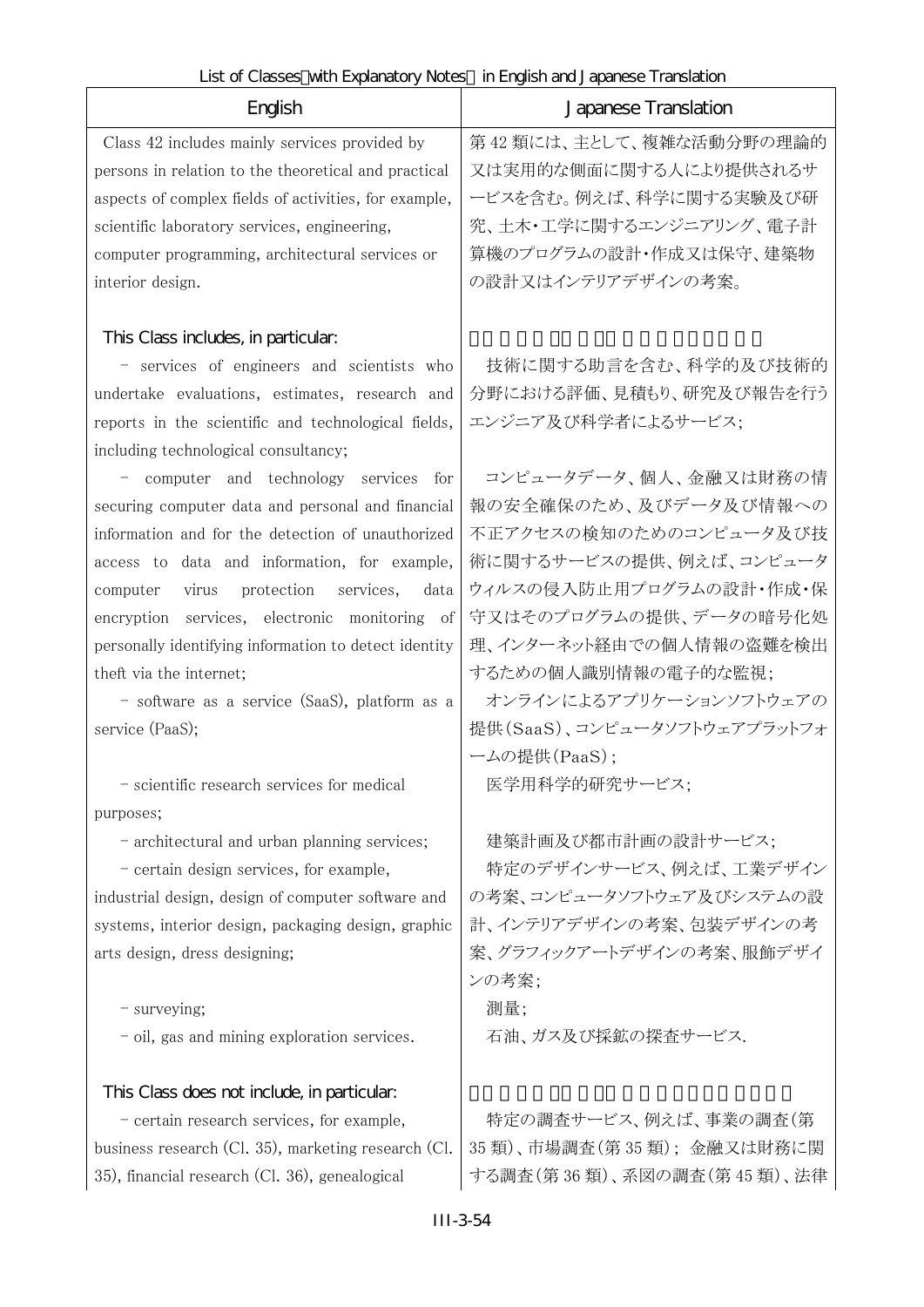| LIST OF CROSSES WITH LADRIKING Y NOTES ITTLINGEST CHA J CIDCI ICSC TTCH ISRUIGHT<br>English | Japanese Translation                                |
|---------------------------------------------------------------------------------------------|-----------------------------------------------------|
|                                                                                             |                                                     |
| research (Cl. 45), legal research (Cl. 45);                                                 | 的事項に関する研究(第45類);                                    |
| $-$ business auditing (Cl. 35);                                                             | 会計監査及び業務監査(第35類);                                   |
| - computer file management services (Cl. 35);                                               | コンピュータによるファイル管理サービス(第35                             |
|                                                                                             | 類);                                                 |
| - financial evaluation services (Cl. 36);                                                   | 財務の評価サービス(第36類);                                    |
| - mining extraction, oil and gas drilling (Cl. 37);                                         | 採鉱、石油及びガスの掘削(第37類);                                 |
| - installation, maintenance and repair of                                                   | コンピュータハードウェアの設置工事、保守及び                              |
| computer hardware (Cl. 37);                                                                 | 修理(第37類);                                           |
| $-$ sound engineering services (Cl. 41);                                                    | 音響機器の操作(第41類);                                      |
| - certain design services, for example,                                                     | 特定のデザインサービス、例えば、景観の設計                               |
| landscape design (Cl. 44);                                                                  | (第44類);                                             |
| - medical and veterinary services (Cl. 44);                                                 | 医療及び獣医サービス(第44類);                                   |
| $-$ legal services (Cl. 45).                                                                | 法律業務(第45類).                                         |
| CLASS <sub>43</sub>                                                                         |                                                     |
| Services for providing food and drink;                                                      | 飲食物の提供;                                             |
| temporary accommodation.                                                                    | 一時宿泊施設の提供.                                          |
|                                                                                             |                                                     |
| <b>Explanatory Note</b>                                                                     |                                                     |
| Class 43 includes mainly services provided in                                               | 第43類には、主として、消費のための飲食物の用                             |
| relation to the preparation of food and drink for                                           | 意に関連して提供されるサービス及び一時宿泊施                              |
| consumption, as well as services for providing                                              | 設を提供するサービスを含む。                                      |
| temporary accommodation.                                                                    |                                                     |
|                                                                                             |                                                     |
| This Class includes, in particular.                                                         |                                                     |
| - temporary accommodation reservations, for                                                 | 宿泊の予約の取次ぎ、例えば、ホテルの予約の                               |
| example, hotel reservations;                                                                | 取次ぎ;                                                |
| - boarding for animals;                                                                     | 動物の宿泊施設の提供;                                         |
| - rental of meeting rooms, tents and                                                        | 会議室、テント及び可搬式建築物の貸与;                                 |
| transportable buildings;                                                                    |                                                     |
| - retirement home services;                                                                 | 高齢者用入所施設の提供(介護を伴うものを除<br>$\langle \zeta_{\circ}$ ); |
| - day-nursery and crèche services;                                                          | 保育所における乳幼児の保育;                                      |
| - decorating of food, food sculpting;                                                       | 食品の装飾、食品の彫刻;                                        |
| - rental of cooking apparatus;                                                              | 調理用機械器具の貸与;                                         |
| - rental of chairs, tables, table linen, glassware;                                         | 椅子・テーブル・テーブル用リネン・ガラス食器の                             |
|                                                                                             | 貸与;                                                 |
| - hookah lounge services;                                                                   | 水たばこの喫煙施設の提供;                                       |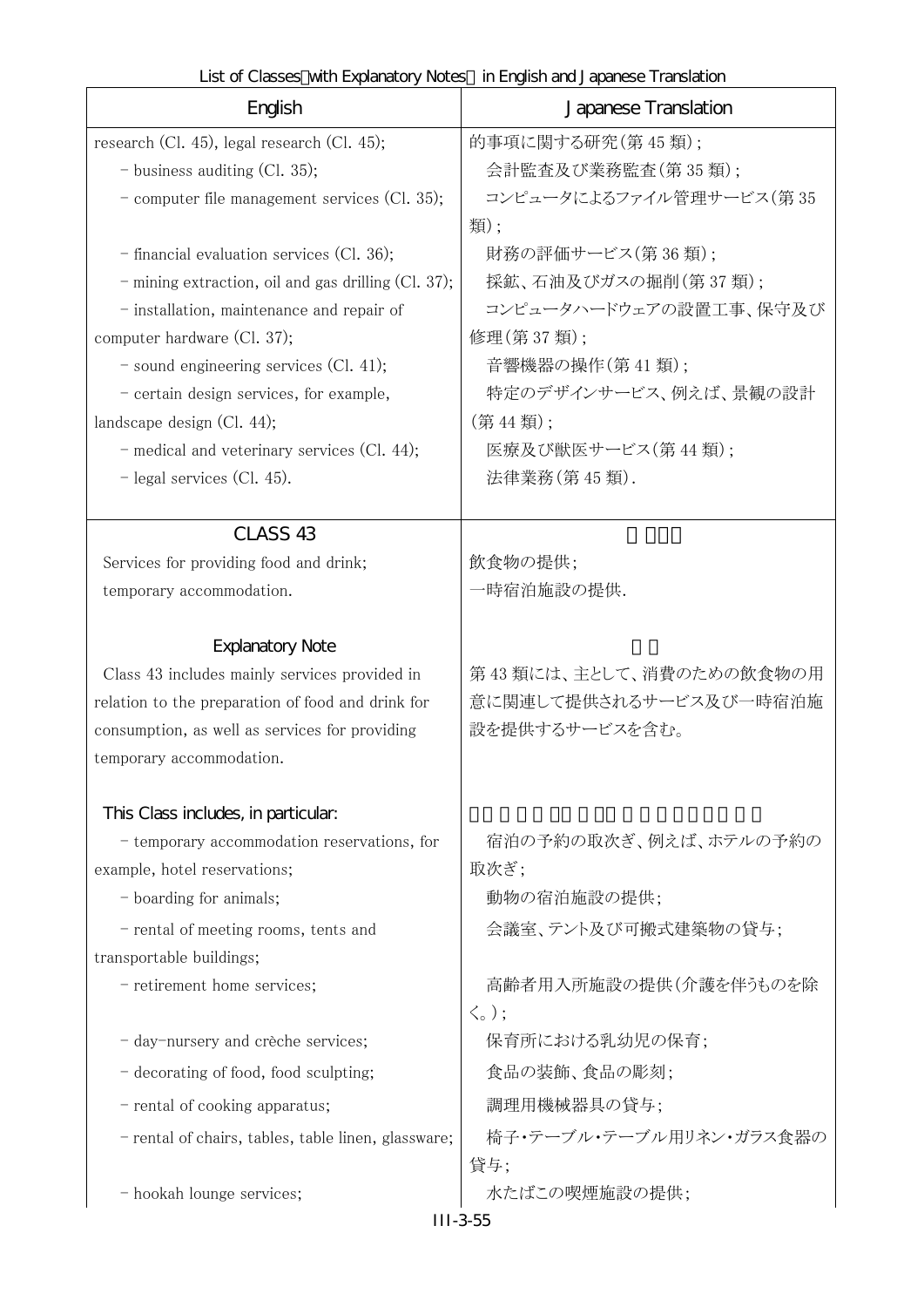| List of Classes with Explanatory Notes in English and Japanese Translation |  |
|----------------------------------------------------------------------------|--|
|----------------------------------------------------------------------------|--|

|                                                       | LISTO I CRISSES WITH EXPIRITION Y INCLES ILLETIQUISH RITU J RIPRITESE THRITISRIUM I |
|-------------------------------------------------------|-------------------------------------------------------------------------------------|
| English                                               | Japanese Translation                                                                |
| - personal chef services.                             | 個々の需要に応じた料理人による飲食物の提                                                                |
|                                                       | 供.                                                                                  |
|                                                       |                                                                                     |
| This Class does not include, in particular:           |                                                                                     |
| - business management of hotels (Cl. 35);             | ホテルの事業の管理(第35類);                                                                    |
| - rental services for real estate, such as houses     | 住居用の不動産、例えば、家又はアパートの貸                                                               |
| or flats, for residential use (Cl. 36);               | 与サービス(第36類);                                                                        |
| - housekeeping (cleaning) services (Cl. 37);          | 室内清掃(第37類);                                                                         |
| - travel and transport reservation services (Cl.      | 旅行及び輸送の予約(第39類);                                                                    |
| 39);                                                  |                                                                                     |
| - beer brewing and wine making for others,            | 他人のためのビールの醸造及びぶどう酒の醸                                                                |
| custom manufacturing of bread (Cl. 40);               | 造、受託によるパンの製造(第40類);                                                                 |
| - food smoking, food and drink preservation           | 食品のくん製、食品及び飲料の保存加工(第40                                                              |
| (Cl. 40);                                             | 類);                                                                                 |
| - educational, instruction and entertainment          | 例えば、全寮制学校、保育所、スポーツキャン                                                               |
| services, including those that might involve          | プ、ディスコ及びナイトクラブにより提供される、                                                             |
| ancillary lodging or food and drink, provided by, for | 宿泊又は飲食物の提供が付随しうるものを含                                                                |
| example, boarding schools, nursery schools, sport     | む、知識の教授及び指導並びに娯楽の提供(第                                                               |
| camps, discotheques and nightclubs (Cl. 41);          | 41 類);                                                                              |
| - providing museum facilities $(Cl. 41)$ ;            | 美術館の提供(第41類);                                                                       |
| - convalescent home and rest home services            | 予後保養所及び保養所・療養所における治療・                                                               |
| (Cl. 44);                                             | 介護・栄養の指導(第44類);                                                                     |
| - babysitting, pet sitting (Cl. 45).                  | ベビーシッティング、ペットの世話(第45類).                                                             |
|                                                       |                                                                                     |
|                                                       |                                                                                     |
|                                                       |                                                                                     |
|                                                       |                                                                                     |
|                                                       |                                                                                     |
| CLASS <sub>44</sub>                                   |                                                                                     |
| Medical services;                                     | 医療サービス;                                                                             |
|                                                       |                                                                                     |

| Medical services;                                   | 医療サービス:              |
|-----------------------------------------------------|----------------------|
| veterinary services;                                | 獣医サービス;              |
| hygienic and beauty care for human beings or        | 人又は動物に関する衛生及び美容;     |
| animals;                                            |                      |
| agriculture, aquaculture, horticulture and forestry | 農業、水産養殖業、園芸及び林業サービス. |
| services.                                           |                      |
|                                                     |                      |

# Explanatory Note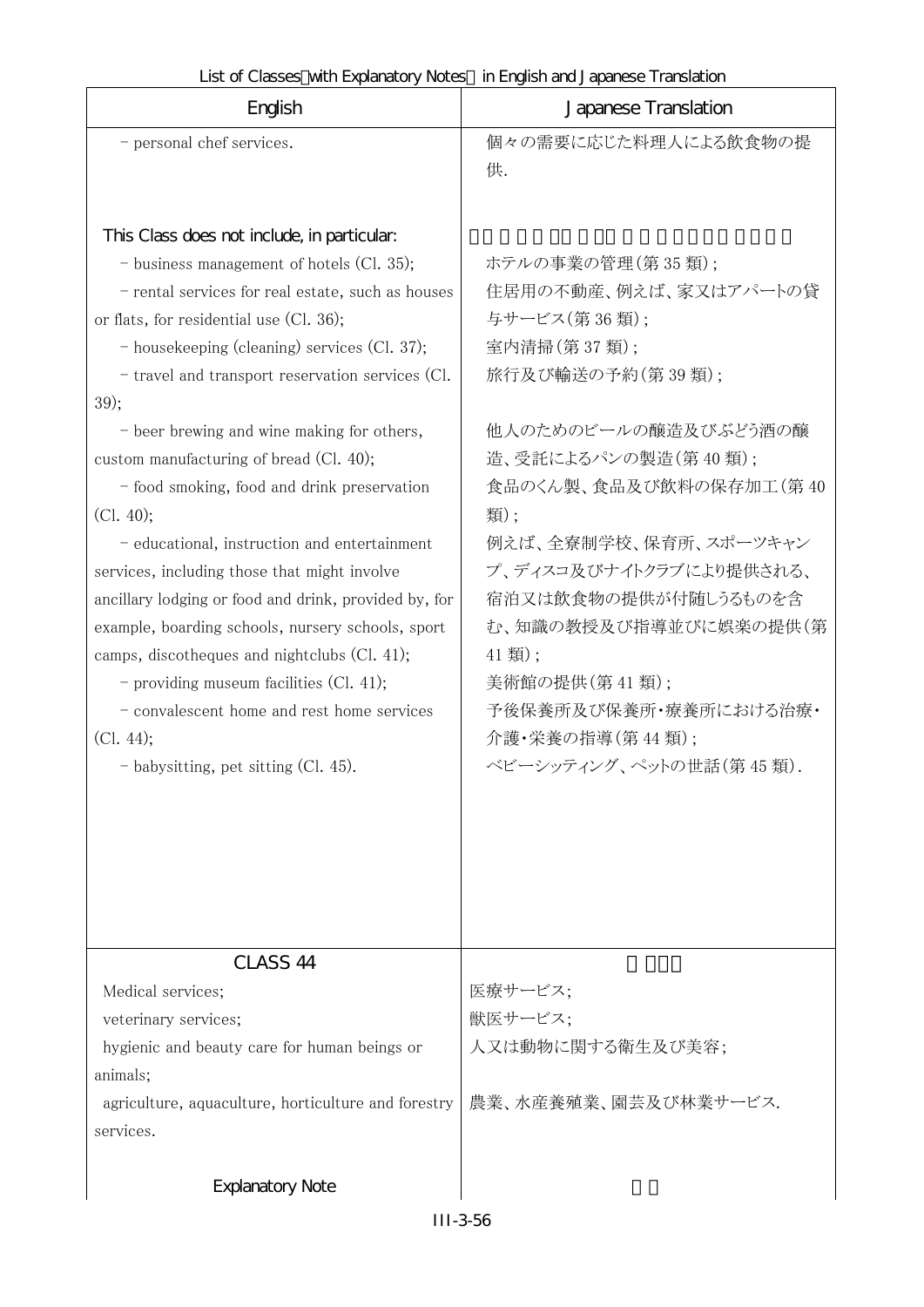| English                                              | Japanese Translation    |
|------------------------------------------------------|-------------------------|
| Class 44 includes mainly medical care, including     | 第44類には、主として、人又は事業所が人及び動 |
| alternative medicine, hygienic and beauty care       | 物に提供する、代替医療を含む医療ケア、衛生及  |
| given by persons or establishments to human          | び美容ケア、並びに農業、水産養殖業、園芸及び  |
| beings and animals, as well as services relating to  | 林業の分野に関連するサービスを含む。      |
| the fields of agriculture, aquaculture, horticulture |                         |
| and forestry.                                        |                         |
| This Class includes, in particular.                  |                         |
| - hospital services;                                 | 病院における医療;               |
| - telemedicine services;                             | 遠隔医療;                   |
| - dentistry, optometry and mental health             | 歯科医業、検眼及びメンタルヘルスサービス;   |
| services;                                            |                         |
| - medical clinic services and medical analysis       | 病院における医療及び医療用研究室における    |
| services for diagnostic and treatment purposes       | 診断及び治療目的の医療分析、例えば、X線検査  |
| provided by medical laboratories, such as x-ray      | 及び血液サンプルの採取;            |
| examinations and taking of blood samples;            |                         |
| - therapy services, for example, physiotherapy       | セラピー、例えば、物理療法又は理学療法によ   |
| and speech therapy;                                  | る治療及び言語療法による治療;         |
| - pharmacy advice and preparation of                 | 薬局における助言及び薬剤師による調剤;     |
| prescriptions by pharmacists;                        |                         |
| - blood bank and human tissue bank services;         | 輸血用血液及びヒト組織の管理・提供;      |
| - convalescent home and rest home services;          | 予後保養所及び保養所・療養所における治療・   |
|                                                      | 介護・栄養の指導;               |
| dietary and nutritional advice;                      | 食事療法による健康指導及び栄養に関する助    |
|                                                      | 言;                      |
| - health spa services;                               | 温泉療法用施設の提供;             |
| - artificial insemination and in vitro fertilization | 人工授精及び試験管内授精サービス;       |
| services;                                            |                         |
| - animal breeding;                                   | 動物の飼育;                  |
| - animal grooming;                                   | 動物の美容;                  |
| - body piercing and tattooing;                       | ボディピアスの穴あけ及び入れ墨;        |
| - services relating to gardening, for example,       | 庭の手入れに関するサービス、例えば、苗の育   |
| plant nursery services, landscape design, landscape  | 成、景観の設計、庭園の手入れ、芝生の手入れ;  |
| gardening, lawn care;                                |                         |
| - services relating to floral art, for example,      | 花の芸術に関するサービス、例えば、花の飾り   |
| flower arranging, wreath making;                     | 付け、花輪の作成;               |
| - weed killing, vermin and pest control for          | 雑草の除去、有害動物及び害虫の駆除(農業・   |
| agriculture, aquaculture, horticulture and forestry. | 水産養殖業・園芸・林業に関するもの).     |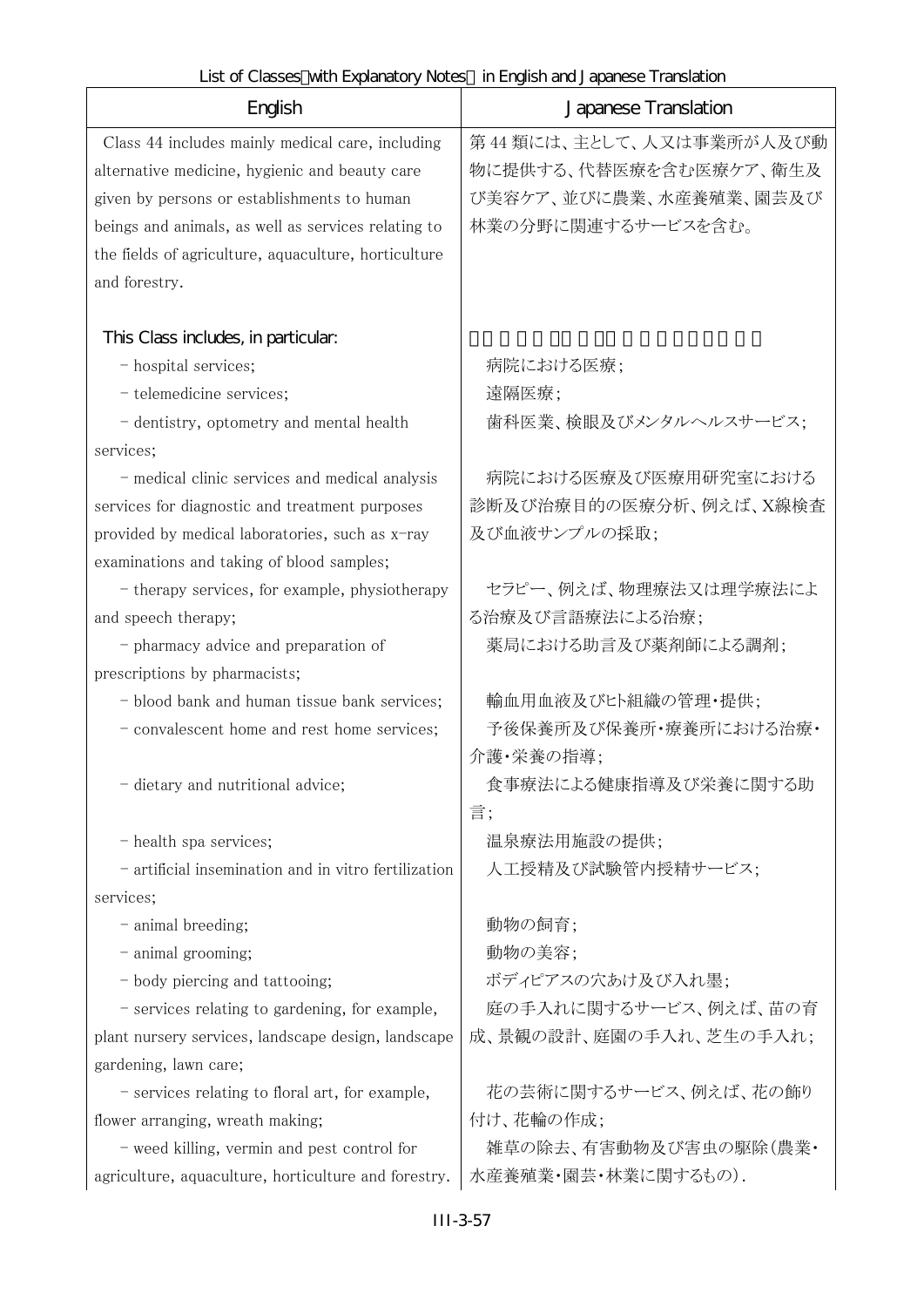| English                                                                                                                                                                                                                                                                                                                                                  | Japanese Translation                                                                  |
|----------------------------------------------------------------------------------------------------------------------------------------------------------------------------------------------------------------------------------------------------------------------------------------------------------------------------------------------------------|---------------------------------------------------------------------------------------|
| This Class does not include, in particular:<br>- vermin and pest control, other than for<br>agriculture, aquaculture, horticulture and forestry<br>(Cl. 37);                                                                                                                                                                                             | 有害動物及び害虫の駆除(農業、水産養殖業、<br>園芸及び林業用に関するものを除く。) (第37類);                                   |
| - installation and repair services for irrigation<br>devices $(Cl. 37);$<br>$-$ ambulance transport (Cl. 39);                                                                                                                                                                                                                                            | 灌漑用機械器具の設置及び修理サービス(第<br>37 類);<br>救急車による輸送(第39類);                                     |
| - slaughtering of animals and taxidermy (Cl.<br>40);                                                                                                                                                                                                                                                                                                     | と殺及び剥製(第40類);                                                                         |
| - timber felling and processing (Cl. 40);<br>$-$ animal training services (Cl. 41);<br>$-$ health clubs for physical exercise (Cl. 41);<br>- scientific research services for medical                                                                                                                                                                    | 木材の伐採及び加工(第40類);<br>動物の調教サービス(第41類);<br>運動のためのヘルスクラブの提供(第41類);<br>医学用科学的研究サービス(第42類); |
| purposes $(Cl. 42);$<br>$-$ boarding for animals (Cl. 43);<br>- retirement homes (Cl. 43);                                                                                                                                                                                                                                                               | 動物の宿泊施設の提供(第43類);<br>高齢者用入所施設の提供(介護を伴うものを除<br>〈。)(第43類);                              |
| - funerary undertaking (Cl. 45).                                                                                                                                                                                                                                                                                                                         | 葬儀の執行(第45類).                                                                          |
| CLASS <sub>45</sub><br>Legal services;<br>security services for the physical protection of<br>tangible property and individuals;<br>personal and social services rendered by others to<br>meet the needs of individuals.                                                                                                                                 | 法律業務;<br>有形財産及び個人の身体的保護のためのセキュリ<br>ティサービス;<br>個々の需要に応じて、他人が提供する人的及び社<br>会的サービス.       |
| <b>Explanatory Note</b><br>This Class includes, in particular.<br>- services rendered by lawyers, legal assistants,<br>and personal advocates, to individuals, groups of<br>individuals, organizations and enterprises;<br>- investigation and surveillance services<br>relating to the physical safety of persons and<br>security of tangible property; | 個人、組織及び会社に対して法律家によりなさ<br>れるサービス;<br>人の身体的安全及び有形財産の安全に関する<br>サービス、例えば、調査及び監視サービス;      |
| - services provided to individuals in relation<br>with social events, such as social escort services,<br>matrimonial agencies, funeral services.                                                                                                                                                                                                         | 社会的イベントに関し、個人に提供されるサービ<br>ス、例えば、社交上の付き添いサービス、結婚相談<br>所、葬儀の執行サービス.                     |